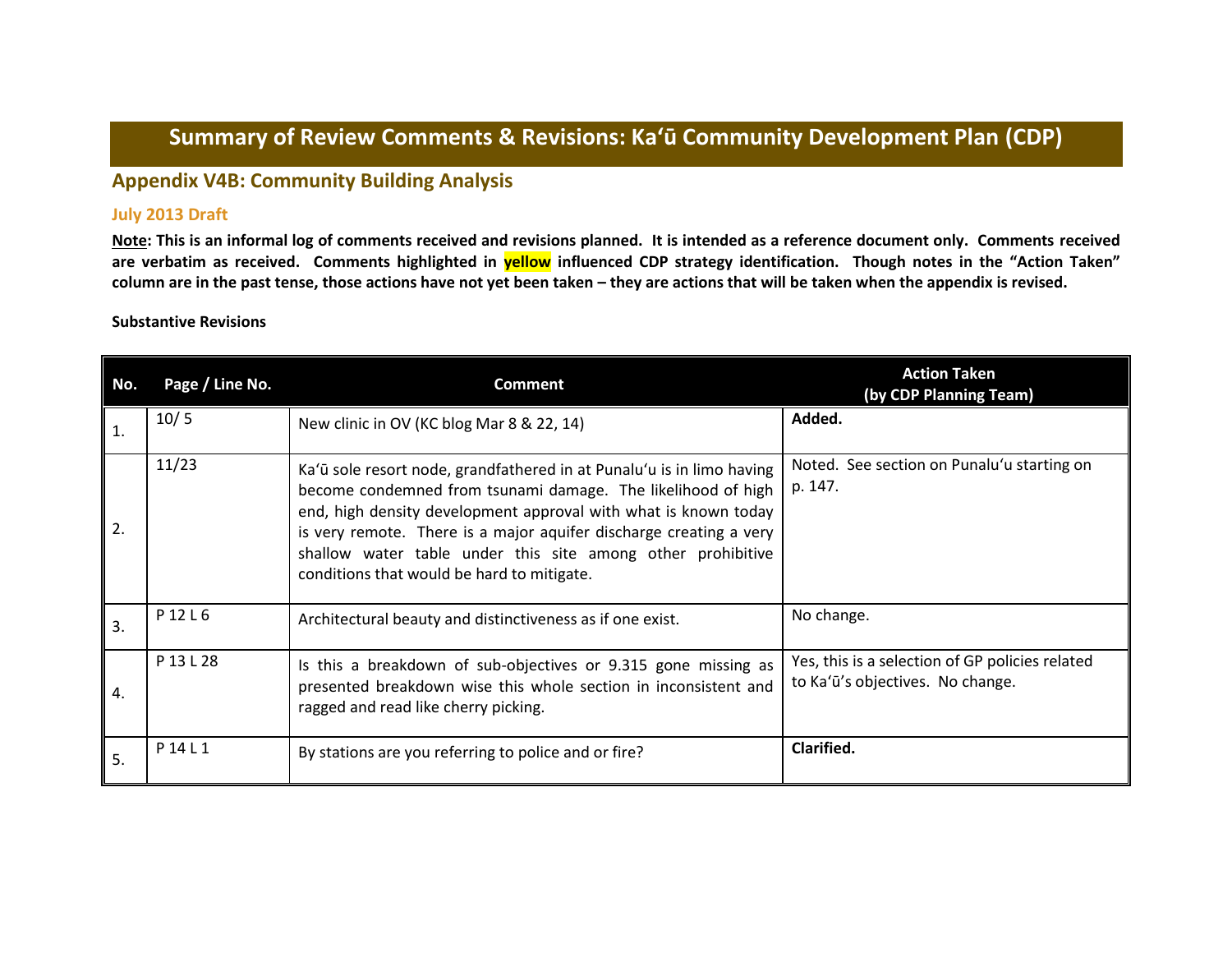| No. | Page / Line No. | <b>Comment</b>                                                                                                                                                                                                                                                                                                                                                                                                                                                                                                                                                                                                                                                                                                                                                                                                                                                                                                                          | <b>Action Taken</b><br>(by CDP Planning Team)                                                                                                      |
|-----|-----------------|-----------------------------------------------------------------------------------------------------------------------------------------------------------------------------------------------------------------------------------------------------------------------------------------------------------------------------------------------------------------------------------------------------------------------------------------------------------------------------------------------------------------------------------------------------------------------------------------------------------------------------------------------------------------------------------------------------------------------------------------------------------------------------------------------------------------------------------------------------------------------------------------------------------------------------------------|----------------------------------------------------------------------------------------------------------------------------------------------------|
| 6.  | 14/33           | GP 14.3.3(f): The development of commercial facilities should be<br>designed to fit into the locale with minimal intrusion while providing<br>the desired services. Appropriate infrastructure and design<br>concerns shall be incorporated into the review of such<br>developments.                                                                                                                                                                                                                                                                                                                                                                                                                                                                                                                                                                                                                                                    | Added.                                                                                                                                             |
| 7.  | P 15 L 8-11     | This is the problem with County wide Hilo Planning, Zoning and<br>designating Ka'ū in the same blanketing blank terms just like<br>everywhere else. We should have our own designations and<br>definitions that won't be the cause of growth inducing development<br>transforming Ka'ū. Terms like Country Center; Village; District<br>Service Facility Zone; Mom and Pop convenience outlet; for non-<br>served outlying populations beyond the edge of Village or at cross<br>roads and undeveloped destinations. The failure here is not being<br>able to address the necessary internal long term growth needs of<br>existing resident populations as a naturally evolving process as<br>opposed to planning for external induced growth, attracting new<br>residents with greater infrastructure and service needs, that lead to<br>growth inducing urbanization. We need realignment from County<br>policy mindsets. Reconsider! | Noted.                                                                                                                                             |
| 8.  | P 15 L 16&17    | Why was this not followed when placing windmills over the<br>promontory of South Point, a most major landmark seen for miles<br>by thousands of people from the view of their homes as well as the<br>general public daily traversing Kahuku with its sweeping coastal<br>views. And now the massive solar panel "farm". Yea call them<br>"farms", Solar "Farms" and put them on agricultural zones lands<br>without any public review or input from the people in surrounding<br>areas, the Ahupua'a or public in general. Under courses of action<br>you should have "fast track, screw review, whenever convenience<br>serves special interest. If you can't fix this insulting conunorum a                                                                                                                                                                                                                                          | Part of the reason for lifting up these policies<br>is to be able to reinforce them in the CDP<br>and ensure that they are followed. No<br>change. |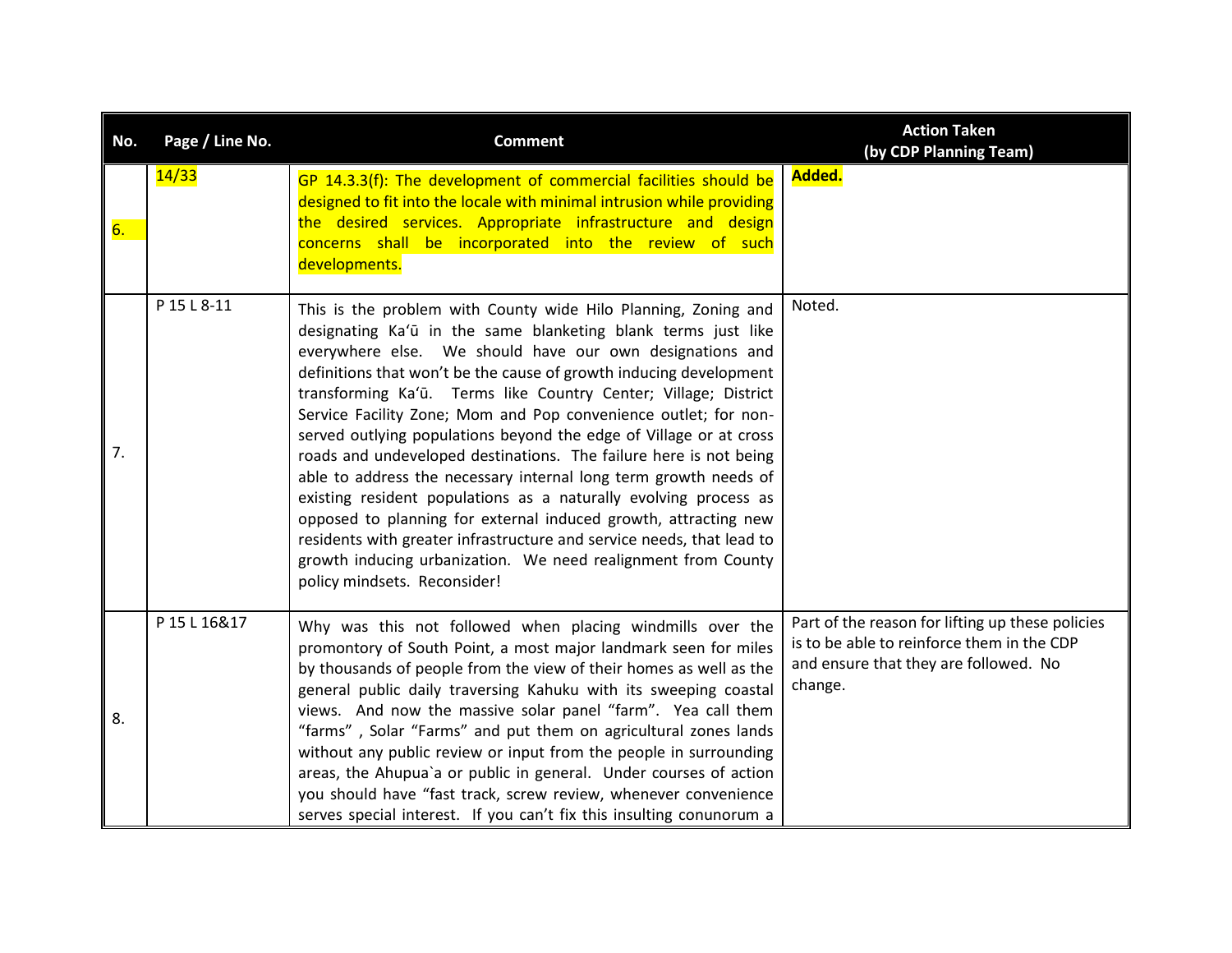| No. | Page / Line No.              | <b>Comment</b>                                                                                                                                                                                                                                                                                                                                                                                                                                      | <b>Action Taken</b><br>(by CDP Planning Team)                                                                                                                                                                                                             |
|-----|------------------------------|-----------------------------------------------------------------------------------------------------------------------------------------------------------------------------------------------------------------------------------------------------------------------------------------------------------------------------------------------------------------------------------------------------------------------------------------------------|-----------------------------------------------------------------------------------------------------------------------------------------------------------------------------------------------------------------------------------------------------------|
|     |                              | Judge gavel might have to crack the thick skull that is gudgeoning<br>our citizens.                                                                                                                                                                                                                                                                                                                                                                 |                                                                                                                                                                                                                                                           |
| 9.  | P 15 L 20                    | Not likely when it is cheaper to bus than build and run a school not<br>deemed needed as yet with existing capacity.                                                                                                                                                                                                                                                                                                                                | See the discussion of schools starting on p.<br>116. No change.                                                                                                                                                                                           |
| 10. | P 17 L 21                    | In the same instance, some General plan Policies etc.                                                                                                                                                                                                                                                                                                                                                                                               | Style preference. No change.                                                                                                                                                                                                                              |
| 11. | P 17 L 34/35                 | This needs to be explained as to how this will operate and be<br>achieved thru what means - provide the details.                                                                                                                                                                                                                                                                                                                                    | That is the purpose of the strategy section of<br>the CDP. No change.                                                                                                                                                                                     |
| 12. | P 19 L 16                    | It is not worth introducing and introducing it is misguides; a state<br>level zoning declaration is required as far as Ocean View is<br>concerned it will never happen. This identifying ocean View as<br>rural is a big politicized planning desideratum that has already had<br>bad consequences and will cause nothing but grief speeding<br>higher density growth in a high hazard area and adding<br>destructive stress to this native forest. | These are simply observations of the<br>alignment between existing legal definitions<br>and conditions on the ground. No change.                                                                                                                          |
| 13. | Section starting<br>on p. 19 | Add section on options for "home rule" (e.g., municipal<br>incorporation outside the County).                                                                                                                                                                                                                                                                                                                                                       | Added.                                                                                                                                                                                                                                                    |
| 14. | P 19 L 16-34                 | Hard to see how this zoning could serve any practical constructive<br>purpose for positive long term sustainable planning for Ka'ū or<br>Ocean View and surely lead down the wrong road towards<br>undesirable urban growth.                                                                                                                                                                                                                        | Noted.                                                                                                                                                                                                                                                    |
| 15. | P 20 Maps                    | Maps need update corrections for Kuhuku, etc. Wat's with Ocean<br>View blackout? By now, the National Park expantion should be<br>reflected on these maps. Color tones not easily differentiated.                                                                                                                                                                                                                                                   | Maps are accurate. Part of the point is to<br>demonstrate how they are not consistent<br>with on-the-ground reality. Blackout caused<br>by roads at this scale. Smaller-scale maps<br>included in sections below focused on<br>specific areas. No change. |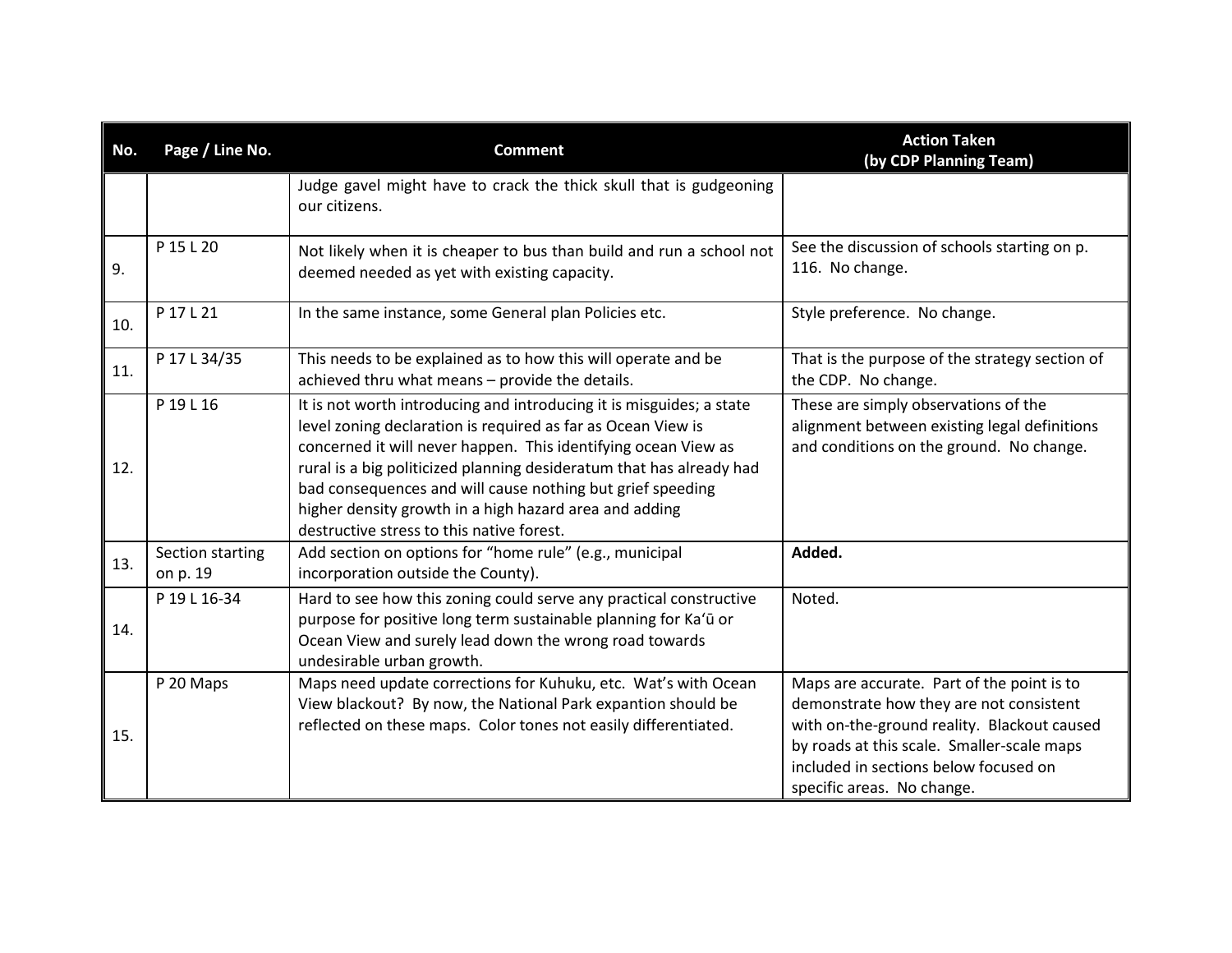| No. | Page / Line No. | <b>Comment</b>                                                                                                                                                                                                                                                                                                                                                                                                 | <b>Action Taken</b><br>(by CDP Planning Team)                                                                                                                          |
|-----|-----------------|----------------------------------------------------------------------------------------------------------------------------------------------------------------------------------------------------------------------------------------------------------------------------------------------------------------------------------------------------------------------------------------------------------------|------------------------------------------------------------------------------------------------------------------------------------------------------------------------|
| 16. | 21/21           | Insert table on slide 27 of Land Use 101 presentation                                                                                                                                                                                                                                                                                                                                                          | Inserted.                                                                                                                                                              |
| 17. | P 22 Map        | Zoning color code doesn't work, has ocean View and Ranchos<br>been changed to MG-1A? Color tones not working at all should<br>list the zoning of Ka'ū shown on the map and not the 100 (one-<br>hundred) zonings created for the whole country with their subtle<br>variations of color tonal codes. How many zone classifications<br>exist in Ka'ū?                                                           | Grey in OV caused by roads. Smaller-scale<br>maps included in sections below focused on<br>specific areas. Key is difficult to adjust<br>because of source. No change. |
| 18. | 23-25           | Add RD, RCX, CG                                                                                                                                                                                                                                                                                                                                                                                                | Added.                                                                                                                                                                 |
| 19. | 28/34           | Because of the County's concurrency requirements, development<br>typically follows water improvements. Therefore, water<br>improvements should be limited to those areas targeted for urban<br>infill and expansion on the Land Use Policy Map.                                                                                                                                                                | Noted.                                                                                                                                                                 |
| 20. | P 29 L 20       | Or in part, with or without modifications or render a rejection of<br>any proposal.                                                                                                                                                                                                                                                                                                                            | Style preference. No change.                                                                                                                                           |
| 21. | 31/31           | Insert table on slide 31 of Land Use 101 presentation                                                                                                                                                                                                                                                                                                                                                          | Inserted.                                                                                                                                                              |
| 22. | P 34 Map        | What color tone is Ocean View and Ranchos representing?                                                                                                                                                                                                                                                                                                                                                        | Grey in OV caused by roads. Smaller-scale<br>maps included in sections below focused on<br>specific areas. No change.                                                  |
| 23. | 35              | Add missing zones (eg, RCX) and add a table comparing key<br>characteristics (height, density, etc.)<br>\\COH33\planning\public\wpwin60\Bethany\GP<br>Research\LUPAG.docx                                                                                                                                                                                                                                      | Inserted.                                                                                                                                                              |
| 24. | P 35 L 3-10     | The rural designation doesn't mean anything in legal terms as it is<br>not real rural zoning. A real zoning change for the subdivision of<br>Ocean View would have to be at the owners request and<br>effectuated at State level in that it embodies much more than 15<br>acres and the State Land Use Regulations would thank the County<br>Planning Department had gone nuts if it were to petition a change | This is not zoning. It is a definition from the<br>General Plan. Neither the General Plan nor a<br>CDP land use policy map change the zoning.<br>No change.            |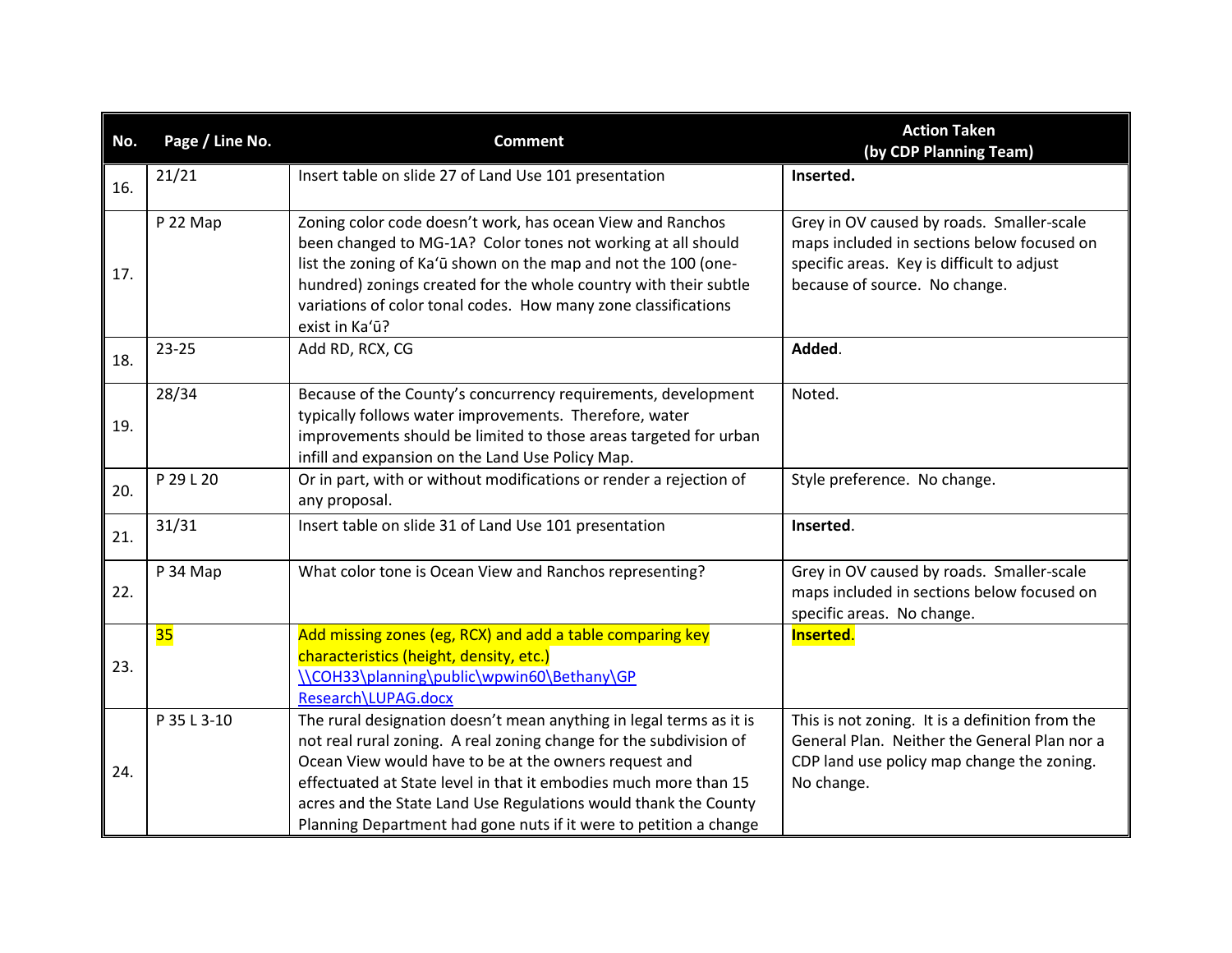| No. | Page / Line No. | <b>Comment</b>                                                                                                                                                                                                                                                      | <b>Action Taken</b><br>(by CDP Planning Team)     |
|-----|-----------------|---------------------------------------------------------------------------------------------------------------------------------------------------------------------------------------------------------------------------------------------------------------------|---------------------------------------------------|
|     |                 | of zoning for such a long standing A-La Subdivision over resident<br>protest. Blanketing a zoning designation over a subdivision that<br>isn't actually its' actual zoning could lead to some real legal<br>problems coming from speculators or AG Lot home owners. |                                                   |
| 25. | P 35 L 21       | Limited Countryside-fied Urban and Rural Centers: etc.                                                                                                                                                                                                              | This is an excerpt from the source. No<br>change. |
| 26. | P 35 L 22       | Light industrialized service centers serving agricultural and<br>residential needs: etc.                                                                                                                                                                            | This is an excerpt from the source. No<br>change. |
| 27. | P 35 L 23       | Resort Areas: Limited to Eco-Tourism and Agro-Tourism small<br>lodges or camping grounds.                                                                                                                                                                           | This is an excerpt from the source. No<br>change. |
| 28. | P 35 L 30       | expected increase needs of internal generated growth reflecting<br>the Fair Share tax contributions from property taxation in the<br>district; analyzing the ratio of contribution to benefit allocations.                                                          | This is an excerpt from the source. No<br>change. |
| 29. | P 38 L 4        | FUND LOANS) or structured in increments in pay-as-you-go<br>stages to lower tax payer cost for projects.                                                                                                                                                            | Not immediately relevant. No change.              |
| 30. | 38              | Need to update options for advancing CIP projects.                                                                                                                                                                                                                  | Updated.                                          |
| 31. | 43/3            | Insert Papaikou example from Christian's 12/11/13 email                                                                                                                                                                                                             | Added.                                            |
| 32. | 44/32           | http://bigislandnow.com/2014/03/05/county-offering-low-<br>interest-home-repair-loans/                                                                                                                                                                              | Added.                                            |
| 33. | 46              | Habitat's yurt program (KC blog 3/7/14)                                                                                                                                                                                                                             | Added.                                            |
| 34. | 48/2            | http://www.rurdev.usda.gov/HAD-HPG Grants.html                                                                                                                                                                                                                      | Added.                                            |
| 35. | 55/14           | There is very limited utility of form based codes in Ka`u. At the<br>sector level, it doesn't add any value beyond what the LUPAG, SLU<br>districts, and zoning already offer. In fact, in rural areas, it                                                          | Added.                                            |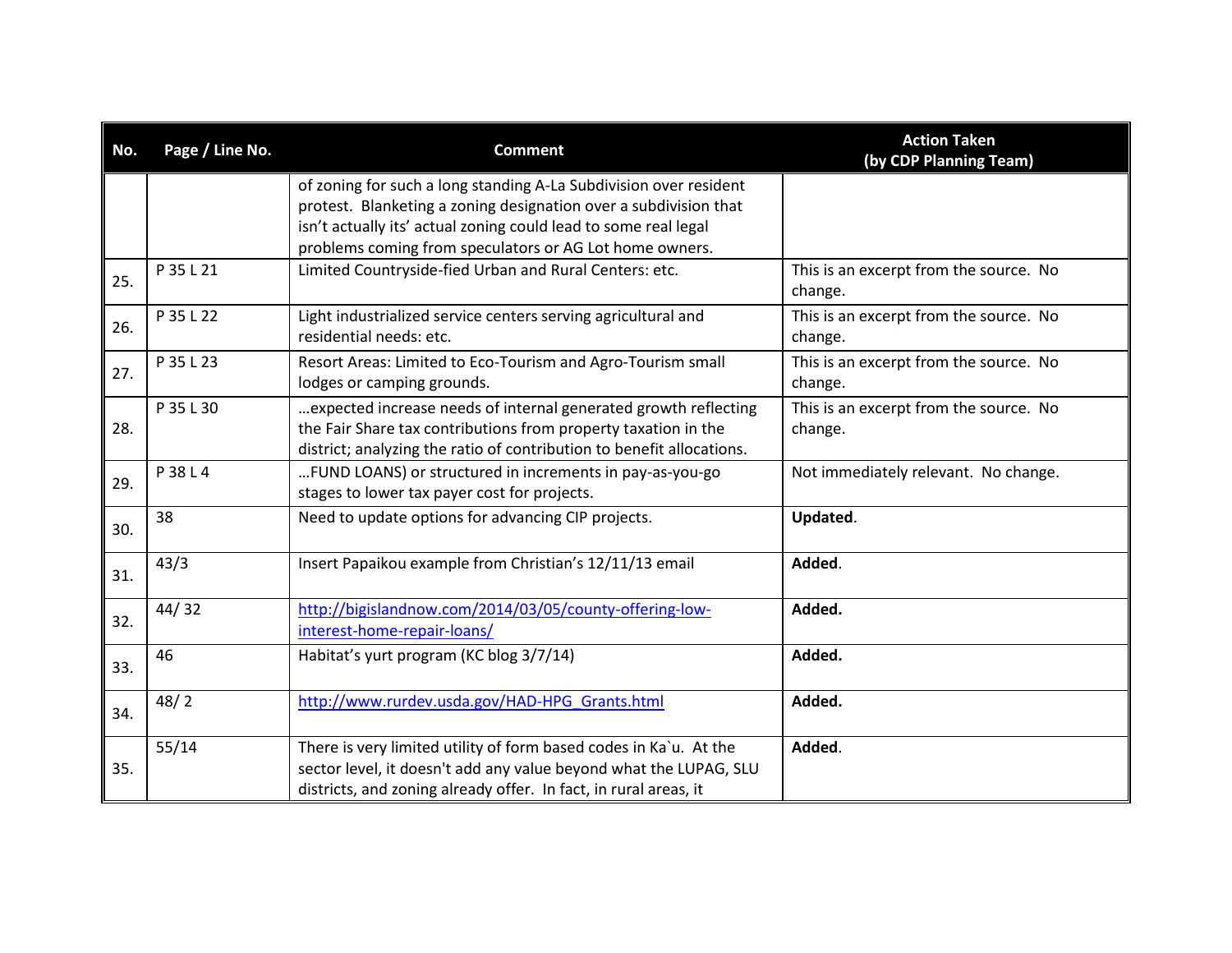| No. | Page / Line No.              | <b>Comment</b>                                                                                                                                                                                                                                                                                                                                                                                                                                                                                                                                                                                        | <b>Action Taken</b><br>(by CDP Planning Team)                |
|-----|------------------------------|-------------------------------------------------------------------------------------------------------------------------------------------------------------------------------------------------------------------------------------------------------------------------------------------------------------------------------------------------------------------------------------------------------------------------------------------------------------------------------------------------------------------------------------------------------------------------------------------------------|--------------------------------------------------------------|
|     |                              | encourages greenfield clustered development. And in existing<br>villages/towns, the HLCC would allow form that is inconsistent<br>with what's on the ground (eg, greater lot coverage, smaller<br>yards, higher densities, inconsistent front setbacks). Most of<br>what people value about the towns' character is associated with<br>architecture, and the HLCC doesn't speak to that (and the<br>architectural standards in the VDG are untested in rural Hawaii).<br>Most of Ka`u's land-use-related objectives can be achieved<br>through the application of existing code and rules and/or with |                                                              |
|     |                              | other planning tools. The HLCC may be very useful for greenfield<br>development in more urbanized areas, but Ka'u doesn't need any.                                                                                                                                                                                                                                                                                                                                                                                                                                                                   |                                                              |
| 36. | P 62 L 23                    | Most of which are most relevant for new construction and large<br>populated urban application; for country-side sustainable<br>agricultural communities and districts like Ka'ū the check list<br>needs refiguring and not the overlay application of costly cost<br>saving urban solutions.                                                                                                                                                                                                                                                                                                          | HRS Chapter 53 could be applied to Ocean<br>View. No change. |
| 37. | P 62 L 31                    | Urban Redevelopment Act as explained below:                                                                                                                                                                                                                                                                                                                                                                                                                                                                                                                                                           | Style preference. No change.                                 |
| 38. | P 63 L 10                    | Fire or other causes; and conditions where tax or etc.                                                                                                                                                                                                                                                                                                                                                                                                                                                                                                                                                | Style preference. No change.                                 |
| 39. | Section starting<br>on p. 64 | Add useful references from "How to Design Our World for<br>Happiness The commons guide to placemaking, public space, and<br>enjoying a convivial life"<br>(http://onthecommons.org/sites/default/files/how-to-design-our-<br>world.pdf)                                                                                                                                                                                                                                                                                                                                                               | Added.                                                       |
| 40. | P 65 L 5-7 thru P<br>68L32   | Ka'ū has such a strong cultural, historical, and environmental<br>sense of Island-Country Place already in established existence that<br>it doesn't need redefining in some new context and model drawn<br>from other place urban contectulations. There is little use on this<br>Island for such intellectual construed Public Relations (PR)<br>concocted rationalized sycophantic type planning model                                                                                                                                                                                              | Noted. No change.                                            |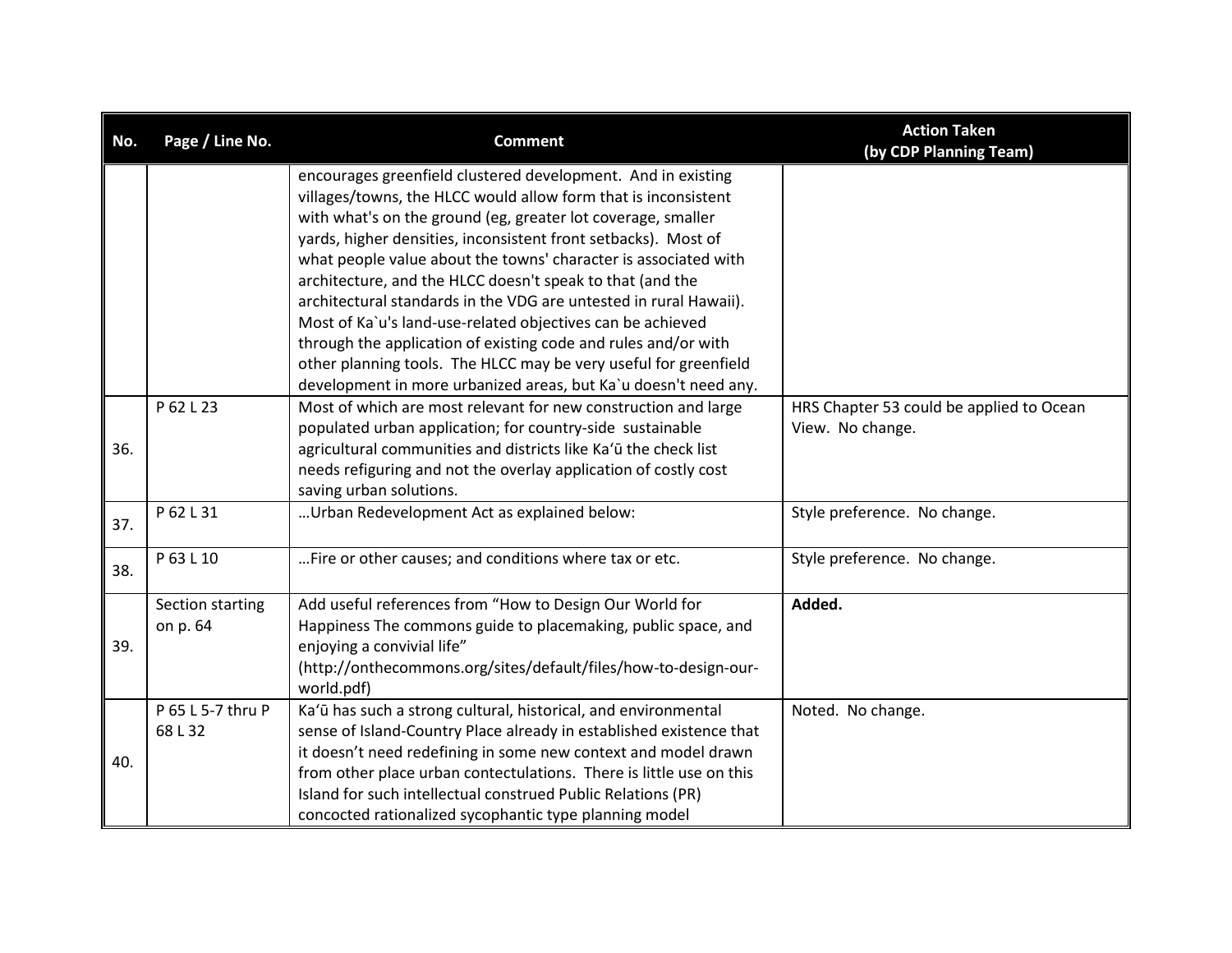| No. | Page / Line No. | <b>Comment</b>                                                                                                                     | <b>Action Taken</b><br>(by CDP Planning Team) |
|-----|-----------------|------------------------------------------------------------------------------------------------------------------------------------|-----------------------------------------------|
|     |                 | processes. When we already got the real thing and just need to                                                                     |                                               |
|     |                 | proceed in ways that we don't lose it.                                                                                             |                                               |
|     | 67/15           | Add http://www.artplaceamerica.org/loi/                                                                                            | Added.                                        |
| 41. |                 | http://arts.gov/grants-organizations/our-town/introduction                                                                         |                                               |
|     | 68/10           | Add Place Governance, including Downtown Hilo guerrilla                                                                            | Added.                                        |
| 42. |                 | gardening arrangement: http://www.pps.org/reference/toward-                                                                        |                                               |
|     |                 | place-governance-civic-infrastructure-placemaking                                                                                  |                                               |
|     | P 68 L 23-32    | Utilizing the SDAT Program of the AIA would have ben far more                                                                      | Noted. No change.                             |
|     |                 | productive and revealing; guiding the CDP away from all the                                                                        |                                               |
| 43. |                 | absurd preposterous superficial ridiculousness it has been trying                                                                  |                                               |
|     |                 | to engage our Community in. Using their method we could have                                                                       |                                               |
|     |                 | saved years of rigmarole                                                                                                           |                                               |
|     | P 68 L 23-32    | The team of volunteer professional consultants should be heavily                                                                   | Noted. No change.                             |
|     |                 | weighted with Agricultural Planning experts, and Biology versed                                                                    |                                               |
|     |                 | sustainable environmental experts, conserving our highly unique                                                                    |                                               |
|     |                 | diverse ecology under threat. An expert historian on Ka'ū and                                                                      |                                               |
|     |                 | Hawai'i would be essential to provide contexts for value priorities                                                                |                                               |
|     |                 | and certainly a Hawaiian land Use law expert up to date on issues                                                                  |                                               |
| 44. |                 | being resolved with the Hawaiian land titles and rights. And<br>possessing insight into the jurisdictional rights of the Hawaiians |                                               |
|     |                 | on their alodial collectively owned crown lands. And a cataloging                                                                  |                                               |
|     |                 | of lands with undisputed line of transfer of title from those                                                                      |                                               |
|     |                 | clouded by questionable of suspect acquisition of Hawaiian                                                                         |                                               |
|     |                 | holdings; this is a good juncture to address unresolved land issues                                                                |                                               |
|     |                 | in Ka'ū and base planning on firm facts and good science and                                                                       |                                               |
|     |                 | mare the future PONO for this district that was the Kingdom of                                                                     |                                               |
|     |                 | Ka'ū.                                                                                                                              |                                               |
| 45. | 69/3            | Add Citizen's Institute on Rural Design: rural-design.org                                                                          | Added.                                        |
|     |                 |                                                                                                                                    |                                               |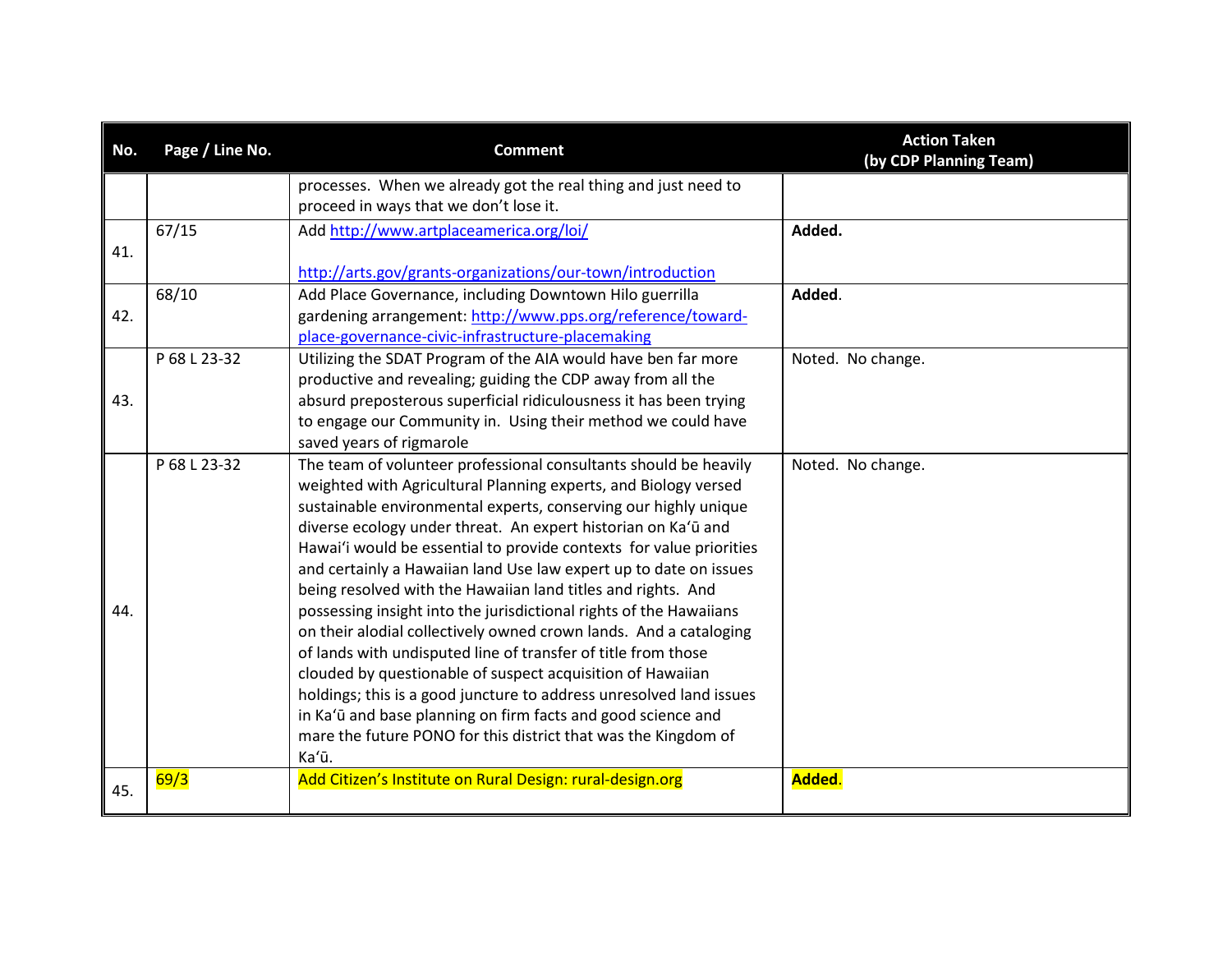| No.        | Page / Line No.              | <b>Comment</b>                                                                                                                                                                                                                                                                                                                                                                                                                            | <b>Action Taken</b><br>(by CDP Planning Team) |
|------------|------------------------------|-------------------------------------------------------------------------------------------------------------------------------------------------------------------------------------------------------------------------------------------------------------------------------------------------------------------------------------------------------------------------------------------------------------------------------------------|-----------------------------------------------|
| 46.        | Section starting<br>on p. 71 | Update with appropriations included in the 2013-2014 State and<br>County CIP budgets.                                                                                                                                                                                                                                                                                                                                                     | <b>Updated for County.</b>                    |
| 47.        | 73/19                        | Add content from 7/9/14 memo from CD<br>From Lani Petrie: always open to use of alt route in emergency<br>from Wood Valley to National Park boundary; Old Mamalahoa<br>Hwy is gravel, parallel to Hwy, one-way; would need traffic flow<br>control/escort                                                                                                                                                                                 | Added.                                        |
| 48.        | 73/38                        | Add Complete Streets info:<br>http://www.kauai.gov/Government/Departments/PlanningDepar<br>tment/LongRangeDivision/MultimodalTransportationPlanning/tab<br>id/372/Default.aspx; Basic case/benefits<br>http://www.smartgrowthamerica.org/complete-streets-2013-<br>analysis:<br>http://www.smartgrowthamerica.org/documents/cs/factsheets/c<br>s-rural.pdf; http://blog.tstc.org/2010/11/04/the-challenges-of-<br>completing-rural-roads/ |                                               |
| 49.        | 76/33                        | <b>Residents of Discovery Harbour and Mark Twain commonly</b><br>complain about unsafe width and sight-lines along both South<br>Point and Kama'oa Roads.                                                                                                                                                                                                                                                                                 | Added.                                        |
| 50.        | 77/29                        | Wood Valley bridge repairs re-appropriated, lapse 6/30/16                                                                                                                                                                                                                                                                                                                                                                                 | Added.                                        |
| 51.<br>52. | 77/36<br>78/9                | Add information from latest State Pedestrian Plan, including<br>proposed action in Na'alehu:<br>http://hidot.hawaii.gov/highways/files/2013/07/Pedest-Plan-<br>PedMP.pdf. See Rec H-3 in<br>http://hidot.hawaii.gov/highways/files/2013/07/Pedest-Plan-<br>Appendices.pdf. Concern about trees, stone wall addressed.<br>Add summary of County's Complete Streets project                                                                 | Added.<br>Added.                              |
| 53.        | 78/35                        | HCC 23-86(b): A street shall be constructed in accordance with<br>the specifications in this section and those on file with the                                                                                                                                                                                                                                                                                                           | Added.                                        |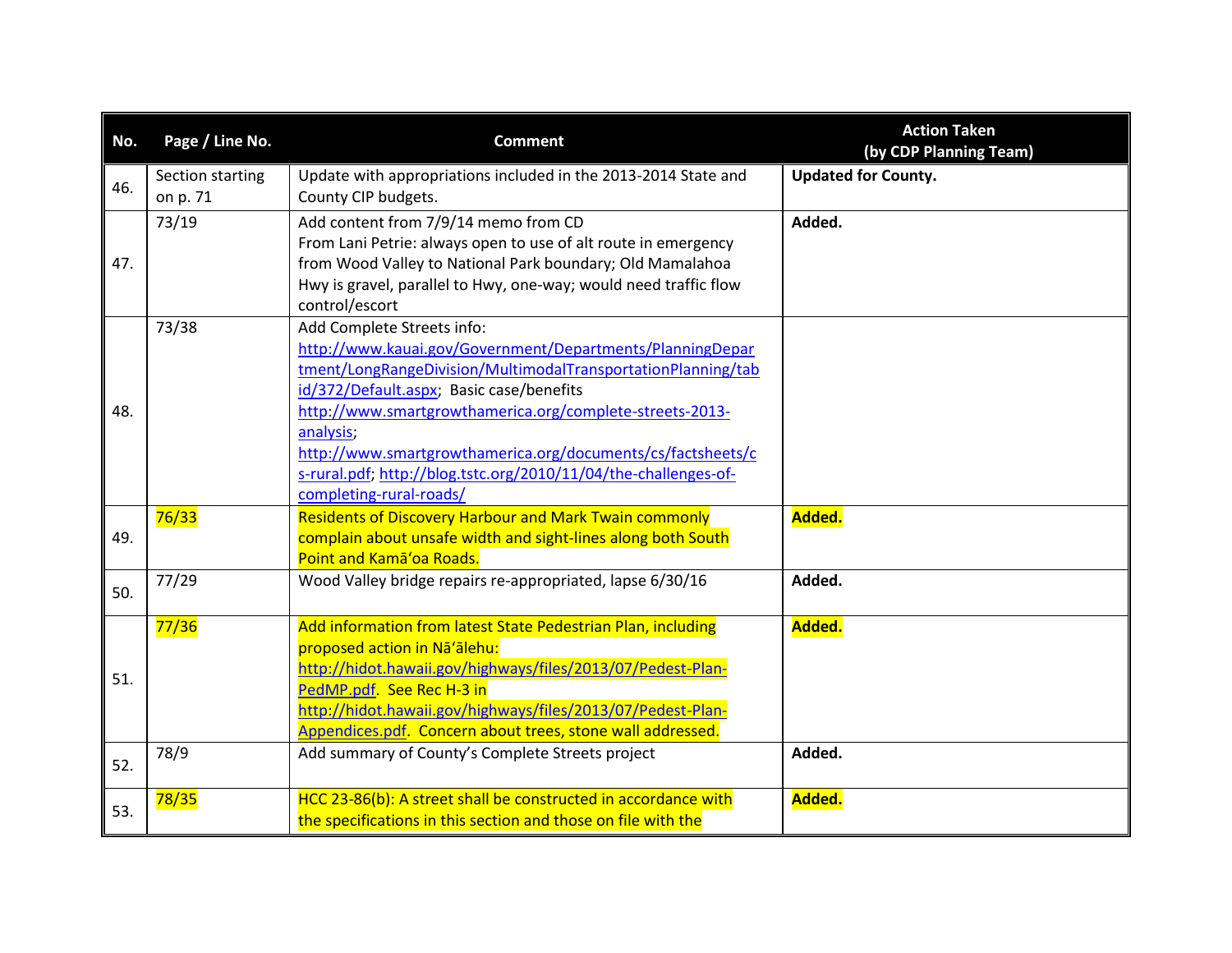| No. | Page / Line No. | <b>Comment</b>                                                                                                                                                                                                                                                                                                                                                                                                                                                                                                                                                                                                                                                                                                            | <b>Action Taken</b><br>(by CDP Planning Team) |
|-----|-----------------|---------------------------------------------------------------------------------------------------------------------------------------------------------------------------------------------------------------------------------------------------------------------------------------------------------------------------------------------------------------------------------------------------------------------------------------------------------------------------------------------------------------------------------------------------------------------------------------------------------------------------------------------------------------------------------------------------------------------------|-----------------------------------------------|
|     |                 | department of public works.<br>HCC 23-86(c)(1): A street serving areas zoned for lots seventy-five<br>hundred square feet to and including one acre shall conform to<br>the urban standard as set forth under section 23-41.<br>(2) A street serving areas zoned for lots of over one acre and up to<br>and including three acres shall conform to the rural standard as<br>set forth under section 23-41.<br>HCC 23-91: The director shall have the authority to recommend<br>and the council may, when in its judgment a necessity exists for<br>such improvements, require the construction of curbs and gutters<br>which shall be constructed in accordance with specifications of<br>the department of public works. |                                               |
| 54. | 80/2            | DPW: need to accommodate drainage, walkability, maintenance,<br>and other site-specific needs when deciding whether to extend<br>pavement for travel, shoulder, or swale                                                                                                                                                                                                                                                                                                                                                                                                                                                                                                                                                  | Added.                                        |
| 55. | 84/1            | Add content from 7/9/14 memo from CD                                                                                                                                                                                                                                                                                                                                                                                                                                                                                                                                                                                                                                                                                      | Added.                                        |
| 56. | 84/15           | DPW: improve safety to Kaalaiki Homestead Road by addressing<br>poor geometrics and narrow width of pavement; the PEAR (Puna<br>Emergency Access Road) in Puna is private and the County<br>"secured" easements in order to designate/maintain the roads (8,<br>F, and 9) as an emergency route.                                                                                                                                                                                                                                                                                                                                                                                                                          | Added.                                        |
| 57. | 87/2            | Kapapala Ranch:<br>State's done a good job of maintaining roads through ranch<br>Recreation: played with the idea years ago; numbers don't work;<br>already have eco-tourism permits in lease: equestrian, overnights<br>All routes lead to water trough, and heavy traffic scares cattle<br>away                                                                                                                                                                                                                                                                                                                                                                                                                         | Added.                                        |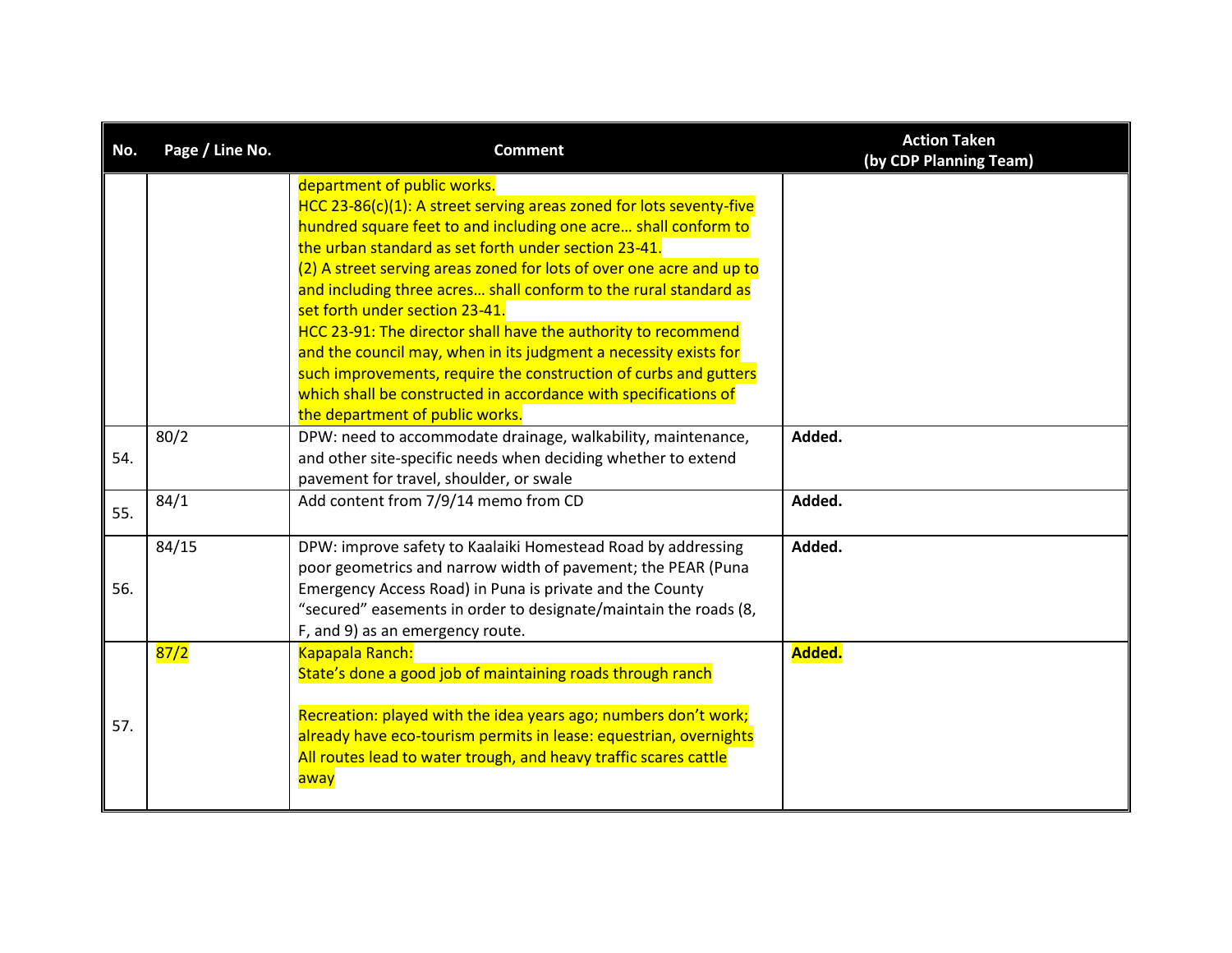| No. | Page / Line No. | <b>Comment</b>                                                                                                                                                                                                                                                                                                                                                                                                                                          | <b>Action Taken</b><br>(by CDP Planning Team) |
|-----|-----------------|---------------------------------------------------------------------------------------------------------------------------------------------------------------------------------------------------------------------------------------------------------------------------------------------------------------------------------------------------------------------------------------------------------------------------------------------------------|-----------------------------------------------|
|     |                 | Access: Have 400 people registered with the ranch to pass thru<br>ranch to Forest Reserve: hikers, hunters, gatherers, horseriders<br>At MM 44, can already drive right up to Forest Reserve<br>Use Appletree answering service: pre-register, call when go, she<br>gets text message (who, time of call)<br>Becomes self-managed: all take care and watch others<br>In place since 2009/2010                                                           |                                               |
| 58. | 88/5            | Add content from 7/9/14 memo from CD                                                                                                                                                                                                                                                                                                                                                                                                                    | Added.                                        |
| 59. | 89/14           | <b>CPR explanation in Policy 87 rationale</b>                                                                                                                                                                                                                                                                                                                                                                                                           | Added.                                        |
| 60. | 92/19           | It is fed by the Na'alehu Well, Mountain House Tunnel and Haao<br>Spring sources.                                                                                                                                                                                                                                                                                                                                                                       | Added.                                        |
| 61. | 92/36           | KC blog 5/2/14: KA`U'S STATE SEN. JOSH GREEN has announced<br>funding approved by the state Legislature for Ka'u projects.<br>The Legislature also appropriated \$725,000 for plans and<br>design for expansion of water resources at Ocean View, where<br>one well went into operation in July 2012 after several decades of<br>work by Ocean View residents.                                                                                          | Added.                                        |
| 62. | 94/22           | However, the DWS is open to water system improvements<br>financed through the County's capital improvements program. In<br>addition, the DWS is willing to help support community efforts by<br>providing                                                                                                                                                                                                                                               | Added.                                        |
| 63. | $96/11 - 14$    | • Ocean View Business District Water Infrastructure<br>Improvements: \$5,760,000 were appropriated in Ordinance 12-<br>152 and will lapse on June 30, 2015. The purpose of this project<br>would is to create the redundant (backup) source required to<br>dedicate a water system to the DWS, which might allow for the<br>installation of service meters to nearby commercial areas.<br>Importantly, according to the Department of Water Supply, the | Added.                                        |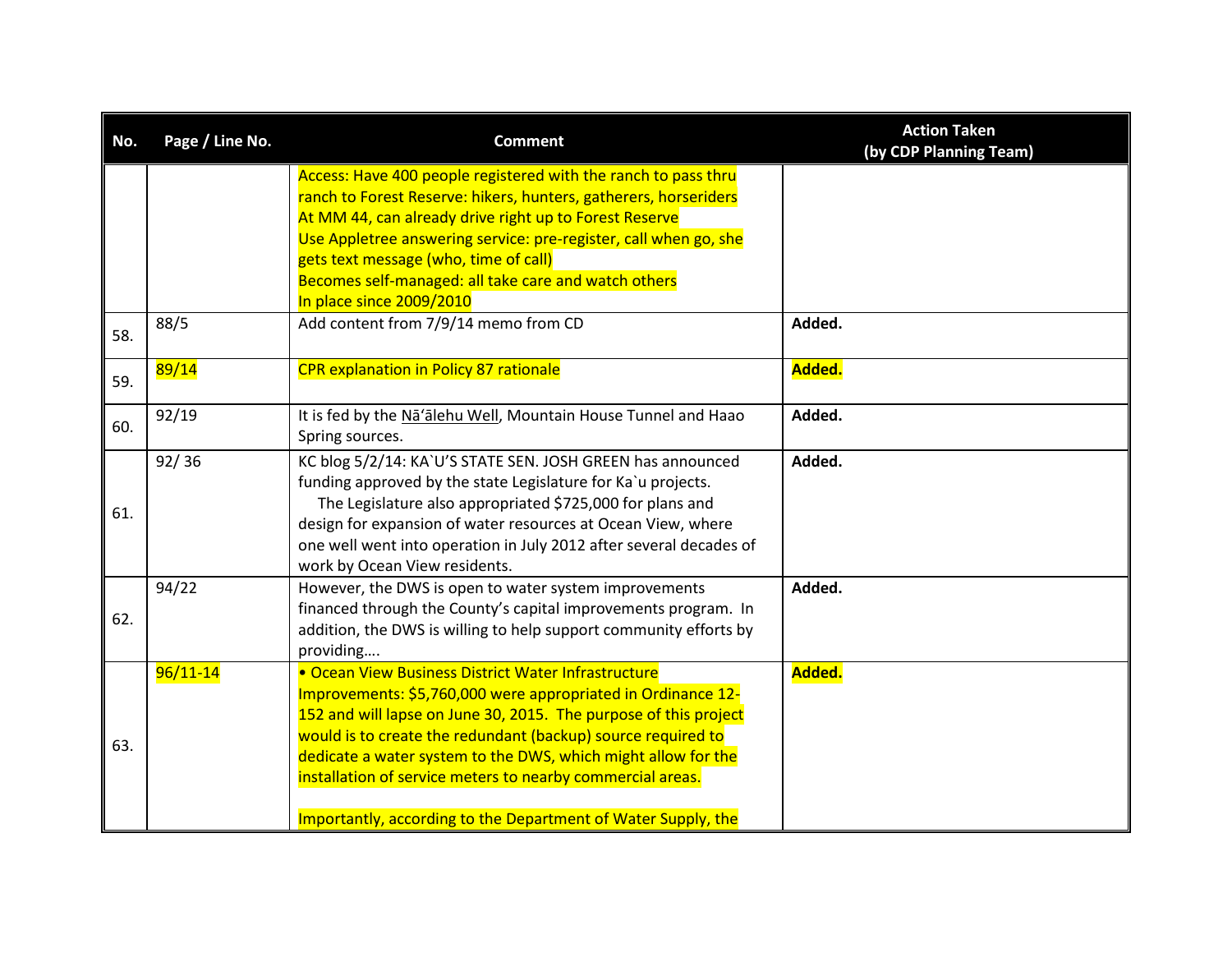| No. | Page / Line No. | <b>Comment</b>                                                                                                                        | <b>Action Taken</b><br>(by CDP Planning Team) |
|-----|-----------------|---------------------------------------------------------------------------------------------------------------------------------------|-----------------------------------------------|
|     |                 | existing well in HOVE is at maximum capacity, so adding another<br>source at the same site would not increase availability. The State |                                               |
|     |                 | <b>Commission on Water Resources Management (CWRM) has</b>                                                                            |                                               |
|     |                 | determined that 2.0 million gallons per month (or about 65,000                                                                        |                                               |
|     |                 | gallons per day (gpd)) is the maximum pumpage allowed from the                                                                        |                                               |
|     |                 | well because of water quality parameters. A second source near                                                                        |                                               |
|     |                 | the existing well will likely be restricted to the same pumping                                                                       |                                               |
|     |                 | capacity, so any new wells would need to be located outside the                                                                       |                                               |
|     |                 | existing well's hydrologic "area of influence." If that is possible,                                                                  |                                               |
|     |                 | the HOVE system could supply up to four million gallons per                                                                           |                                               |
|     |                 | month, which is likely enough to meet the needs of HOVE's                                                                             |                                               |
|     |                 | commercial areas. However, that volume may require a third well                                                                       |                                               |
|     |                 | that is also outside the existing well's area of influence.                                                                           |                                               |
|     |                 |                                                                                                                                       |                                               |
|     |                 | . It should also be noted that, although the Water Board of the                                                                       |                                               |
|     |                 | Department of Water Supply cannot accept dedication of any                                                                            |                                               |
|     |                 | water system that does not meet county Water System                                                                                   |                                               |
|     |                 | Standards, meeting county Water System Standards does not                                                                             |                                               |
|     |                 | necessarily mean that the Water Board will accept a system.                                                                           |                                               |
|     | 96/18           | According to the Department of Water Supply, these                                                                                    | Added,                                        |
| 64. |                 | improvements would not be cost-effective, given the small                                                                             |                                               |
|     |                 | number of beneficiaries relative to the expense.                                                                                      |                                               |
|     | 96/21           | According to the Department of Water Supply, these                                                                                    | Added.                                        |
| 65. |                 | improvements would not be cost-effective, given the small                                                                             |                                               |
|     |                 | number of beneficiaries relative to the expense.                                                                                      |                                               |
|     | 96/23           | In 2014, the Department of Water Supply began discussions with                                                                        | Added.                                        |
|     |                 | the Department of Hawaiian Home Lands regarding upgrades to                                                                           |                                               |
| 66. |                 | existing systems to meet DWS standards. DWS's support is                                                                              |                                               |
|     |                 | limited to plan review and construction inspection. Proposed                                                                          |                                               |
|     |                 | improvements include new storage tanks and distributions                                                                              |                                               |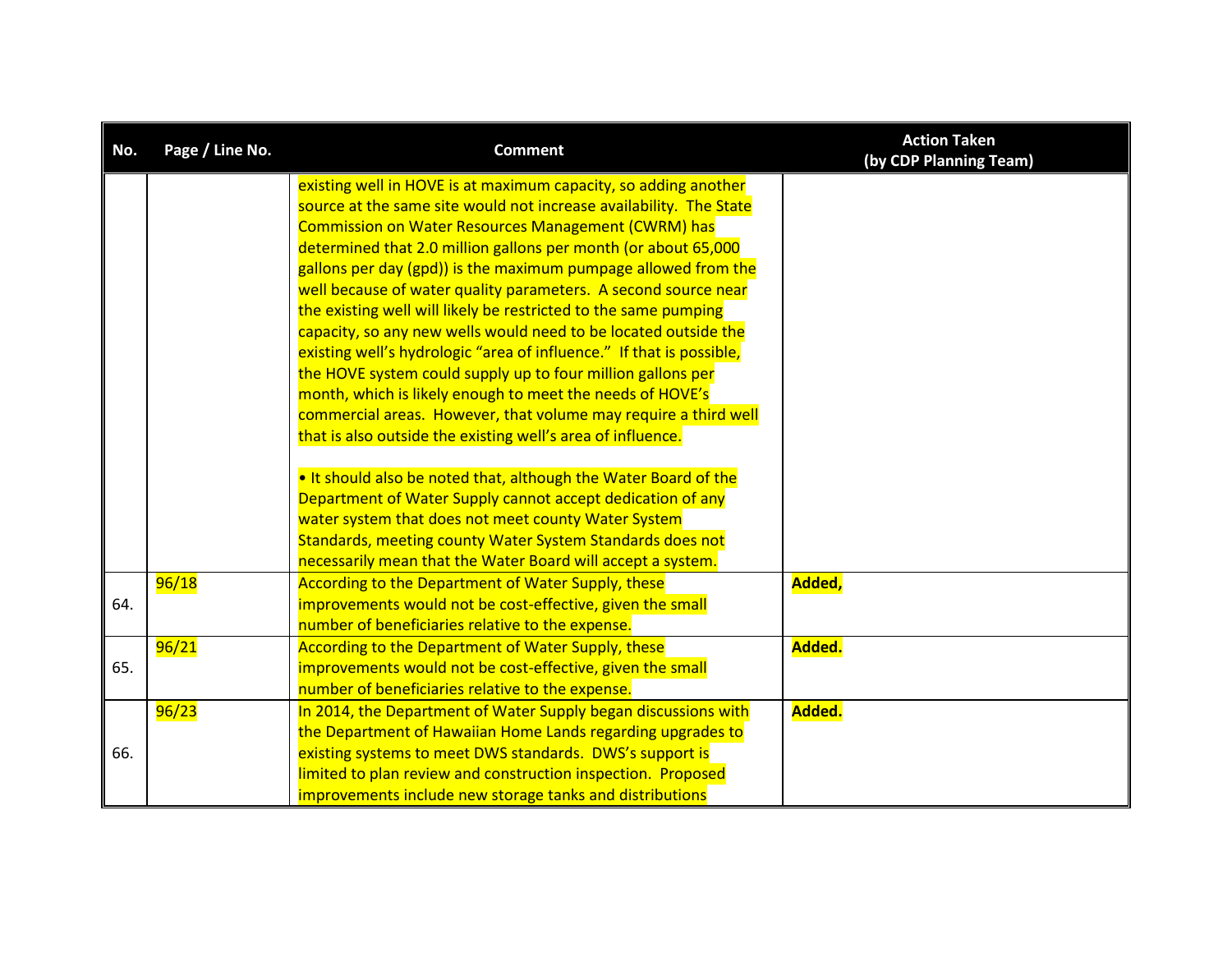| No. | Page / Line No. | <b>Comment</b>                                                                                                                                                                                                                                                                                                                                                                                                                                                                                                                                                                                                                                                                                                                                                                                                                                                                                                                                                                                                          | <b>Action Taken</b><br>(by CDP Planning Team) |
|-----|-----------------|-------------------------------------------------------------------------------------------------------------------------------------------------------------------------------------------------------------------------------------------------------------------------------------------------------------------------------------------------------------------------------------------------------------------------------------------------------------------------------------------------------------------------------------------------------------------------------------------------------------------------------------------------------------------------------------------------------------------------------------------------------------------------------------------------------------------------------------------------------------------------------------------------------------------------------------------------------------------------------------------------------------------------|-----------------------------------------------|
|     |                 | systems from those tanks to nearby lots. These improvements<br>will not increase system capacity significantly.                                                                                                                                                                                                                                                                                                                                                                                                                                                                                                                                                                                                                                                                                                                                                                                                                                                                                                         |                                               |
| 67. | 98/29           | Lapsing 6/30/16                                                                                                                                                                                                                                                                                                                                                                                                                                                                                                                                                                                                                                                                                                                                                                                                                                                                                                                                                                                                         | Updated.                                      |
| 68. | 99/5            | Pāhala sewage siting:<br>http://kaunewsbriefs.blogspot.com/2013/08/kau-news-briefs-<br>saturday-aug-3-2013.html?m=1<br>Nā'ālehu Wastewater EA info and updated info from DEM re<br>location options. FY14-15 CIP appropriation, too.                                                                                                                                                                                                                                                                                                                                                                                                                                                                                                                                                                                                                                                                                                                                                                                    | Added.                                        |
| 69. | 99/24           | Fire: The Pahala Fire Station provides Fire Emergency Response<br>for Pahala and Naalehu with the next fire station located in Ocean<br>View. The ambulance is physically stationed in Naalehu but is a<br>part of the on duty crew that makes up the Pahala Fire Station. 2<br>personnel man the medic at Naalehu 24/7 and 4 personnel at the<br>Pahala Station, per shift. It makes sense due to Pahala having the<br>emergency room nearby at the Pahala Hospital. The engine<br>company will respond with the medic to calls in Pahala and arrive<br>on scene before the medic to start treatment. Medical calls in<br>Naalehu would have the medic responding with back up (if<br>required) from Pahala Station personnel.<br>Both facilities (one County facility and one privately owned) are in<br>need of upgrades and improvements.<br>Upgraded trucks and equipment for all firefighting crews are<br>needed. Both Volunteer and our Full time forces need to update<br>and upgrade equipment and resources. | Added.                                        |
| 70. | 100/6           | More police: KC Blog 3/21/14                                                                                                                                                                                                                                                                                                                                                                                                                                                                                                                                                                                                                                                                                                                                                                                                                                                                                                                                                                                            | <b>Updated.</b>                               |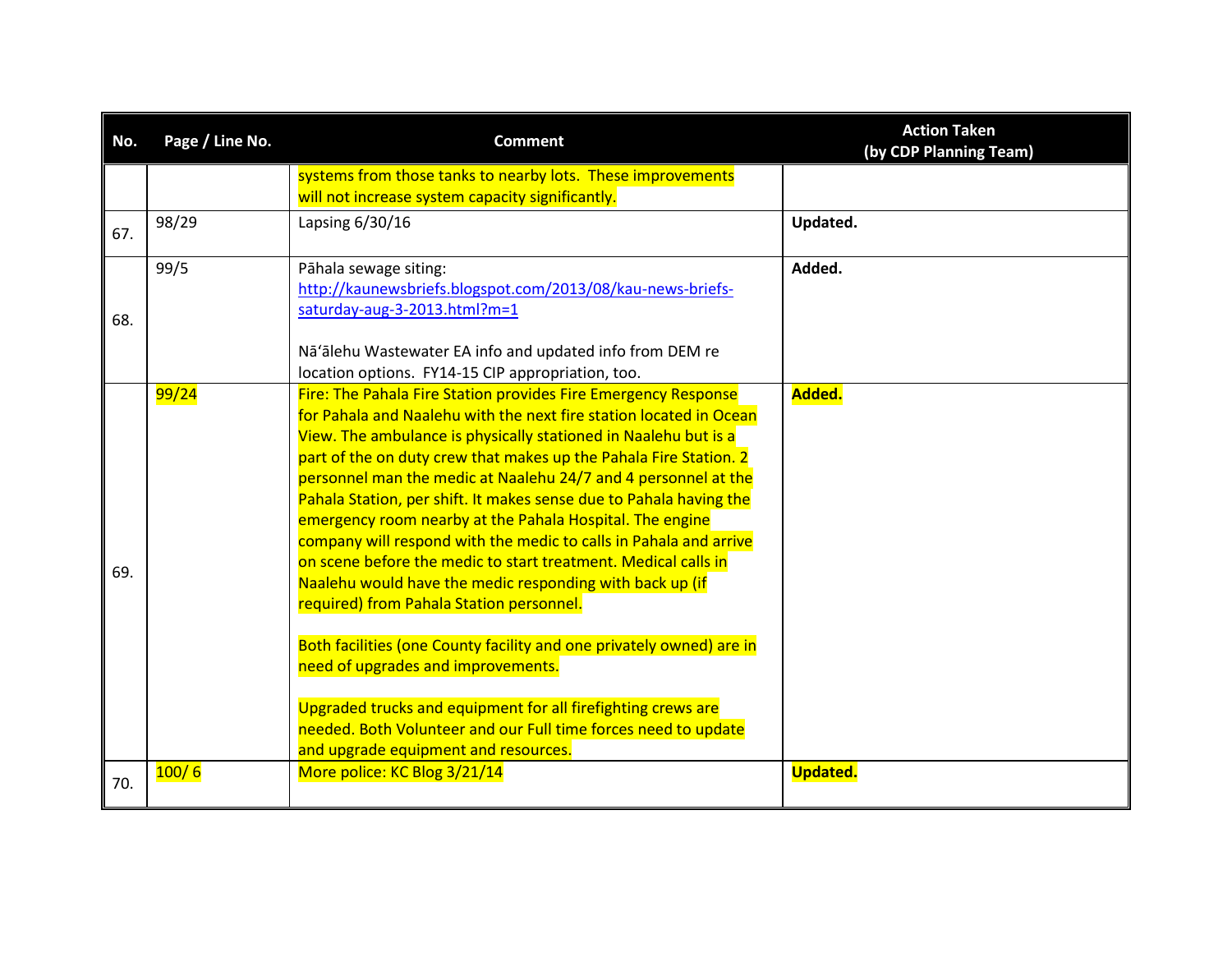| No. | Page / Line No. | <b>Comment</b>                                                                                                                                                                                                                                                                                                                                                                                                            | <b>Action Taken</b><br>(by CDP Planning Team) |
|-----|-----------------|---------------------------------------------------------------------------------------------------------------------------------------------------------------------------------------------------------------------------------------------------------------------------------------------------------------------------------------------------------------------------------------------------------------------------|-----------------------------------------------|
| 71. | 105/6           | Fire: We are in support of new fire stations in HOVE and Pahala<br>for the same reasons. Recognizing the need for CIP infrastructure<br>development in other areas of the island in regards to Fire and<br><b>Emergency Services. Priority = Na'alehu, Pahala, and HOVE</b>                                                                                                                                               | Added.                                        |
| 72. | 105/20          | Updates from Fire and CD comments.                                                                                                                                                                                                                                                                                                                                                                                        | Updated.                                      |
| 73. | P 105 L 21      | I would like to see solar energy panels installed on all new<br>structures in Ka'ū. The disaster shelter planned for us in Pāhala,<br>should there be a tsunami, hurricane, eruption, or whatever is<br>lacking alternate energy sources from what I could tell. What if<br>our power is out, as often is the case? How do we function<br>without electricity there and what if it is for a protracted period of<br>time? | Added.                                        |
| 74. | 105/27          | Nā'ālehu Police Station Repairs lapsed 6/30/14. Hawaiian Ocean<br>View Estate Police Sub Station lapsing 6/30/17.                                                                                                                                                                                                                                                                                                         | Updated.                                      |
| 75. | 106/27          | Update status of Health Center                                                                                                                                                                                                                                                                                                                                                                                            | Updated.                                      |
| 76. | 106/32          | Update status of clinic (KC blog Mar 8 & 22, 14)                                                                                                                                                                                                                                                                                                                                                                          | Updated.                                      |
| 77. | 118/18          | Provide examples of Hawai'i Island and "virtual" charter schools.                                                                                                                                                                                                                                                                                                                                                         | Added.                                        |
| 78. | 118/23          | Ka'ū Learning Academy: 3/30/14 & 5/12/14 KC blog                                                                                                                                                                                                                                                                                                                                                                          | Added.                                        |
| 79. | 119/26          | Update BGC information.                                                                                                                                                                                                                                                                                                                                                                                                   | Updated.                                      |
| 80. | 119/28          | Be more precise in describing the location of the cemetery.                                                                                                                                                                                                                                                                                                                                                               | Language added.                               |
| 81. | 120/12          | Add content from 7/9/14 memo from CD                                                                                                                                                                                                                                                                                                                                                                                      | Added.                                        |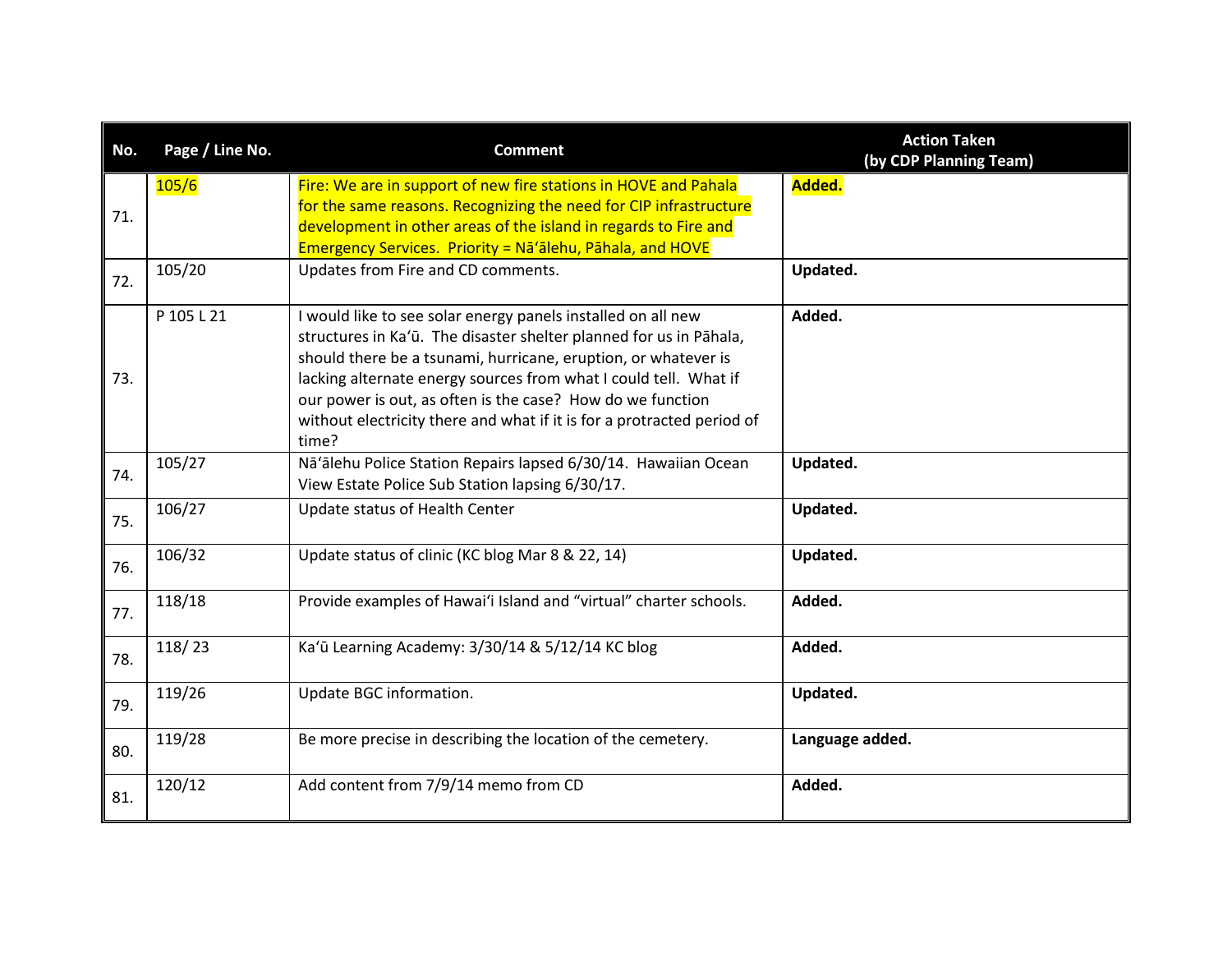| No. | Page / Line No. | <b>Comment</b>                                                                                                                                                                                                                                                                                                                                                                                                                                                                                                                                                                                                                                                                                                                                                       | <b>Action Taken</b><br>(by CDP Planning Team)                                                                                                                                                                                                                                          |
|-----|-----------------|----------------------------------------------------------------------------------------------------------------------------------------------------------------------------------------------------------------------------------------------------------------------------------------------------------------------------------------------------------------------------------------------------------------------------------------------------------------------------------------------------------------------------------------------------------------------------------------------------------------------------------------------------------------------------------------------------------------------------------------------------------------------|----------------------------------------------------------------------------------------------------------------------------------------------------------------------------------------------------------------------------------------------------------------------------------------|
| 82. | 121/8           | Hawaiian Ocean View Community Center lapsing 6/30/16.                                                                                                                                                                                                                                                                                                                                                                                                                                                                                                                                                                                                                                                                                                                | Updated.                                                                                                                                                                                                                                                                               |
| 83. | 121/19          | Nā'ālehu park playground equipment \$300K appropriation in<br>FY14-15.                                                                                                                                                                                                                                                                                                                                                                                                                                                                                                                                                                                                                                                                                               | Added.                                                                                                                                                                                                                                                                                 |
| 84. | P 124 L 1-14    | These statements are NOT well-documented and can be<br>repudiated; they only are the opinion of a planning using<br>manipulating data for P.R. and bad science to promote<br>urbanization.                                                                                                                                                                                                                                                                                                                                                                                                                                                                                                                                                                           | Noted. No change.                                                                                                                                                                                                                                                                      |
| 85. | 125-130         | Add analysis of infill potential.                                                                                                                                                                                                                                                                                                                                                                                                                                                                                                                                                                                                                                                                                                                                    | Added.                                                                                                                                                                                                                                                                                 |
| 86. | 126             | 9-6-021:032 is rd reserve; cane road on makai side; Huapalo also<br>extends to cane rd)                                                                                                                                                                                                                                                                                                                                                                                                                                                                                                                                                                                                                                                                              | Added.                                                                                                                                                                                                                                                                                 |
| 87. | Map on p. 135   | Show cemetery                                                                                                                                                                                                                                                                                                                                                                                                                                                                                                                                                                                                                                                                                                                                                        | Added.                                                                                                                                                                                                                                                                                 |
| 88. | Map on p. 139   | Correct location of transfer station: first rt coming down from OV                                                                                                                                                                                                                                                                                                                                                                                                                                                                                                                                                                                                                                                                                                   | Corrected.                                                                                                                                                                                                                                                                             |
| 89. | P 148 L 18 & FI | Compact, walk able, mixed-use town/Village Centers, only<br>allowing use on rural lands (not to be confused with rural zoning<br>of residential density of one house per 1/2 acre intended as an<br>intermediary buffer of transition from higher density urban to<br>lower density agricultural zoning). For Agricultural utilization and<br>not residential conversion rezoning for urbanization. [NOTE: This<br>needs clarification in the use and definition of "Rural" as a land<br>description classification and as zoning division for it is dangerous<br>to use them loosely in an interchangeable manner for what rural<br>means in common everyday Ranch Land or Orchard and open<br>pastoral landscapes where rural zoning residential lots 1/2 in size. | This is language the Steering Committee<br>adopted.<br>"Rural" is defined in HRS and the General<br>Plan. Its use in the Community Objectives is<br>less precise. The CDP strategies will define<br>establish land use policies using the existing<br>regulatory framework. No change. |
| 90. | P 148 L 21      | Architectural beauty and distinctiveness, allowing the economic<br>demographic need to be met that could afford for homesteading<br>and housing that as yet has not been addressed.                                                                                                                                                                                                                                                                                                                                                                                                                                                                                                                                                                                  | This is language the Steering Committee<br>adopted. No change.                                                                                                                                                                                                                         |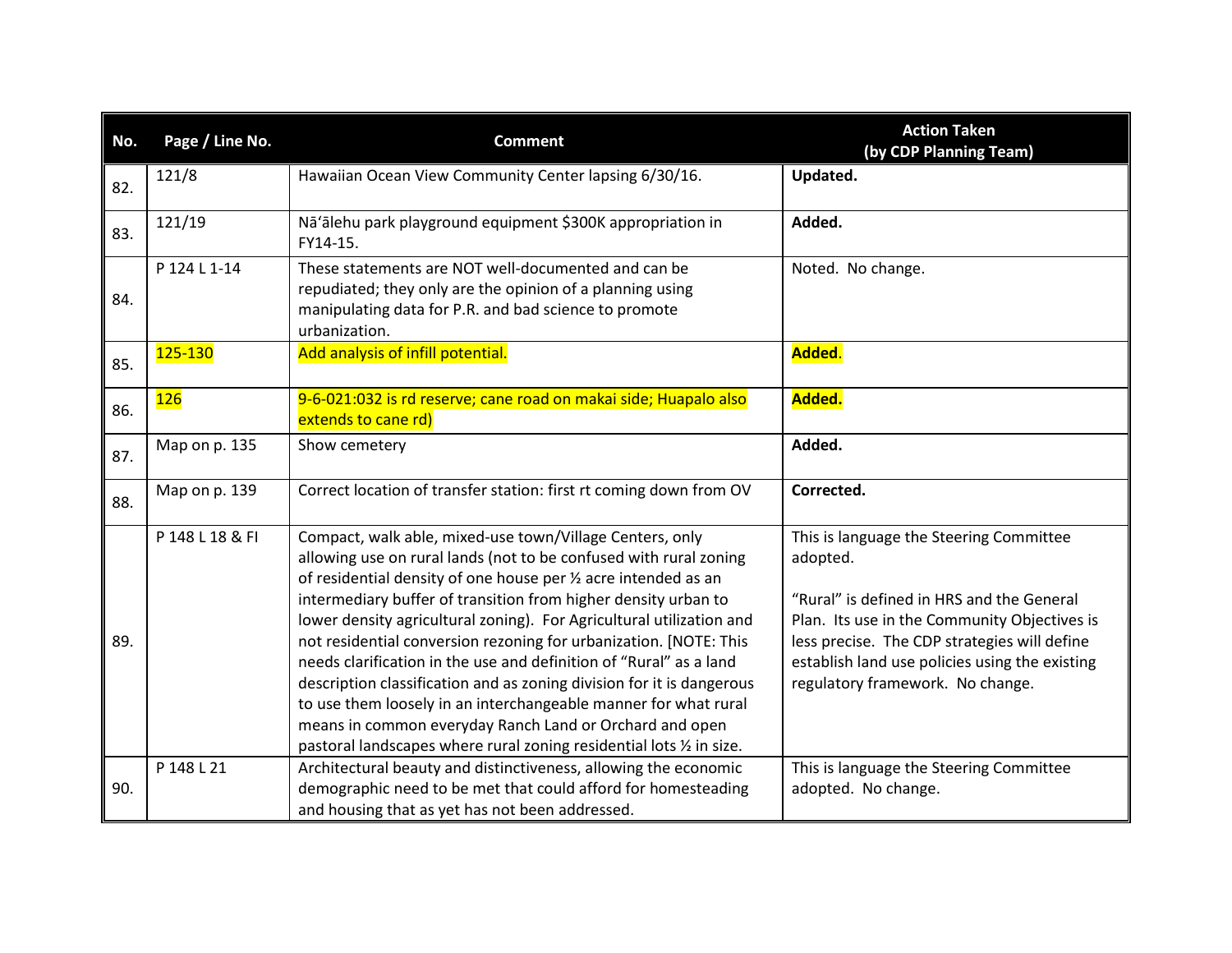| No. | Page / Line No. | <b>Comment</b>                                                                                                                     | <b>Action Taken</b><br>(by CDP Planning Team) |
|-----|-----------------|------------------------------------------------------------------------------------------------------------------------------------|-----------------------------------------------|
| 91. | P 148 L 30      | Capable of supporting Ka'ū in its appropriate internal growth                                                                      | This is language the Steering Committee       |
|     |                 | desired wellbeing.                                                                                                                 | adopted. No change.                           |
|     | P 149 L 22      | 1975, another Tsunami destroyed shoreline homes and the resort                                                                     | No change.                                    |
| 92. |                 | tourist destination at Punalu'u for a third strike out in just more                                                                |                                               |
|     |                 | than one-hundred year for this community and might be one of                                                                       |                                               |
|     |                 | the most frequently wave damaged location on this Island.                                                                          |                                               |
|     | P 150 L 16-27   | No mention of the restaurant and Resort being hit by the 1975                                                                      | Restaurant is referenced on p. 150, line22.   |
| 93. |                 | Tsunami and subsequently condemned or the curse alleged place                                                                      | No change.                                    |
|     |                 | on C. Brewer and their minions at Punalu'u for all the destruction                                                                 |                                               |
|     |                 | of archaeological and burial sites they caused.                                                                                    |                                               |
|     | P 152 L 29      | No significant increase in population in the vicinity or district                                                                  | Status of bridge confirmed.                   |
|     |                 | should be increased until the Ninole Gulch bridge is replaced, it is                                                               |                                               |
| 94. |                 | an EPA project bridge with Jerry Rigged damage repairs and                                                                         |                                               |
|     |                 | showing signs progressive to failure and is essential to everyday                                                                  |                                               |
|     |                 | travel on the only highway thru the district and any future                                                                        |                                               |
|     |                 | evacuation route.                                                                                                                  |                                               |
|     | P 153 Table 9   | The whole zoning at Punalu'u need rational readdressing by                                                                         | Noted.                                        |
|     |                 | today's insights and understood criteria and does not deserve                                                                      |                                               |
|     |                 | being irrationally grandfathered-in; the condemned place needs                                                                     |                                               |
|     |                 | cleaning-up and may well be a polluting brown field in a highly<br>sensitive environment. The abandoned structure with it          |                                               |
| 95. |                 |                                                                                                                                    |                                               |
|     |                 | underground electrical and sewage systems corroding in the                                                                         |                                               |
|     |                 | shallow water-table of a major aquifer discharge just subsurface                                                                   |                                               |
|     |                 | into the ocean should be of great concern and cause the County<br>to exercise its' enforcement capacity to do something about this |                                               |
|     |                 | discrepancy                                                                                                                        |                                               |
|     | P 154 MAP       | Hard to read map, printing should be minimal legal font size                                                                       | Some of challenges are a function of the      |
|     |                 | required for Government documents. And the Tsunami                                                                                 | data sets used and are unavoidable. Historic  |
| 96. |                 | evacuation red-line is too faint to find. The coastline is unclear as                                                              | site labels are from the Register. No change. |
|     |                 | to what is what with double vision overlapping. What is the                                                                        |                                               |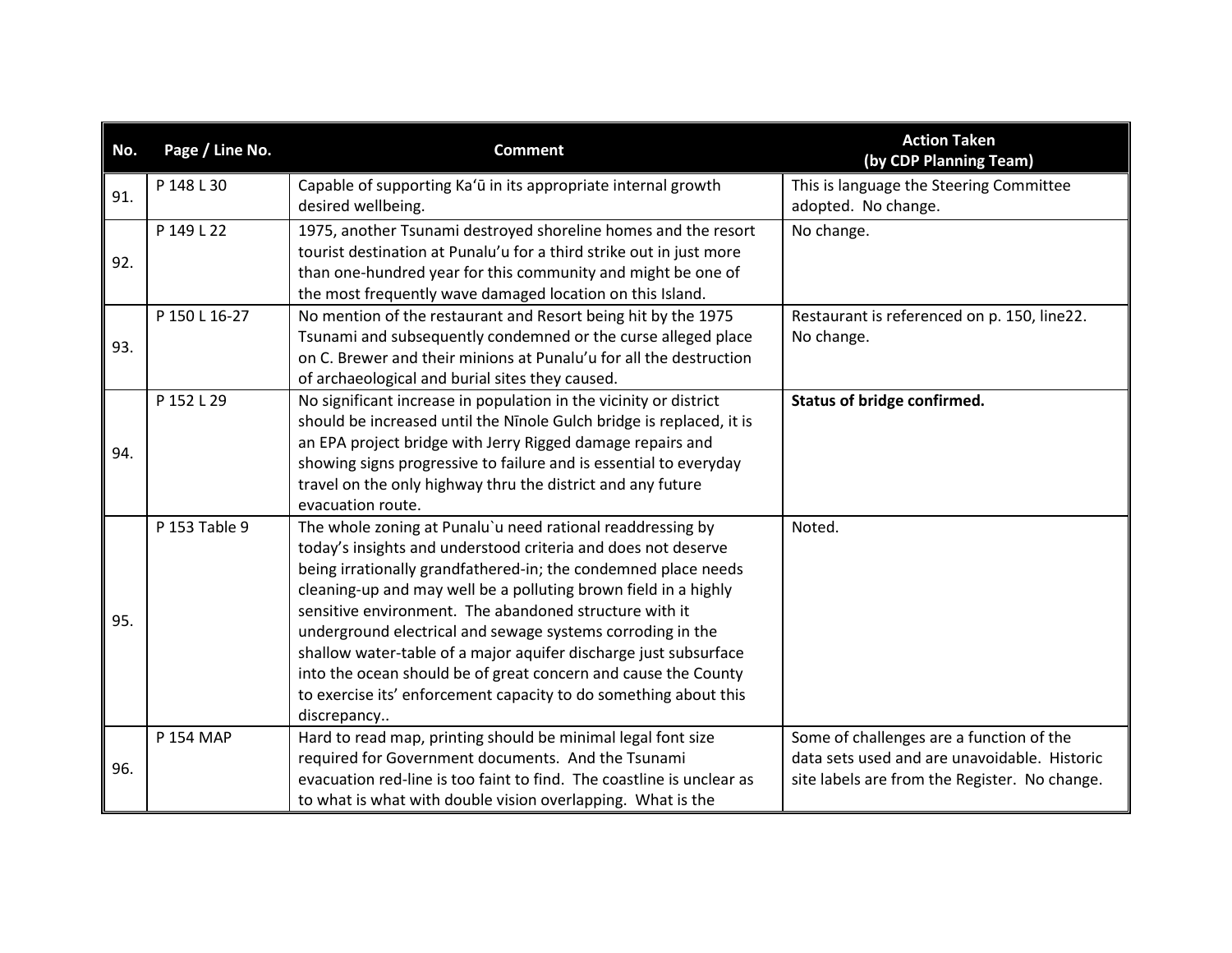| No. | Page / Line No. | <b>Comment</b>                                                                                                                                                                                                                                                                                                                                                                                                                                                                                                                                                                                                                                                                                                                                                                                                                                                                                                                                                                                                                                                                                                                                                                                                                                           | <b>Action Taken</b><br>(by CDP Planning Team)                                                                                   |
|-----|-----------------|----------------------------------------------------------------------------------------------------------------------------------------------------------------------------------------------------------------------------------------------------------------------------------------------------------------------------------------------------------------------------------------------------------------------------------------------------------------------------------------------------------------------------------------------------------------------------------------------------------------------------------------------------------------------------------------------------------------------------------------------------------------------------------------------------------------------------------------------------------------------------------------------------------------------------------------------------------------------------------------------------------------------------------------------------------------------------------------------------------------------------------------------------------------------------------------------------------------------------------------------------------|---------------------------------------------------------------------------------------------------------------------------------|
|     |                 | rectangle white block in the lower-right-hand corner? Is the<br>"Dfirm Zone" a Afima or a National insurance Flood Zone? The<br>bottom of the map should be extended to include all of Koloa-<br>Ninole ocean front. Color tone key contrast cannot be<br>distinguished. "Puna Lulu Harbor Complex (Arch site)" should be<br>better identified as "Punalu'unui Heiau Complex" where is the old<br>railroad line access and shipping wharf?                                                                                                                                                                                                                                                                                                                                                                                                                                                                                                                                                                                                                                                                                                                                                                                                               |                                                                                                                                 |
| 97. | P 155 Map       | Borders need to expand to eliminate cropping of areas. Many<br>smog printing dots on this copy.                                                                                                                                                                                                                                                                                                                                                                                                                                                                                                                                                                                                                                                                                                                                                                                                                                                                                                                                                                                                                                                                                                                                                          | Extent was selected to maximize zoom and<br>coverage of key areas. No change.                                                   |
| 98. | P 156 map       | How could such crazy zoning be proposed for such a hazardous<br>area situated site without proper revision and re-figuration when<br>considered along with its' near surface hydraulics. Only a nominal<br>amount of footings and grading can safely be done on this site! A<br>full report of sub-surface and near surface water table conditions<br>and Aquifer discharge through this Punalu'u Basin needs to be<br>done before allowing these zonings to be acted upon or any<br>building being done; unless the County is trying to achieve new<br>heights in irresponsible planning. Not even accounting for the<br>already contaminated natural water hole wells that for<br>generations provided the water needs of Punalu'u already having<br>been fouled by existing development. Real planning is much<br>more than abstracted economic opportunist game man ship! This<br>seduction for the prize of developing and exploiting Punalu'u is<br>providing to great for moral weakness to allow facing reality with<br>intellectual honesty. But if the County cannot achieve better Land<br>Use Zoning for Punalu'u, it will be because it failed to take into<br>consideration all that should be considered. That is where it<br>stands now! | Noted.                                                                                                                          |
| 99. | P 186 L 1-3     | Wait here just a minute, which steering committee adopted what,<br>where, and when - to strengthening the Ocean View Community?<br>Seems a bit pre-arranged, predestined or predetermine for such a                                                                                                                                                                                                                                                                                                                                                                                                                                                                                                                                                                                                                                                                                                                                                                                                                                                                                                                                                                                                                                                      | These are excerpts from the Community<br>Objectives the Steering Committee adopted<br>for Ka'ū in November 2009. A reference to |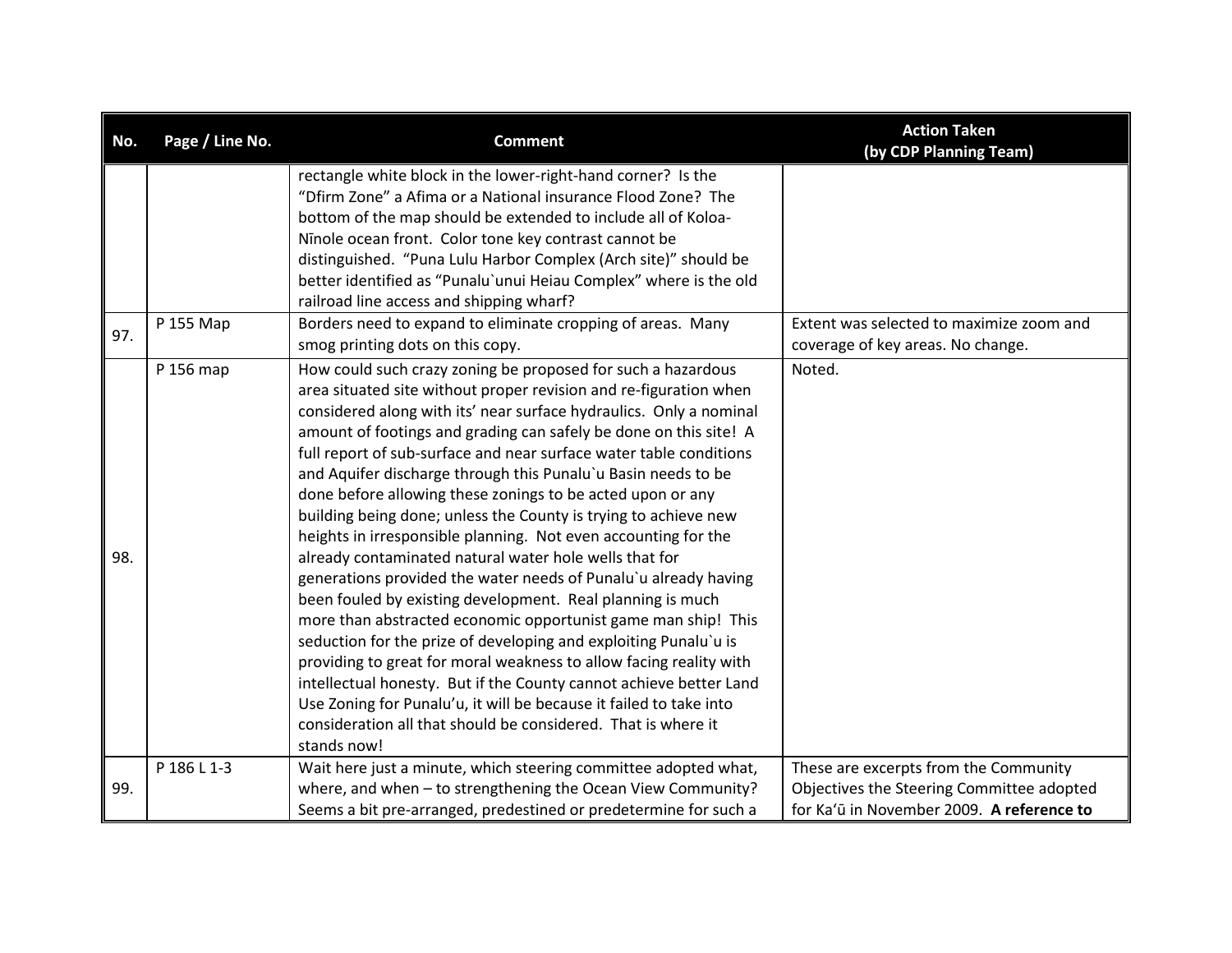| No.  | Page / Line No. | <b>Comment</b>                                                                                                                                                                                                                                                                                                                                                                                                                                                                                                                                                                                                                                                                                                                                                                                                                                                                                                                                                                                                                          | <b>Action Taken</b><br>(by CDP Planning Team)                                                                                         |
|------|-----------------|-----------------------------------------------------------------------------------------------------------------------------------------------------------------------------------------------------------------------------------------------------------------------------------------------------------------------------------------------------------------------------------------------------------------------------------------------------------------------------------------------------------------------------------------------------------------------------------------------------------------------------------------------------------------------------------------------------------------------------------------------------------------------------------------------------------------------------------------------------------------------------------------------------------------------------------------------------------------------------------------------------------------------------------------|---------------------------------------------------------------------------------------------------------------------------------------|
|      |                 | complex CDP on-going process that needs due process to evolve,                                                                                                                                                                                                                                                                                                                                                                                                                                                                                                                                                                                                                                                                                                                                                                                                                                                                                                                                                                          | Appendix V2 is added.                                                                                                                 |
|      |                 | consensus in planning concepts.                                                                                                                                                                                                                                                                                                                                                                                                                                                                                                                                                                                                                                                                                                                                                                                                                                                                                                                                                                                                         |                                                                                                                                       |
|      | P1866&7         | Don't recall any 'extensive community input or clear decision<br>being made by the CDP Steering Committee' Re: "Concentrating<br>new commercial and residential development in compact, walk<br>able, mixed-use town/ Village Centers, allowing rural<br>development on rural lands., " [The Planning Department needs<br>to stop this playing of their one favorite tune 'Oh-My God to be'<br>on a one string bow. It is really beginning to hurt the ears. You<br>must know some other tune. You got to fix your fiddle or get<br>another instrument. A lot of people are not going to allow and<br>stand for higher density rural zoning development in Ocean View<br>or the concentrating of commercial and more compact residential<br>mixed use development. Why create a bigger wipeout target for<br>Mademoiselle Pele; I'm sure you have heard of the principle of                                                                                                                                                             | See comment immediately above and<br>Appendix V4D. It is understood that OV<br>should remain a low-density, rural area. No<br>change. |
| 100. |                 | not putting all your eggs in one basket. Well, Ocean View is the<br>one place no rational planner would concentrate and centralize<br>everything together in one place with summit eruptions averaging<br>like clockwork one volcanic event every twenty approximate<br>years, accompanied with flank rift zone activities that can produce<br>flows into any of four directions only increase the odds that the<br>next time it would head towards Ocean View and if it doesn't<br>happen in this generation the odds become greater for the next.<br>However, you analyze the known statistics there is a near certain<br>probability that ocean View will see lava flows again in very short<br>geological time. You should not want to be inducing population<br>growth into this area! Planning should be analyzing agricultural-<br>sustainability economics and mechanisms there needs to be<br>recognition and planning consideration acknowledgement for the<br>many people in HOVE and adjacent subdivisions that are engaged | See the section on hazards starting on p.<br>197.<br>See Appendix V4C.                                                                |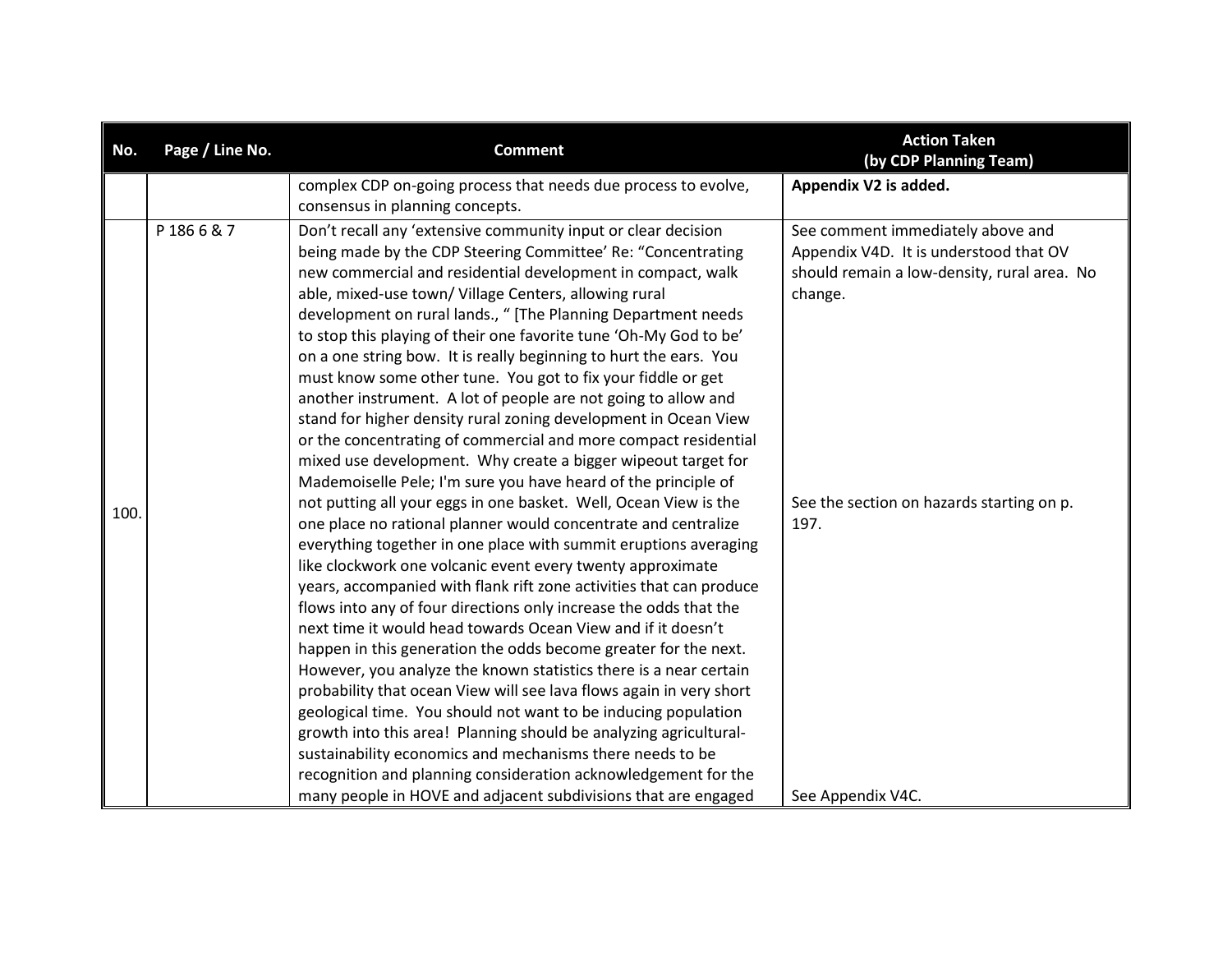| No. | Page / Line No. | <b>Comment</b>                                                       | <b>Action Taken</b><br>(by CDP Planning Team) |
|-----|-----------------|----------------------------------------------------------------------|-----------------------------------------------|
|     |                 | working at successful active small scale agricultural enterprises    |                                               |
|     |                 | along with some other related sustainable practices compatible to    |                                               |
|     |                 | nature at their location. The list spears of diversity and greater   |                                               |
|     |                 | potential. Notably there are the small but productive lettuce        |                                               |
|     |                 | farmers growing salad greens leaf vegetables and edible flowers      |                                               |
|     |                 | and herbs. They have had to develop their own marketing and          |                                               |
|     |                 | distribution to hotels and restraints; supplying organic sections in |                                               |
|     |                 | major grocery stores or health food stores; and providing            |                                               |
|     |                 | subscription with door deliveries to bed and breakfast               |                                               |
|     |                 | establishments and private resident customers wanting the            |                                               |
|     |                 | freshest and healthiest making. With their intensive methods         |                                               |
|     |                 | and practices in certified organics, they are proving the high       |                                               |
|     |                 | renewable productivity possibilities on what are classified as       |                                               |
|     |                 | marginal agricultural lands given the lowest land utilization value  |                                               |
|     |                 | of "E". Some of these garden farmers have started out very small     |                                               |
|     |                 | ad have grown and expanded acquiring adjacent land. Some have        |                                               |
|     |                 | been at this year's now taro many economic cycles and are proof      |                                               |
|     |                 | of what can be made to work on land deemed very poor from an         |                                               |
|     |                 | agricultural resource perspective by the land study bureau's         |                                               |
|     |                 | detailed land classification system, along with the USDA Soil        |                                               |
|     |                 | Conservation services soil survey report and the State's             |                                               |
|     |                 | Department of Agriculture map of agriculture lands of importance     |                                               |
|     |                 | to the State of Hawai'i. All are in need of new perspectives of      |                                               |
|     |                 | island sustainability and self-sufficient interpretive redefining as |                                               |
|     |                 | opposed to mainland driven established land use criteria that may    |                                               |
|     |                 | or may not apply best to how we should be planning the future        |                                               |
|     |                 | use of our lands and zoning them in long term planning. It is        |                                               |
|     |                 | certainly quite true that past, recent, and current language and     |                                               |
|     |                 | economic conditions have had negative impacts along with all the     |                                               |
|     |                 | regulatory hoops a small farmer must hurdle and add to all this      |                                               |
|     |                 | the one going volcanic vog conditions of considerable time           |                                               |
|     |                 | duration causing severe impacts on health, environmental, and        |                                               |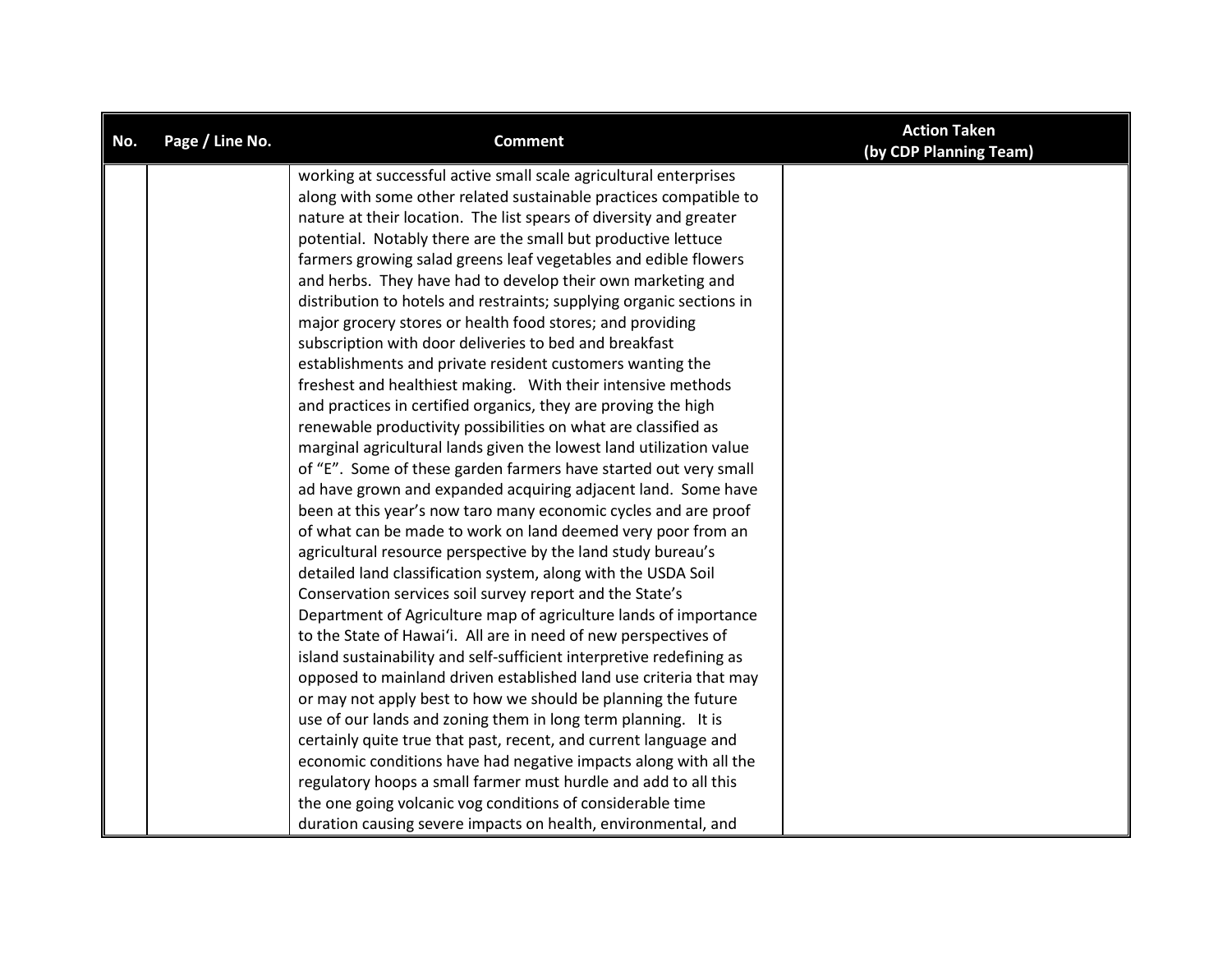| No. | Page / Line No. | <b>Comment</b>                                                        | <b>Action Taken</b><br>(by CDP Planning Team) |
|-----|-----------------|-----------------------------------------------------------------------|-----------------------------------------------|
|     |                 | agricultural circumstances add to all this the preceding artificial   |                                               |
|     |                 | boom's speculative bubble now some six years back that drove          |                                               |
|     |                 | housing land prices and taxes up by inducing growth in population     |                                               |
|     |                 | and overbidding on HOVE. To get the full picture, don't forget to     |                                               |
|     |                 | include the major seven year drought that comes during the            |                                               |
|     |                 | conclusion of the last century and factor in the more than ten        |                                               |
|     |                 | years of very costly wars this century beginning. And ask yourself,   |                                               |
|     |                 | what have been the governmental responses on any of its' various      |                                               |
|     |                 | levels and how is it addressed or reflected in Planning? What         |                                               |
|     |                 | lessons have been learned? Now we face the overdue summit             |                                               |
|     |                 | eruption of Mauna Loa that all the current activity at Kīlauea is     |                                               |
|     |                 | precursor of. All of these impacts need indebt study, evaluation,     |                                               |
|     |                 | and correlated discussion in order to have meaningful                 |                                               |
|     |                 | constructive sustainable planning appropriate for Kahuku and          |                                               |
|     |                 | Ka'ū. We have to start by defining ourselves in the proper context    |                                               |
|     |                 | and most appropriate terms. Kahuku is by far the largest              |                                               |
|     |                 | ahupua'a in all of the islands and it is in by far the largest of all |                                               |
|     |                 | district which was the Kingdom of Ka'ū, which encompasses the         |                                               |
|     |                 | sweeping environs of lava flow deserts, to the dry land forest        |                                               |
|     |                 | tradition up into wet-land forest thus rising from above the ocean    |                                               |
|     |                 | shores and ascending upwards to above the tree line to                |                                               |
|     |                 | Moku'Aweoweo at the summit top of Mauna Loa. And this                 |                                               |
|     |                 | Ahupua'a division of land collectively possesses phenomenal           |                                               |
|     |                 | amounts of biological diversity that transcended the established      |                                               |
|     |                 | standard terms of scientific classification being applied and used    |                                               |
|     |                 | for ecosystems typically found throughout all other parts of the      |                                               |
|     |                 | world. We have here one of the most diversities in flora and          |                                               |
|     |                 | fauna found within these Hawaiian Archipelago's which is a most       |                                               |
|     |                 | rare and unique environment, that required the revised addition       |                                               |
|     |                 | of scientific terminology with new classification terms giving us     |                                               |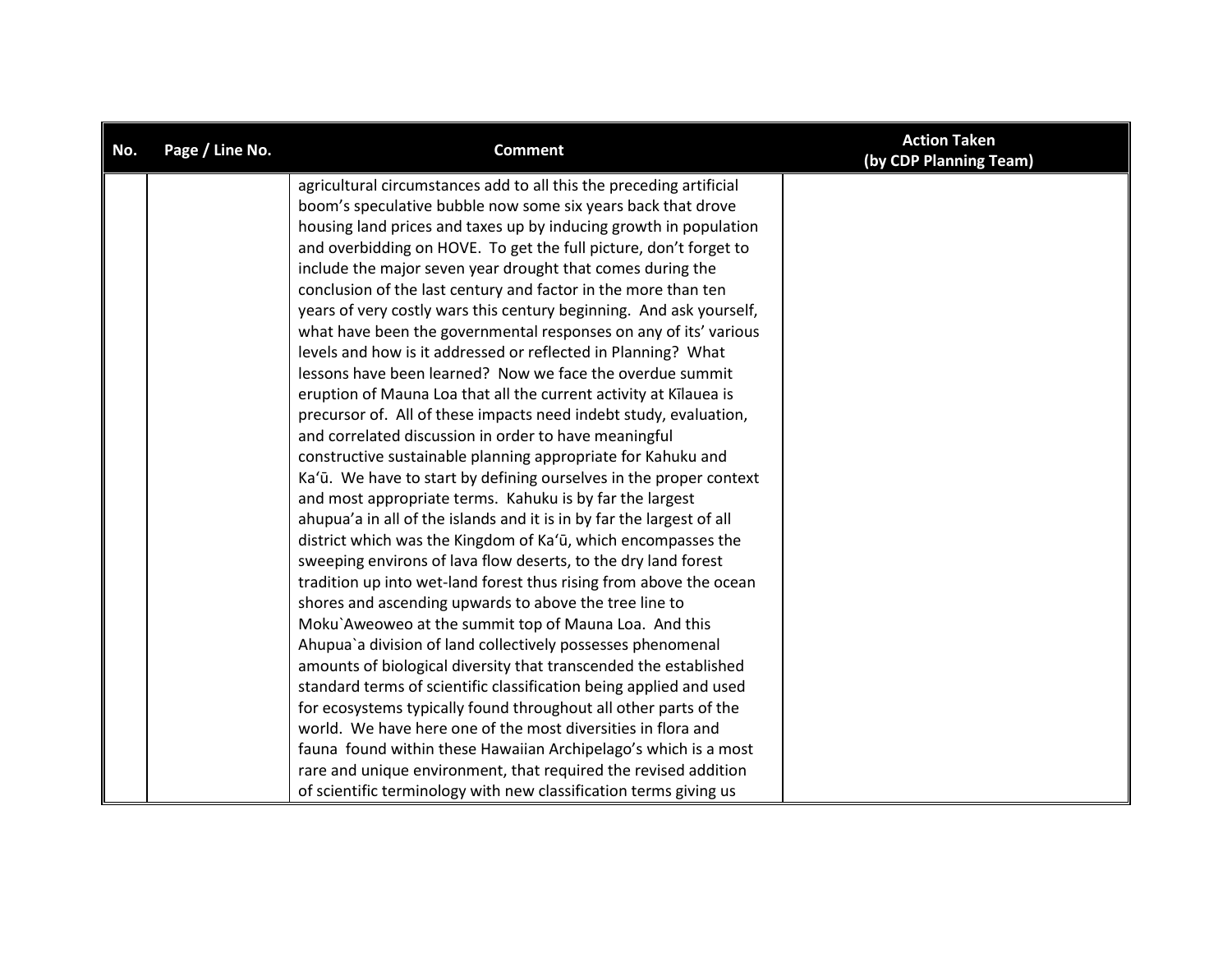| No. | Page / Line No. | <b>Comment</b>                                                                                                                    | <b>Action Taken</b><br>(by CDP Planning Team) |
|-----|-----------------|-----------------------------------------------------------------------------------------------------------------------------------|-----------------------------------------------|
|     |                 | "diverse majestic forest' to describe scientifically the most                                                                     |                                               |
|     |                 | complex diversified ecosystem known to exist to be found upon                                                                     |                                               |
|     |                 | earth. Ad we live in it here in Kahuku in not so appropriately                                                                    |                                               |
|     |                 | responsible manners, under the cloud of ignominious denial. The                                                                   |                                               |
|     |                 | mixes and the blends of understory and trees that make up this                                                                    |                                               |
|     |                 | truly unique and rare valuable natural and scientific resource                                                                    | The forest is protected to the west, north,   |
|     |                 | supports and constitutes a very long list of species, many that are                                                               | and east of HOVE (see Appendix V4A). An       |
|     |                 | rare endangered or threatened with extension. The list would be                                                                   | amendment in state land use and zoning        |
|     |                 | even greater if some much was not already in the extension                                                                        | boundaries or a conservation easement         |
|     |                 | column. Taken all together the Big Island remains notably one of                                                                  | would be necessary to protect forest in       |
|     |                 | nature's most exuberant expressions of creation's great work in                                                                   | HOVE, both of which require landowner         |
|     |                 | progress, both primal and diverse to be found anywhere on this                                                                    | consent.                                      |
|     |                 | earth. There exist in these islands 48 different native forest and                                                                |                                               |
|     |                 | woodland classifications, all containing more than 175 species of                                                                 |                                               |
|     |                 | trees native to Hawai'i that don't exist anywhere else in the                                                                     |                                               |
|     |                 | world. Botanist and Biologist are still discovering and cataloging                                                                |                                               |
|     |                 | what lives in all these island's native forest. Collectively these                                                                |                                               |
|     |                 | woodland forest host over 10,000 native species of which 90% are                                                                  |                                               |
|     |                 | not be found anywhere else, worldwide. Scientist call this natural                                                                |                                               |
|     |                 | occurring phenomenon "Endemism" for species establish in only                                                                     |                                               |
|     |                 | one place and no other. Due to this high incidence of endemism                                                                    |                                               |
|     |                 | within native Hawaiian Forest, they are becoming understood and                                                                   |                                               |
|     |                 | prized for their biological wealth and richness and recognized                                                                    |                                               |
|     |                 | globally for their importance. Increasingly these forests, their                                                                  |                                               |
|     |                 | habitats and ecosystems are being studied. Hopefully, they will                                                                   |                                               |
|     |                 | become valued enough o protect against more degradation,                                                                          |                                               |
|     |                 | misuse and extinctions. HOVE and Kahuku Forest have the                                                                           |                                               |
|     |                 | greatest diversity known to exist on this planet. Very fortuitously                                                               |                                               |
|     |                 | in 1804, over one-hundred years ago, the then Territory of                                                                        |                                               |
|     |                 | Hawai'i took some decisive measures to preserve our forest as<br>water sheds in order-to ensure the sustainable replenishment for |                                               |
|     |                 |                                                                                                                                   |                                               |
|     |                 | these islands fresh water supply that was being threatened with                                                                   |                                               |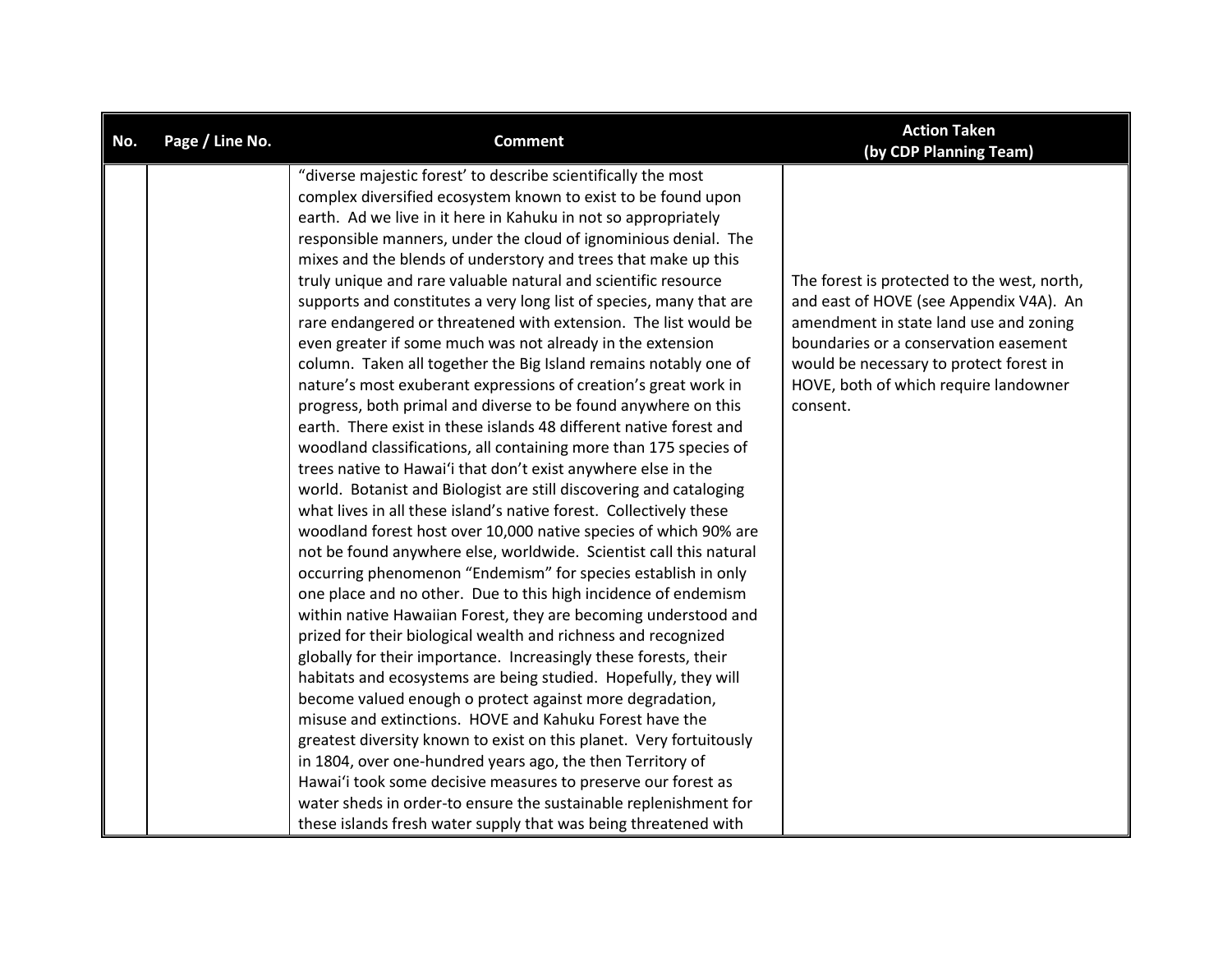| No. | Page / Line No. | <b>Comment</b>                                                       | <b>Action Taken</b><br>(by CDP Planning Team) |
|-----|-----------------|----------------------------------------------------------------------|-----------------------------------------------|
|     |                 | depletion by the high water demands required in the sugar            |                                               |
|     |                 | growing industry and increasing deforestation. Thus wisely           |                                               |
|     |                 | setting policy to protect water shed forest; helping in great        |                                               |
|     |                 | measure to protect and preserve the life and resources we know       |                                               |
|     |                 | and enjoy and cherish as today's Hawai'i. Back to ocean View         |                                               |
|     |                 | today, the list of individuals doing what they can and won't, that   |                                               |
|     |                 | is appropriate and right, after the salad farmers, are people like a |                                               |
|     |                 | couple in Kula Kai Subdivision on three acres that built their own   |                                               |
|     |                 | house and hand cleared and weeded all their own property of          |                                               |
|     |                 | every invasive and non-native plant and with great sensitivity       |                                               |
|     |                 | landscaped with native plants utilizing the features of natural lava |                                               |
|     |                 | flow rock garden outcrops creating a ZEN like garden park of trails  |                                               |
|     |                 | and spaces of natural composition; their own Hawaiian EDEN.          |                                               |
|     |                 | There is a Hawaiian organization group at almost 5,000 feet          |                                               |
|     |                 | elevation in HOVE that Malama the forest growing medical herbs       |                                               |
|     |                 | and healing plants as well as organic garden food. Needs where       |                                               |
|     |                 | myself and others are able to go to receive natural healing and      |                                               |
|     |                 | health advice. Then there are our protea farmers, some hit hard      |                                               |
|     |                 | by vog and various varieties have different environmental            |                                               |
|     |                 | condition requirements brought from microclimate selective and       |                                               |
|     |                 | adaptation found in their native South Africa. So it is very         |                                               |
|     |                 | possible some varieties may be better adapted in some locations      |                                               |
|     |                 | than others and might partially explain why some growers were        |                                               |
|     |                 | hit harder than others. One of the first experimental plantings for  |                                               |
|     |                 | various types of protea from South Africa in Hawai'i was in cinder   |                                               |
|     |                 | on Pahoehoe at the top of Pineapple Road about 5000 feet in          |                                               |
|     |                 | elevation, of the many types planted a few old very well, some       |                                               |
|     |                 | just OK and some not, and other varieties couldn't adapt at all.     |                                               |
|     |                 | Much was learned from this first attempt in adaptive science.        |                                               |
|     |                 | Consequently, there are successful grower-exporters generations      |                                               |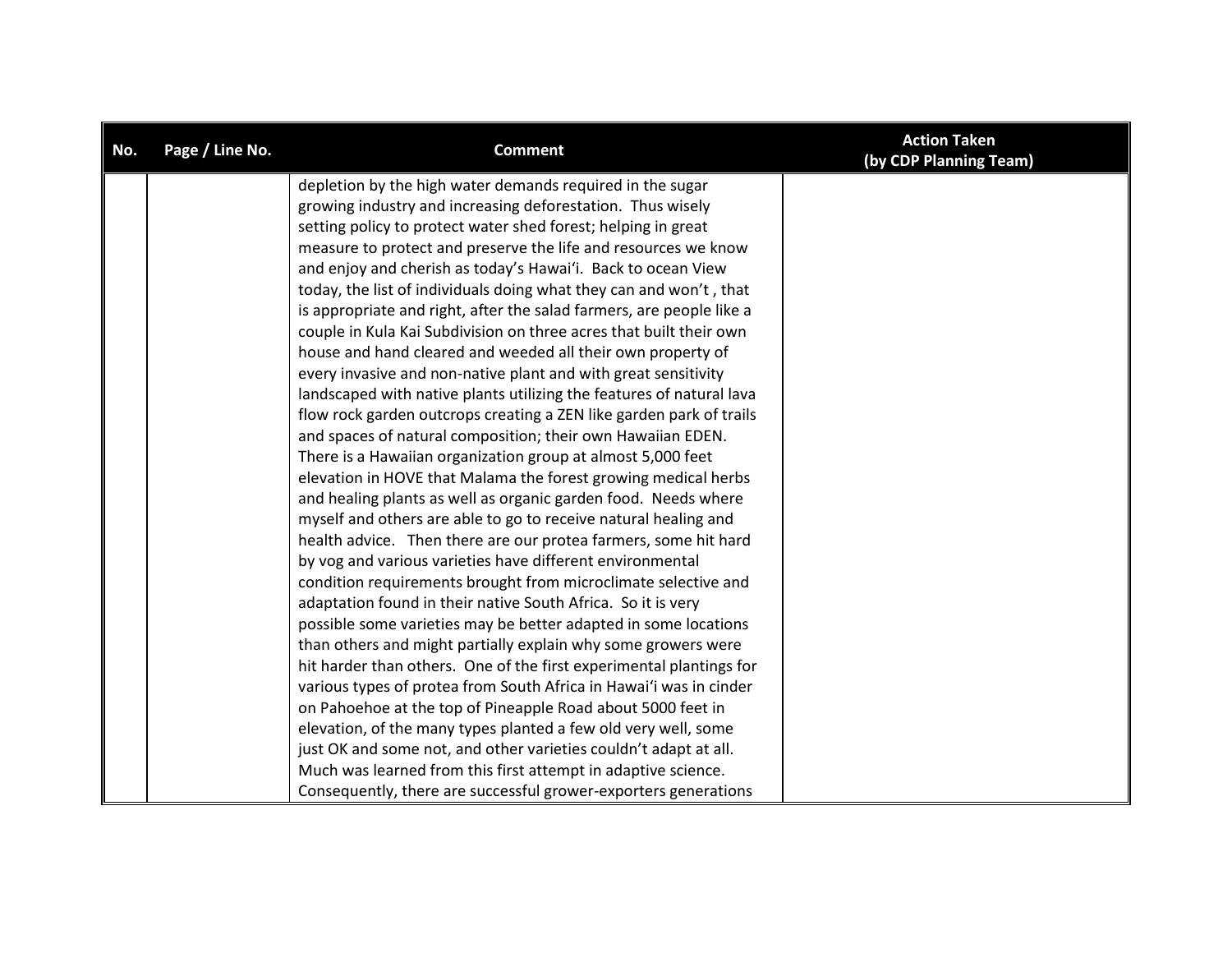| No.  | Page / Line No.      | <b>Comment</b>                                                                                                                                                                                                                                                                                                                                                                                                                                                                                                                                                                                                                                                                                                                                                                                                                                                                                                                                                                                                                                                                                                                                                                                                                                                                                                                                                                                                                                                                                   | <b>Action Taken</b><br>(by CDP Planning Team)                    |
|------|----------------------|--------------------------------------------------------------------------------------------------------------------------------------------------------------------------------------------------------------------------------------------------------------------------------------------------------------------------------------------------------------------------------------------------------------------------------------------------------------------------------------------------------------------------------------------------------------------------------------------------------------------------------------------------------------------------------------------------------------------------------------------------------------------------------------------------------------------------------------------------------------------------------------------------------------------------------------------------------------------------------------------------------------------------------------------------------------------------------------------------------------------------------------------------------------------------------------------------------------------------------------------------------------------------------------------------------------------------------------------------------------------------------------------------------------------------------------------------------------------------------------------------|------------------------------------------------------------------|
|      |                      | on this and other islands raising their specific varieties at chosen<br>specific microclimate locations. There are also orchid growers in<br>Ocean View, hot house nursery men, hydroponic green house<br>operations, tree farms, native plant growers, landscape plant<br>nurseries, and a selected xeriscape plant stock growers and there<br>has been trial attempts a mushroom growing as well as small<br>apple, plum, pear at high elevations and citrus at lower<br>elevations. Much that people have grown in their yards have<br>found to do well. This is a place that a great many things<br>definitely will grow well. Try to factor this into Planning. And<br>related to the forest itself, there is a retired lady who is growing<br>native tree starts that are sold at any Greenwell Ethnobotanical<br>garden and incidentally, people in HOVE have bought some there,<br>bringing them back and planting them in the native forest that<br>they came from. There is also two on-going loggers operating<br>business culling dead or dying trees out of the forest in best<br>practice manners. One supplies logs and rough sawed lumber and<br>the other native hard woods and valuated wood products. Both<br>are successful business operations in HOVE. And another unique<br>successful enterprise in Ocean View is Kula Kai Caverns and Eco<br>Tourism and Scientific Cave exploration organization that attract<br>cavers, scientist, and tourist from around the world. |                                                                  |
| 101. | P 186 L 12           | Ka'ū - appropriate growing needs to be well analyzed and actually<br>established beyond a 'ketch phrase' to become a meaningful<br>criteria for planning.                                                                                                                                                                                                                                                                                                                                                                                                                                                                                                                                                                                                                                                                                                                                                                                                                                                                                                                                                                                                                                                                                                                                                                                                                                                                                                                                        | Noted.                                                           |
| 102. | P 186 L 28           | Bay area contains The Largest Known concentration, etc.                                                                                                                                                                                                                                                                                                                                                                                                                                                                                                                                                                                                                                                                                                                                                                                                                                                                                                                                                                                                                                                                                                                                                                                                                                                                                                                                                                                                                                          | Difficult to objectively verify. No change.                      |
| 103. | P 186-187<br>L 33-37 | Just found the record document I was searching for that I<br>have and couldn't find and wanted to include, faxing last<br>time. It has the listing of awardees' for Ka'ū, Hawai'i,                                                                                                                                                                                                                                                                                                                                                                                                                                                                                                                                                                                                                                                                                                                                                                                                                                                                                                                                                                                                                                                                                                                                                                                                                                                                                                               | Noted. Land title issues are resolved in<br>courts, not by CDPs. |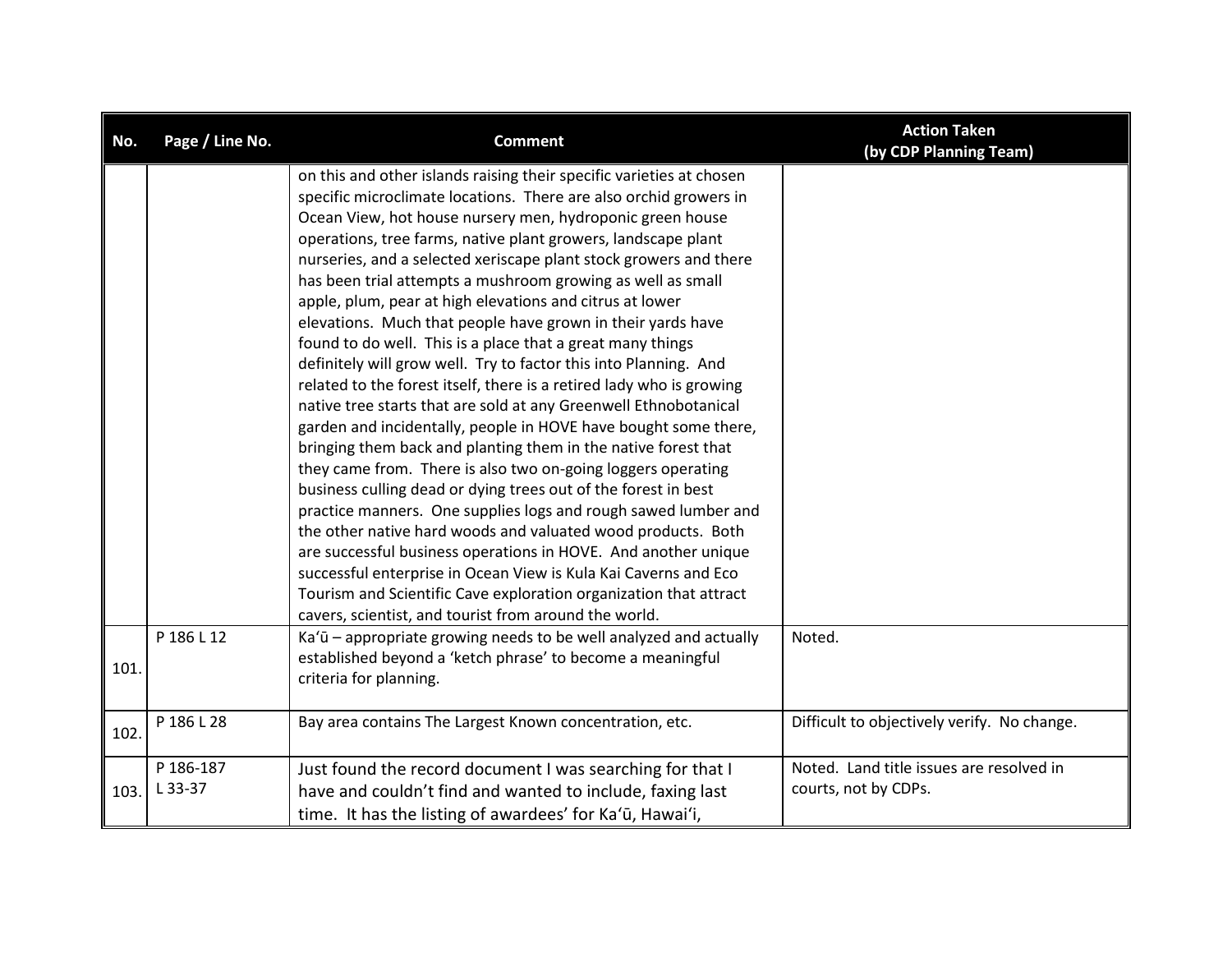| No. | Page / Line No. |                                              |                  |                   | <b>Comment</b> | <b>Action Taken</b><br>(by CDP Planning Team)             |                |  |
|-----|-----------------|----------------------------------------------|------------------|-------------------|----------------|-----------------------------------------------------------|----------------|--|
|     |                 |                                              |                  |                   |                | published in the indices of awards made by the Board of   |                |  |
|     |                 |                                              |                  |                   |                | Commissioners to quiet law titles in the Hawaiian island. |                |  |
|     |                 |                                              |                  |                   |                | Complied and Published by the Office of the Commissioner  |                |  |
|     |                 | of public lands of the territory of Hawai'i. |                  |                   |                |                                                           |                |  |
|     |                 | Taken from the Ka'ū tables:                  |                  |                   |                |                                                           |                |  |
|     |                 | Awardee: KILA                                |                  | <b>KEOPA</b>      | KU             | <b>NAOHE</b>                                              | <b>PAU</b>     |  |
|     |                 | LCA:                                         | 8771             | 8769              | 9248           | 10514                                                     | 10842          |  |
|     |                 | <b>Book:</b>                                 | 4                | 4                 | 7              | 7                                                         | 7              |  |
|     |                 | Page:                                        | 917              | 918               | 4              | $\overline{2}$                                            | $\overline{3}$ |  |
|     |                 | R.P.:                                        | 5925             | 5922              | 6366           | 5335                                                      | 6083           |  |
|     |                 | <b>Book:</b>                                 | 23               | 23                | 24             | 21                                                        | 23             |  |
|     |                 | Page:                                        | 15               | 9                 | 103            | 325                                                       | 331            |  |
|     |                 |                                              | Location: Kahuku | Kahuku            |                | Kahuku Kahuku                                             | Kahuku         |  |
|     |                 | Area:                                        | 9.25 AC          |                   |                | 15.20 AC 9.40AC 13-boAC                                   | 7.95AC         |  |
|     |                 | A.P.:                                        | $\mathbf{1}$     | 1                 | $\mathbf{1}$   | $\mathbf{1}$                                              | $\overline{2}$ |  |
|     |                 | Awardee: Kaaua                               |                  | Kamāmalu Lunalilo |                |                                                           |                |  |
|     |                 | LCA:                                         | 9229             | 7713              | 8559B          |                                                           |                |  |
|     |                 | <b>Book:</b>                                 | 4                | 10                | 10             |                                                           |                |  |
|     |                 | Page:                                        | 918              | 436               | 478            |                                                           |                |  |
|     |                 | <b>R.P.:</b>                                 | 6375             | 6887              | 7374           |                                                           |                |  |
|     |                 | <b>Book:</b>                                 | 24               | 25                | 25             |                                                           |                |  |
|     |                 | Page:                                        | 121              | 87                | 181            |                                                           |                |  |
|     |                 |                                              | Location: Kahuku | Pakini Nui        | Pakini Nui     |                                                           |                |  |
|     |                 | Area:                                        | 7.4 AC           | 9377.00AC         |                | AHP 2357.00AC                                             |                |  |
|     |                 | A.P.:                                        | $\mathbf{1}$     | $\mathbf{1}$      | 1              |                                                           |                |  |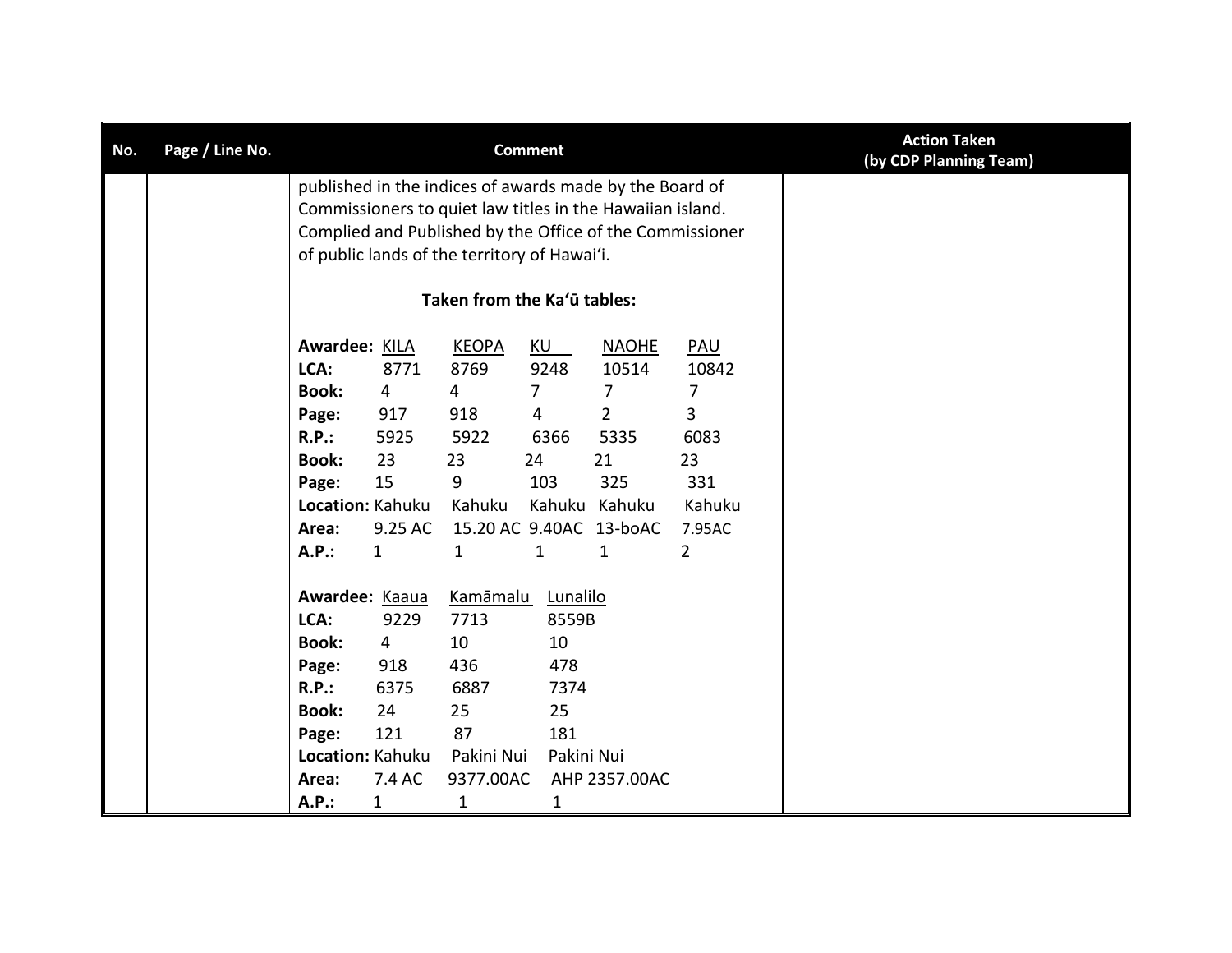| No.  | Page / Line No. | <b>Comment</b>                                                                                                                                                                                                                                                                                                                                                                                | <b>Action Taken</b><br>(by CDP Planning Team) |
|------|-----------------|-----------------------------------------------------------------------------------------------------------------------------------------------------------------------------------------------------------------------------------------------------------------------------------------------------------------------------------------------------------------------------------------------|-----------------------------------------------|
|      |                 | This is to just help clarify and caution that misleading<br>statements in official documents made and published at tax<br>payer's expense can be problematic if they hurt or somehow<br>prejudice some party; in that land issues are still legally and<br>politically contentious with Hawaiian claims yet resolved in<br>courts of law.                                                     |                                               |
| 104. | P 186 L 37      | PATENT 279. Although there were several Kuleana claims<br>in Kahuku, few were actually awarded Ed (Silva 1987)<br>subsequently the courts have ruled that Kuleana claim<br>applications are primary Title proof of origin regardless if<br>they were subsequently consummated in awards thru the<br>Land Court;                                                                               | See note immediately above.                   |
| 105. | P187L1&2        | The court reasoned that there were few if any surveyors available<br>on the Big island or throughout the islands at the time and the<br>awarding of Titles on the condition of having been properly<br>surveyed would have been patently unreasonable thus registering<br>a Kuleana claim is valid to establish original ownership claims.                                                    | See note immediately above.                   |
| 106. | P 187 L 8       | Ranch under court order to pay estate debts owed to the                                                                                                                                                                                                                                                                                                                                       | Unnecessary. No change.                       |
| 107. | P 187 L 9       | Samuel Damon Estate, which also was the successful, etc. bidder<br>in 1958 for the 158,000---acre ranch (Clark 1985) well they had to<br>have spinoff HOVE lighting fast for a subdivision hailed as the<br>world's largest to come into being two years later. The layout,<br>surveying and State and County subdivision approvals,<br>recordation normally would take far longer than that! | Unnecessary. No change.                       |
| 108. | P 187 L 12      | For x Foot distance is in the State Conservation District.<br>Unfortunately none of the maps provided in this section on ocean<br>View include the whole Ahupua'a or the coastline with indications<br>for coastal conservation district.                                                                                                                                                     | See Appendix V4A.                             |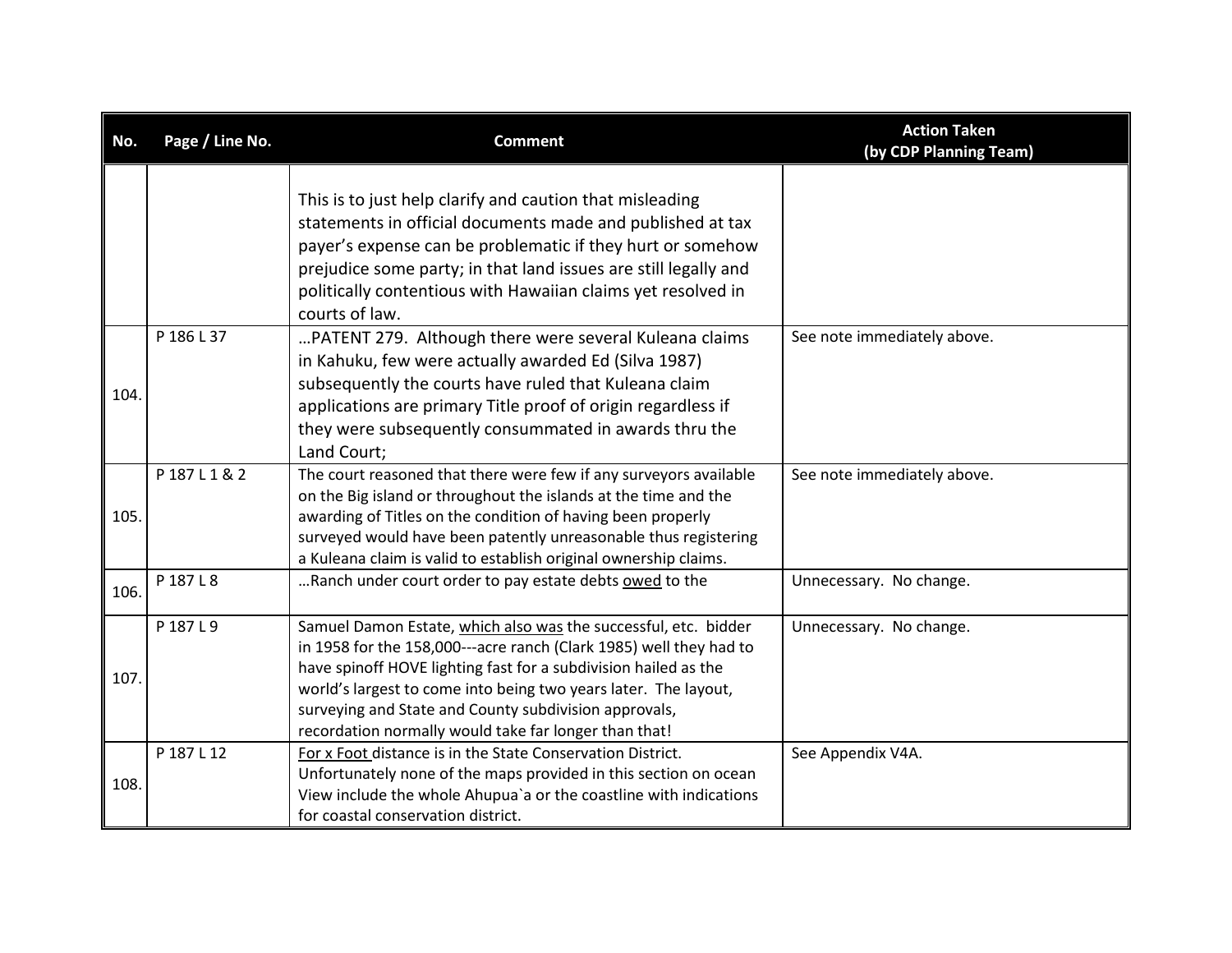| No.  | Page / Line No. | <b>Comment</b>                                                                       | <b>Action Taken</b><br>(by CDP Planning Team) |
|------|-----------------|--------------------------------------------------------------------------------------|-----------------------------------------------|
|      | P 187 L 15      | You had better be careful who you are calling "Working Class."                       | Corrected.                                    |
|      |                 | We have a lot of wanta be snobs and lazy blokes that are easily                      |                                               |
| 109. |                 | offended. Actually, if you did a proper demographic analysis of all                  |                                               |
|      |                 | the residents living in Ocean View the percentage of daily                           |                                               |
|      |                 | commuters are fewer than you seem to be assuming and might                           |                                               |
|      |                 | tell you what you should know.                                                       |                                               |
|      | P 187 L 14      | Experience slow growth over the years which has accelerated                          | Noted.                                        |
| 110. |                 | during boom times and with each false big white elephant                             |                                               |
|      |                 | building scheme scam development hype.                                               |                                               |
|      | P 187 L 15 & 16 | Increase traffic and demand for services. This problem would be                      | Noted.                                        |
|      |                 | best addressed by providing truly affordable housing and low-                        |                                               |
|      |                 | income rent controlled units for our 'working class' that in all                     |                                               |
|      |                 | rights should be available in South Kona and Kohala Coast, by                        |                                               |
|      |                 | doing so you would kill two birds with one stone, drastically                        |                                               |
|      |                 | reducing the problem posed by bedroom community commuters                            |                                               |
|      |                 | having to live 1 $\frac{1}{2}$ to 2 $\frac{1}{2}$ hours driving time away from work; |                                               |
|      |                 | forced by affordability to live in Ocean View. Past bad planning                     |                                               |
|      |                 | policies and actions are responsible, causing this problem; and                      |                                               |
|      |                 | bringing urbanization to Ocean View to take the jobs there, will be                  |                                               |
| 111. |                 | way more difficult and costly and impractical, than to do to the                     |                                               |
|      |                 | logical thing of insuring the needed places to live in close                         |                                               |
|      |                 | proximity to the existing jobs in West Hawai'i. Don't turn Ka'ū                      |                                               |
|      |                 | into the fallout shelter for bad inadequate unbalanced planning of                   |                                               |
|      |                 | the other districts. It was very strange to observe in the last                      |                                               |
|      |                 | building boom before the bubble popped and Ocean Views                               |                                               |
|      |                 | population was nearly doubled, how the commute flow was                              |                                               |
|      |                 | developed into a counter flow of workers and contractors coming                      |                                               |
|      |                 | from Kona to build in Ocean View. This should give one some                          |                                               |
|      |                 | thing to pause and think upon. There was a great increase in to                      |                                               |
|      |                 | and fro traffic and lots of accidents. Both cause and effect                         |                                               |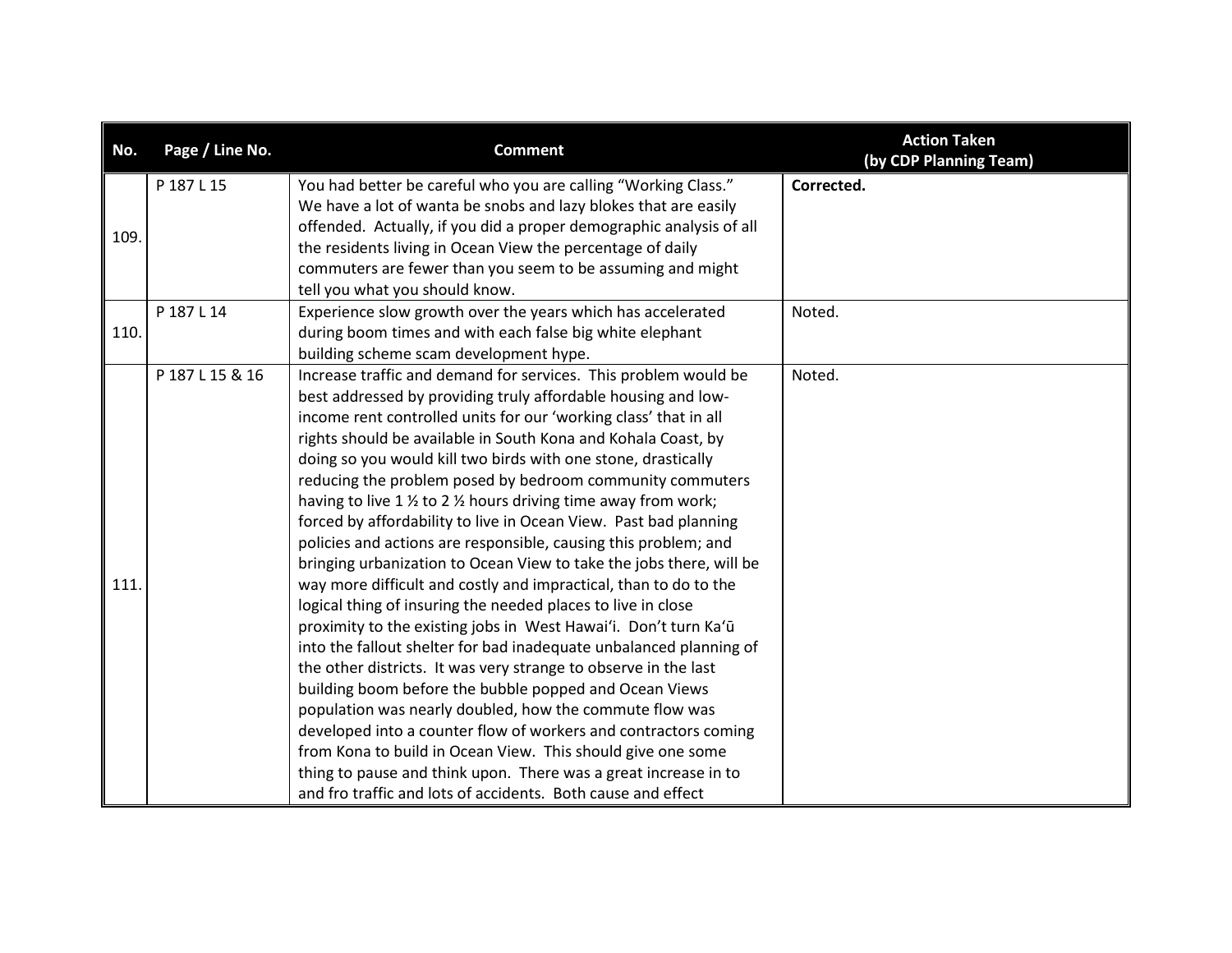| No.  | Page / Line No. | <b>Comment</b>                                                                                                                                                                                                                                                                                                                                                                                                                                                                                                                                                                                                                                                                                                                                                                                                                                                 | <b>Action Taken</b><br>(by CDP Planning Team) |
|------|-----------------|----------------------------------------------------------------------------------------------------------------------------------------------------------------------------------------------------------------------------------------------------------------------------------------------------------------------------------------------------------------------------------------------------------------------------------------------------------------------------------------------------------------------------------------------------------------------------------------------------------------------------------------------------------------------------------------------------------------------------------------------------------------------------------------------------------------------------------------------------------------|-----------------------------------------------|
|      |                 | understanding is essential in order to achieve good planning in<br>growth patterns.                                                                                                                                                                                                                                                                                                                                                                                                                                                                                                                                                                                                                                                                                                                                                                            |                                               |
| 112. | P 187 L 17      | Typifying these dazzle binding big white glistening growth<br>inducing speculation driving projects, has been the largest<br>privately-owned, unsubdivided parcel remaining in Kahuku (TMK<br>3-9-001:072), etc.                                                                                                                                                                                                                                                                                                                                                                                                                                                                                                                                                                                                                                               | No change.                                    |
| 113. | 187/20          | Isn't the Ocean View fire station staffed with County firefighters,<br>not just volunteers?                                                                                                                                                                                                                                                                                                                                                                                                                                                                                                                                                                                                                                                                                                                                                                    | Confirmed and corrected.                      |
| 114. | 187/26-31       | As the representative for Nani Kahuku Aina, LLC, we would like to<br>request a change to Appendix V4B: Community Building. On page<br>187 for the paragraph on lines 26-31 we request that the<br>paragraph be revised as follows: "That parcel's current owner,<br>Nani Kahuku Aina, filed a petition with the County Planning<br>Department in 2009 for an interim amendment to the General<br>Plan to allow the development of a cultural center, resort, and<br>mixed-use town hear the shoreline. Before finishing the Final<br>Environmental Impact Statement required to complete the<br>petition, As of September 2013 Nani Kahuku 'Āina abandoned the<br>project and initiated talks with The Trust for Public Land, the<br>National Park, and the County about the acquisition of the parcel<br>or a portion thereof has not advanced the petition." | Updated.                                      |
| 115. | P 188 L 1       | This commonly called but misnomered unincorporated area<br>identified as Ocean View is made up of a number of huge<br>subdivisions almost, etc.                                                                                                                                                                                                                                                                                                                                                                                                                                                                                                                                                                                                                                                                                                                | No change.                                    |
| 116. | P 188 L 7       | 1976, when restrictions were added to the zoning code to limit<br>non-farm dwellings.                                                                                                                                                                                                                                                                                                                                                                                                                                                                                                                                                                                                                                                                                                                                                                          | Incorrect. No change.                         |
| 117. | P 188 L 11      | no public facilities, nor home owner association with restrictive<br>covenants. The roads have remained private with each lot owner<br>having 1/11,000 of an interest through provision was made they<br>could become dedicated to the county if they were brought up to<br>county standards, etc.                                                                                                                                                                                                                                                                                                                                                                                                                                                                                                                                                             | <b>HOA</b> added.                             |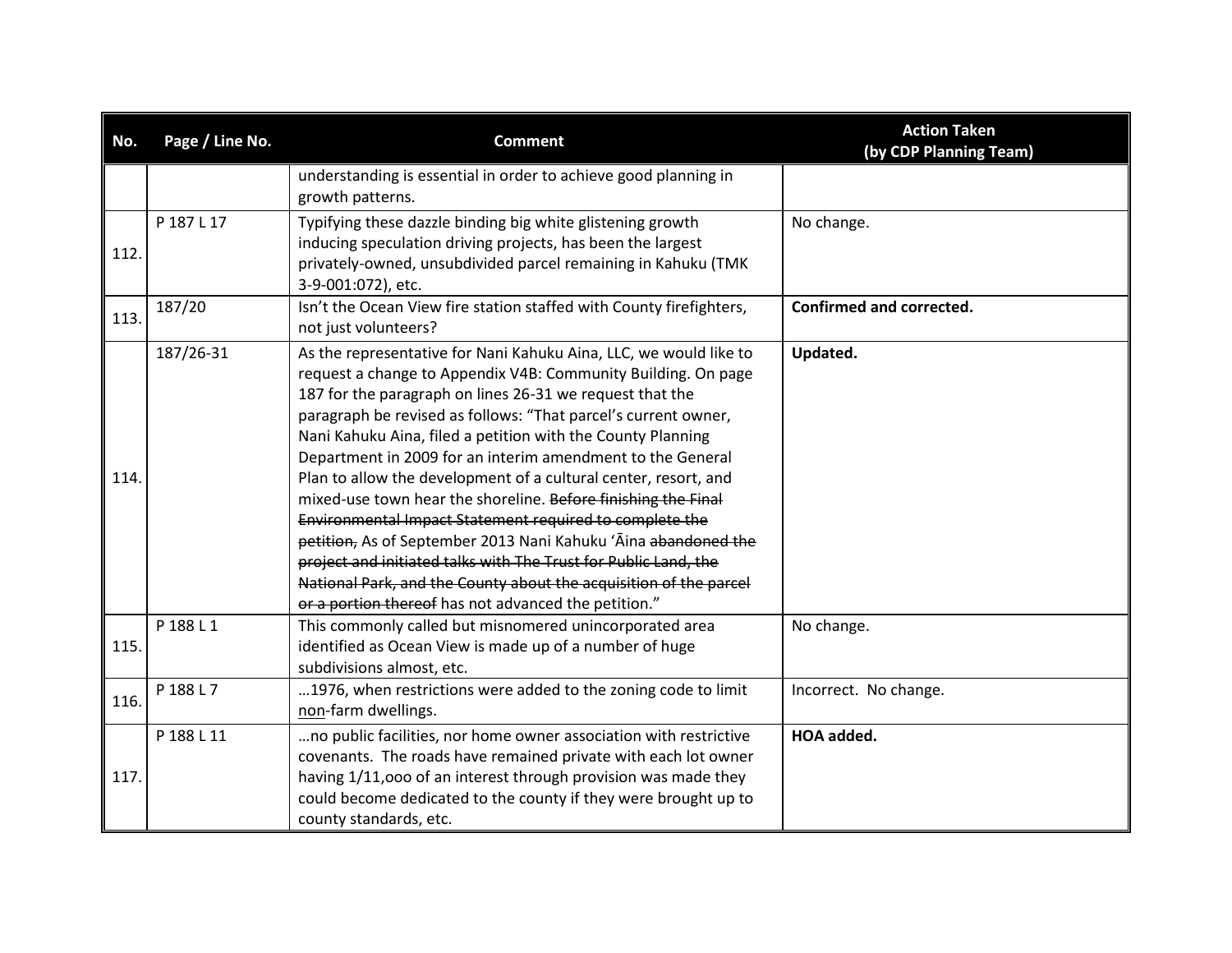| No.  | Page / Line No. | <b>Comment</b>                                                     | <b>Action Taken</b><br>(by CDP Planning Team) |
|------|-----------------|--------------------------------------------------------------------|-----------------------------------------------|
|      | P 188 L 14      | Septic systems mauka of the highway and permits the use of         | Added.                                        |
|      |                 | cesspools makai if they are not servicing more than one            |                                               |
| 118. |                 | residential unit per/each 3-acre site, otherwise with a mother-in- |                                               |
|      |                 | law unit or more than 5-bedrooms or more than one kitchen          |                                               |
|      |                 | septic systems are also required.                                  |                                               |
|      | P 188 L 19      | Community Association (OVCA) built and manages a community         | Added above.                                  |
| 119. |                 | center and related activities, but is not a homeowners or property |                                               |
|      |                 | owners association as H.O.V.E. has none.                           |                                               |
|      | P 188 L 21      | ROADS: The private roads in Hawaiian ocean View Estates are        | No change.                                    |
|      |                 | maintained by court order through a non-profit road maintenance    |                                               |
|      |                 | corporation after the failure to execute the subdivision's         |                                               |
|      |                 | conditional approval agreement that a party of three made-up of    |                                               |
|      |                 | the developer, a property owners representative and the County     |                                               |
|      |                 | Planning Director would join together and ensure the continuing    |                                               |
|      |                 | maintenance for all the miles and miles of road in H.O.V.E. and of |                                               |
| 120. |                 | course, this never happened nor has there been a                   |                                               |
|      |                 | comprehensible accounting of what happened to the one million      |                                               |
|      |                 | dollar bond that was to guarantee that the roads would be          |                                               |
|      |                 | maintained. The property owners had to take matters into their     |                                               |
|      |                 | own hands and sue having received no relief help from the          |                                               |
|      |                 | county. The courts sided with the property owners allowing them    |                                               |
|      |                 | to establish their own road department and self assess annual tax  |                                               |
|      |                 | fees to do it!                                                     |                                               |
|      | 188/21          | Ranchos Road Corp only serves Ranchos (not Kona Kai, Kona          | Added.                                        |
| 121. |                 | Gardens, etc.). Kula Kai View Estates Community Association has    |                                               |
|      |                 | same powers for roads (\$100/yr assessment). www.kulakai.net,      |                                               |
|      |                 | Ric Elhard (937-3083, ricelhard@gmail.com)                         |                                               |
| 122. | P 188 L 22      | All lot owners are members of their respective subdivisions road   | Corrected.                                    |
|      |                 | corporation.                                                       |                                               |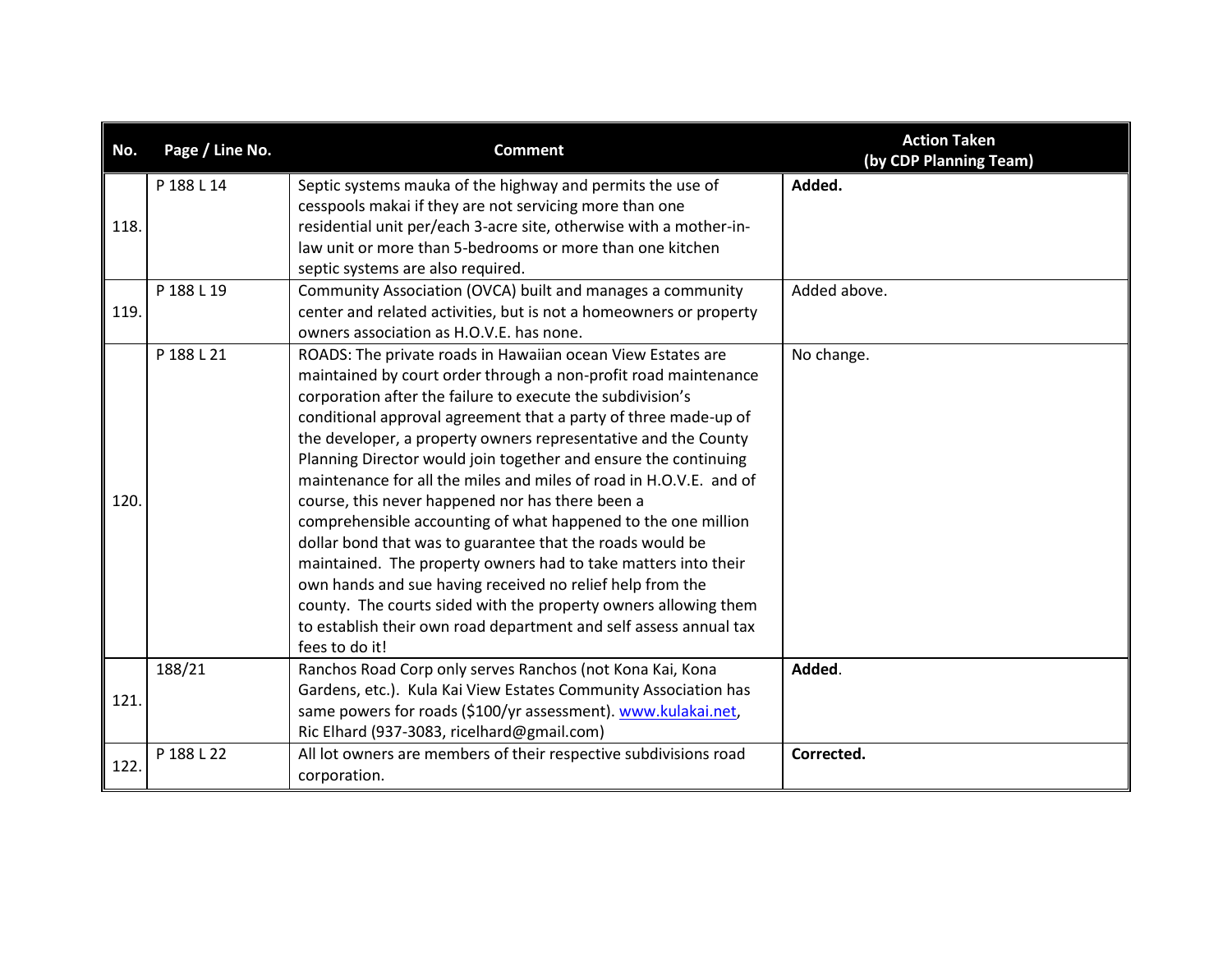| No.  | Page / Line No.             | <b>Comment</b>                                                                                                                                                                                                                                                                                                                                                                                                                                                                                                                                                                                                                                                                                                                  | <b>Action Taken</b><br>(by CDP Planning Team) |
|------|-----------------------------|---------------------------------------------------------------------------------------------------------------------------------------------------------------------------------------------------------------------------------------------------------------------------------------------------------------------------------------------------------------------------------------------------------------------------------------------------------------------------------------------------------------------------------------------------------------------------------------------------------------------------------------------------------------------------------------------------------------------------------|-----------------------------------------------|
| 123. | P 188 L 25                  | members. Each of the Ocean View Corporation's by laws, etc.                                                                                                                                                                                                                                                                                                                                                                                                                                                                                                                                                                                                                                                                     | Corrected.                                    |
| 124. | P 188 L 31<br>190 & related | requests it. HELCO's "SSPP" program is the outcome of their<br>successful blocking of the rural electrification program coming to<br>the Big Island in the 1950s. Then as a monopoly they were only<br>servicing selected profitable areas. HELCO claimed they would<br>seriously be hurt by the loss of trained workmen if this<br>governmental program that enabled every small town and farm in<br>America to be electrified where to come here. So a deal was<br>struck that HELCO would setup the "SSPP" Program and the<br>Government would not establish rural electrification cooperatives<br>as needed. HELCO has not tried to make the "SSPP" east<br>Add HOVE Road Corp truck routes: Marlin Blvd, Kaulua Blvd, King | Noted.<br>Added.                              |
| 125. | text                        | Kamehameha Blvd, and Aloha Blvd                                                                                                                                                                                                                                                                                                                                                                                                                                                                                                                                                                                                                                                                                                 |                                               |
| 126. | 192/17                      | Add section about lack of access to 3 columns of parcels in OV.<br>See 12/18-19/13 emails in V4B folder. Tozier needs access. Road<br>Corps said no. CDP rec that dirt road access OK? Kula Kai has<br>considered and voted on issue several times - doesn't want to<br>open up that Pandora's box.                                                                                                                                                                                                                                                                                                                                                                                                                             | Added.                                        |
| 127. | <b>193/17</b>               | DWS water constraints: 9/26/13 email (run language by DWS first)<br>Thin basal lense; function of weather, land form<br>CWRM limiting them to 2.0 mg/month = 46 gpd<br>If exceed, can designate "water management area"<br><b>Steps when supply limited</b><br><b>Conservation notice</b><br>$\vert$ 1)<br><b>Restriction notice</b><br>$\overline{2}$<br>Ration = go thru Civil Defense, use National Guard<br>3)<br>More wells would require spacing<br>But likely to encounter same problem<br>Brenda wants to use Ord 12-152 to put in water for                                                                                                                                                                            | Added.                                        |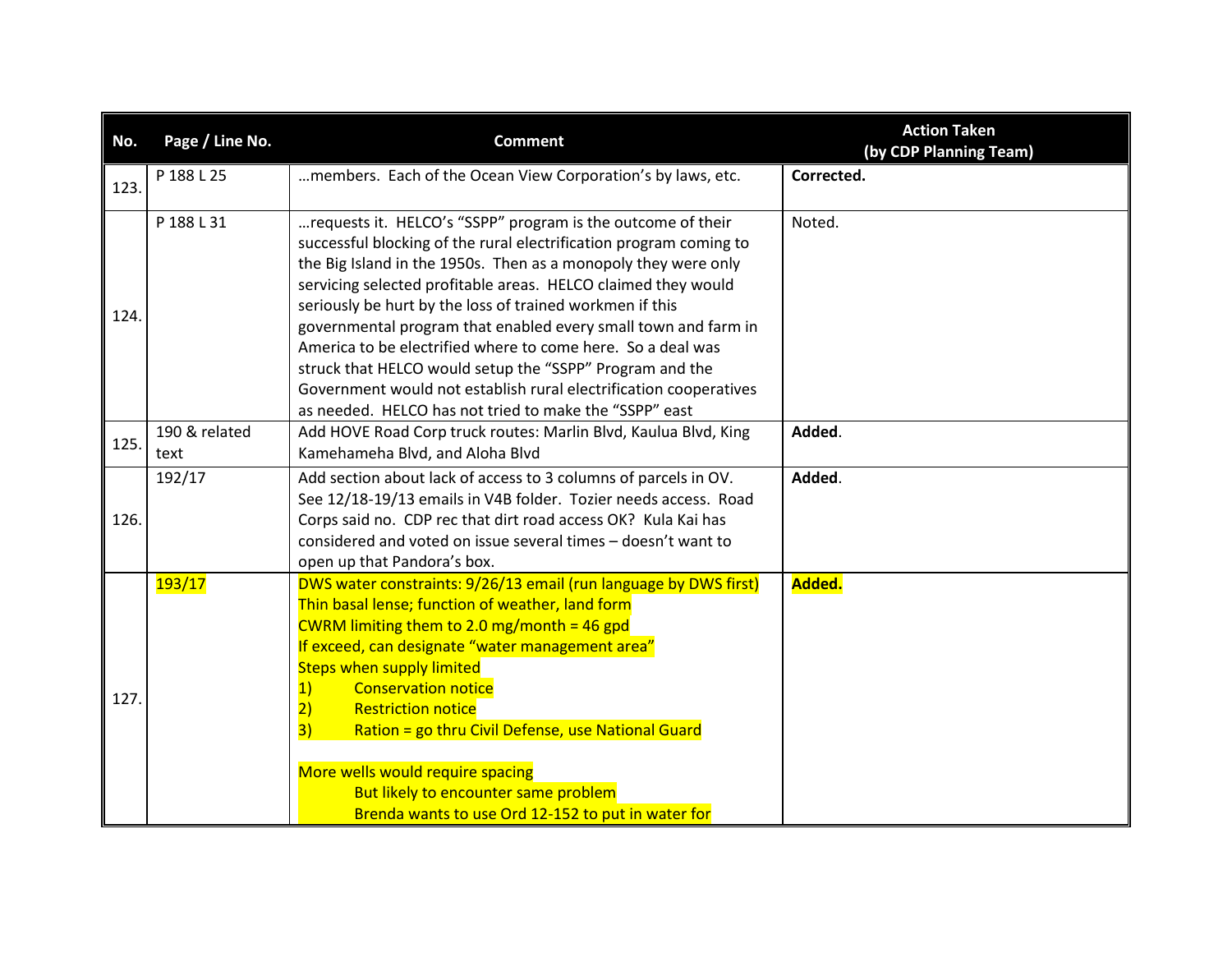| No.  | Page / Line No. | <b>Comment</b>                                                                                                                                                                                                                                                                                                                      | <b>Action Taken</b><br>(by CDP Planning Team) |
|------|-----------------|-------------------------------------------------------------------------------------------------------------------------------------------------------------------------------------------------------------------------------------------------------------------------------------------------------------------------------------|-----------------------------------------------|
|      |                 | <b>Community Center</b><br><b>Context</b><br>Water unit = $400 - 600$ gpd<br>100 gpm = $\approx$ 288 households = $\approx$ 2400 people<br>2003 plan calls for 1.0 Mgpd in 2020<br>HCC 25-2-46: Conditions have to require supply consistent with<br>public health and safety                                                       |                                               |
| 128. | P 193 L 18      | limited rainfall in catchment systems that is either adequate for<br>their needs or if not supplemented from time to time, mostly<br>during droughts with hauled water.                                                                                                                                                             | No change.                                    |
| 129. | P 193 L 19      | Ocean View on average receives from 20" in dryer elevation areas<br>to 50" in higher wetter areas.                                                                                                                                                                                                                                  | Conditional language added.                   |
| 130. | P 193 L 23      | Calculated in the 2004 water plan. Yet in a much more<br>sustainable manner and model, residents are proving with<br>catchment and compositing toilets the adequacy of water<br>utilization at 5-gallons per-person per-day in 2003, the 24-acres of<br>commercial land in the HOVE Town Center required 72,000<br>gallons per day. | No change.                                    |
| 131. | P 193 L 24      | (GPd); all of it having to be hauled. If commercial/urban areas are<br>expanded, as so far envisioned in                                                                                                                                                                                                                            | No change.                                    |
| 132. | P 193 L 25      | The Hawai'i County General Plan, water demand from piped well<br>water or hauled water would soon rise to exceed 10,000 gpd.                                                                                                                                                                                                        | No change.                                    |
| 133. | P 193 L 29      | signatures needed to form a CFD as the great majority of<br>residents are happy with catchment systems they have and think<br>it makes more sense.                                                                                                                                                                                  | No change.                                    |
| 134. | P 193 L 31      | requests it. HELCO's "SSPP" program is the outcome of their<br>successful blocking of the rural electrification program coming to<br>the Big Island is the 1950s. Then as a monopoly they were only<br>servicing selected profitable areas. HELCO claimed they would<br>seriously be hurt by the loss of trained workmen if this    | Noted.                                        |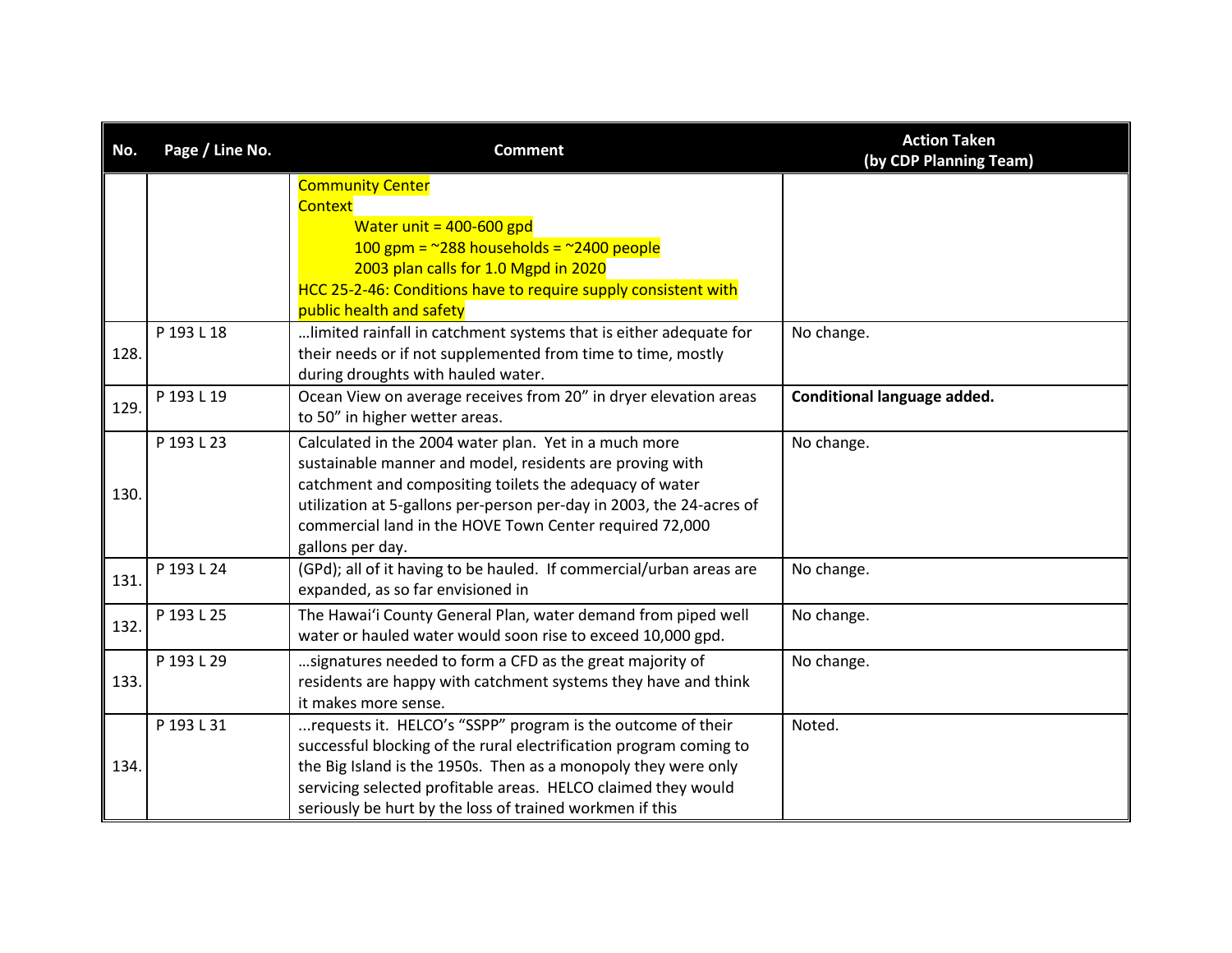| No.  | Page / Line No. | <b>Comment</b>                                                                                        | <b>Action Taken</b><br>(by CDP Planning Team) |
|------|-----------------|-------------------------------------------------------------------------------------------------------|-----------------------------------------------|
|      |                 | governmental program that enabled every small town and farm in                                        |                                               |
|      |                 | America to be electrified where to come here. So a deal was                                           |                                               |
|      |                 | struck that HELCO would setup the "SSPP" program and the                                              |                                               |
|      |                 | government would not establish rural electrification cooperatives                                     |                                               |
|      |                 | as need. HELCO has not tried to make the "SSPP" easy to work                                          |                                               |
|      |                 | well in rural area like HOVE. And it is now time                                                      |                                               |
|      | P 193 L 30-35   | To reconsider the benefits of breaking HELCOs outrageous                                              | See Appendix V4C.                             |
|      |                 | monopoly with solar energy power coming on line and wind                                              |                                               |
|      |                 | generation potential existing with other new technologies.                                            |                                               |
|      |                 | Regional cooperatives patterned on the governments subsidized                                         |                                               |
| 135. |                 | rural electrification program should be researched and then                                           |                                               |
|      |                 | pursued or we won't be headed towards viable long-term                                                |                                               |
|      |                 | sustainability, only sustaining HELCOs strangle hold monopoly for                                     |                                               |
|      |                 | lighting the shortest fuse on the path of extinction. That is all                                     |                                               |
|      | 194/9           | they can offer in their meter box.<br>Insert tables of approved and denied special permits along with | Added.                                        |
| 136. |                 | brief analysis.                                                                                       |                                               |
|      |                 |                                                                                                       |                                               |
|      | P 196 L 12      | (3) 9-2-085:024, 029, 030 & 031. Consolidated into lots 5-A And                                       | No change.                                    |
| 137. |                 | 7-A of two acres each for mixed use community based project,                                          |                                               |
|      |                 | etc.                                                                                                  |                                               |
|      | P 197 L 6       | Land Use Permits. Of course, issuing permits without due course                                       | A change in state land use law is required.   |
|      |                 | review or public input or other considered consideration is grossly                                   |                                               |
|      |                 | dysfunctional bureaucratic incompetency highlighting the                                              |                                               |
|      |                 | loophole politicize factors driving planning. If the county is not                                    |                                               |
|      |                 | willing to protect the rape and endangered species that likely                                        |                                               |
| 138. |                 | exist on some of these proposed (or permitted) parcels then it                                        |                                               |
|      |                 | may have to fall into the courts lap. There is low land dry forest                                    |                                               |
|      |                 | or what is left of them with old clumps or stands of 'Ohi'a,                                          |                                               |
|      |                 | metrosideros, and dispersals of lama Trees, diospyrosterrea,                                          |                                               |
|      |                 | which is endangered and sacred to Hawaiians. The native scrub                                         |                                               |
|      |                 | tree A'a'Li'l, Dodonaea, along with some native olive. In this                                        |                                               |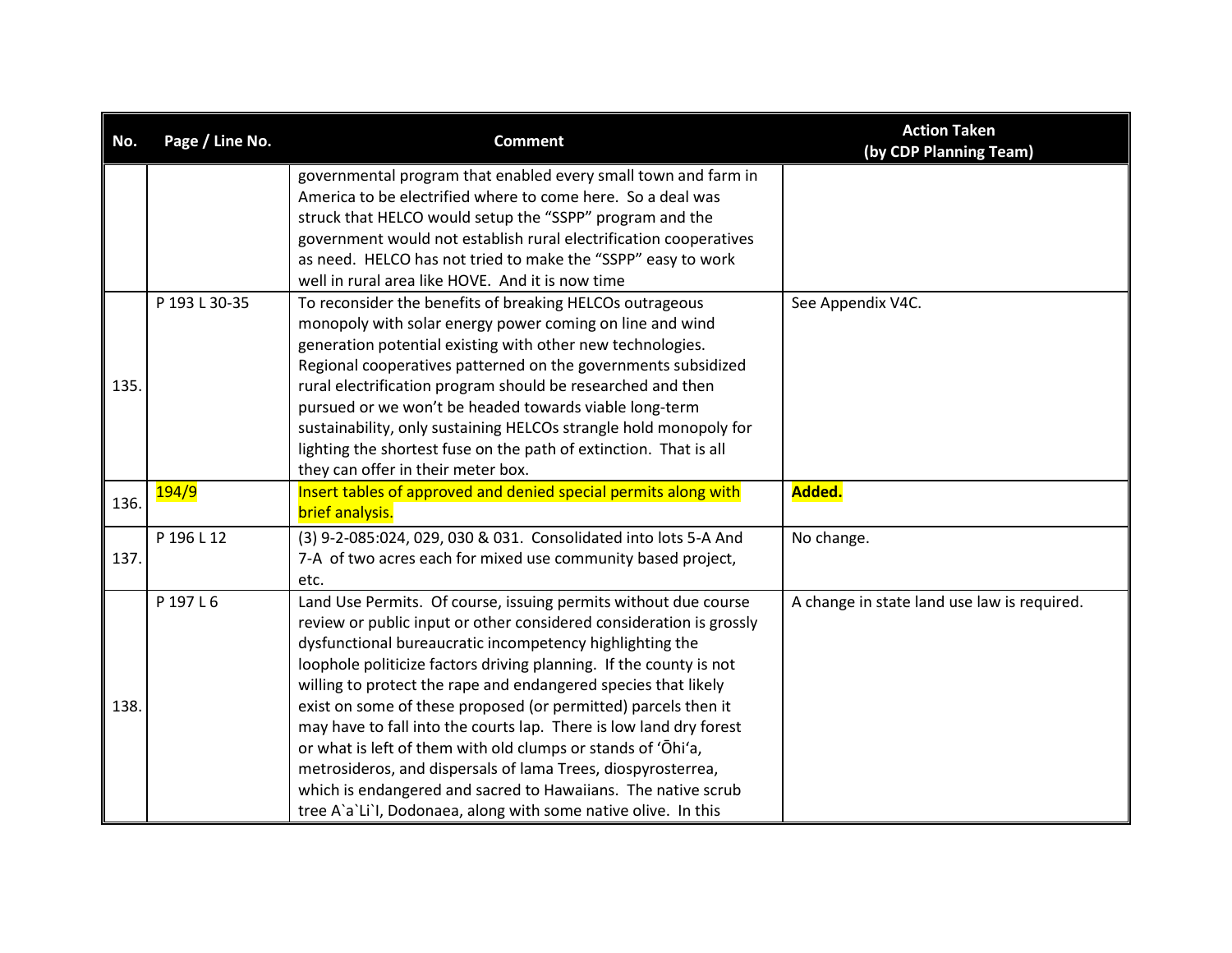| No.  | Page / Line No. | <b>Comment</b>                                                                                                                                                                                                                                                                                                                                                                                                                                                                                                                                                                                                                                                                                                                                                                                                                                                                                                                                                                                                                                                                                                                                                                                                                                                                                                                                                          | <b>Action Taken</b><br>(by CDP Planning Team)                                  |
|------|-----------------|-------------------------------------------------------------------------------------------------------------------------------------------------------------------------------------------------------------------------------------------------------------------------------------------------------------------------------------------------------------------------------------------------------------------------------------------------------------------------------------------------------------------------------------------------------------------------------------------------------------------------------------------------------------------------------------------------------------------------------------------------------------------------------------------------------------------------------------------------------------------------------------------------------------------------------------------------------------------------------------------------------------------------------------------------------------------------------------------------------------------------------------------------------------------------------------------------------------------------------------------------------------------------------------------------------------------------------------------------------------------------|--------------------------------------------------------------------------------|
|      |                 | greater vicinity there still exist in rare dispersions "Iliahi,<br>Santalum (spp). The small shrub tree sandalwood that grew at<br>lower elevations, in what was a forest, once dominated by lama<br>trees. The endangered species halapepe, Dracaena Aurea is also<br>found in this area, a fine example of halapepe can be seen down<br>in a collapsed lava tube gorge behind the road departments test<br>well drilling site in Ranchos. And without comprehensive survey<br>of existing plants and all the trees to be removed we would never<br>know how much destruction this project is going to cause. There<br>are laws on the books that would protect these trees and plants<br>being removed for any purpose but the county government thru<br>its agencies are ignoring them. Such a solar farm could be better<br>located on barren lava where trees would not have to be<br>destroyed and where it would be more appropriately practical.<br>The county has no idea of what might be growing in these lower<br>dry-land forest areas in the cracks and crevices of lava besides<br>some ferns, moss, and moa psilotum nudum. It is quite amazing<br>what is surviving in this seeming lava desert. And to destroy them<br>without any consideration is criminal, arrogant, short sighted<br>stupidity, and an example of the worst disconnected planning |                                                                                |
| 139. | P 197 L 10      | attempts being thrust on nature and a community.<br>You need to be more forthcoming with info on this.                                                                                                                                                                                                                                                                                                                                                                                                                                                                                                                                                                                                                                                                                                                                                                                                                                                                                                                                                                                                                                                                                                                                                                                                                                                                  | Only relevant if efforts are initiated to<br>redevelop brownfields. No change. |
| 140. | 197/11          | Need to be explicit about density potential in OV relative to<br><b>LUPAG (Rural)</b><br>Not subject to limit on 2nd dwelling (as farm dwell or<br>ohana)?<br><b>Rural implies subdivision OK?</b>                                                                                                                                                                                                                                                                                                                                                                                                                                                                                                                                                                                                                                                                                                                                                                                                                                                                                                                                                                                                                                                                                                                                                                      | Added.                                                                         |
| 141. | P 197 L 25-27   | According to the 2010 dwelling and lot occupancy survey, the<br>greatest ratio of growth was occurring in the farther up elevations                                                                                                                                                                                                                                                                                                                                                                                                                                                                                                                                                                                                                                                                                                                                                                                                                                                                                                                                                                                                                                                                                                                                                                                                                                     | Stylistic preference. No change.                                               |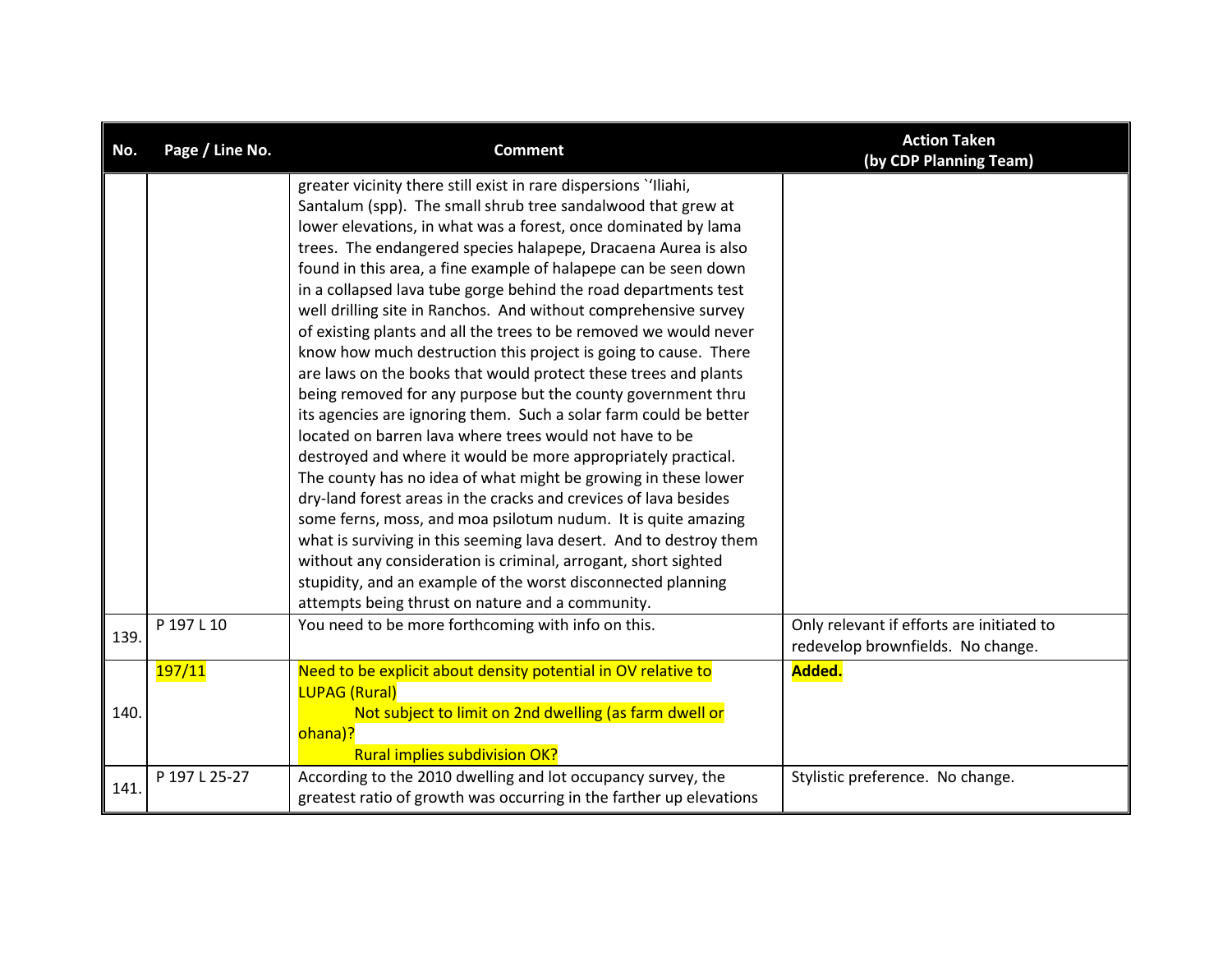| No.  | Page / Line No. | <b>Comment</b>                                                                                                                                                                                                                                                                                                                     | <b>Action Taken</b><br>(by CDP Planning Team) |
|------|-----------------|------------------------------------------------------------------------------------------------------------------------------------------------------------------------------------------------------------------------------------------------------------------------------------------------------------------------------------|-----------------------------------------------|
|      |                 | of HOVE, which has been and remains the more sparsely<br>populated portion of the subdivision even though lots are<br>generally less costly the higher up they go.                                                                                                                                                                 |                                               |
| 142. | 197/27          | Add aerial of HPP build-out (see 2011 PPT)                                                                                                                                                                                                                                                                                         | Added.                                        |
| 143. | 197/28          | Assessing lava flow risk: hvo.wr.usgs.gov/volcanowatch (May<br>2014) and http://bigislandnow.com/2014/05/30/volcano-watch-<br>assessing-lava-flow-risk-for-populated-areas/#.U4nhGa-<br>Cfol.mailto                                                                                                                                | Added.                                        |
| 144. | P 197 L 29-30   | All of Ocean View is prone to the exposure of three significant<br>hazardous, the most frequent are earthquakes and transient<br>tropical hurricanes that tend to pass south along the Ka'ū coast<br>when they visit Hawai'i and the threat of lava flows from Mauna<br>Loa, the largest and most active Volcano in the World.     | Based on NOAA analysis. No change.            |
| 145. | P 197 L 32      | Communities. The areas at highest risk from lava flows in Ka'ū are<br>located down slope, etc.                                                                                                                                                                                                                                     | Corrected.                                    |
| 146. | P 197 L 33      | rift zones of Mauna Loa and Kilauea. The steep slopes of Mauna<br>Loa cause lava flows to move, etc.                                                                                                                                                                                                                               | No change.                                    |
| 147. | P 197 L 38      | Steep slopes, and its larger volume and faster moving flows can<br>reach the miles to the ocean in a matter of a few hours.                                                                                                                                                                                                        | No change.                                    |
| 148. | 198/3           | Cite http://pubs.usgs.gov/fs/2012/3104/. CD has more refined<br>lava flow maps                                                                                                                                                                                                                                                     | Added.                                        |
| 149. | 198/10          | Add content from 7/9/14 memo from CD                                                                                                                                                                                                                                                                                               | Added.                                        |
| 150. | P 198 L 12      | Some schools of planning professionals consider the subdivisions<br>known as ocean View in their revisionist terminology are now<br>definitely them as "premature, obsolete" subdivisions. Locally,<br>planning has designated them as being "non-conforming", being<br>that they became approved and permitted before the current | No change.                                    |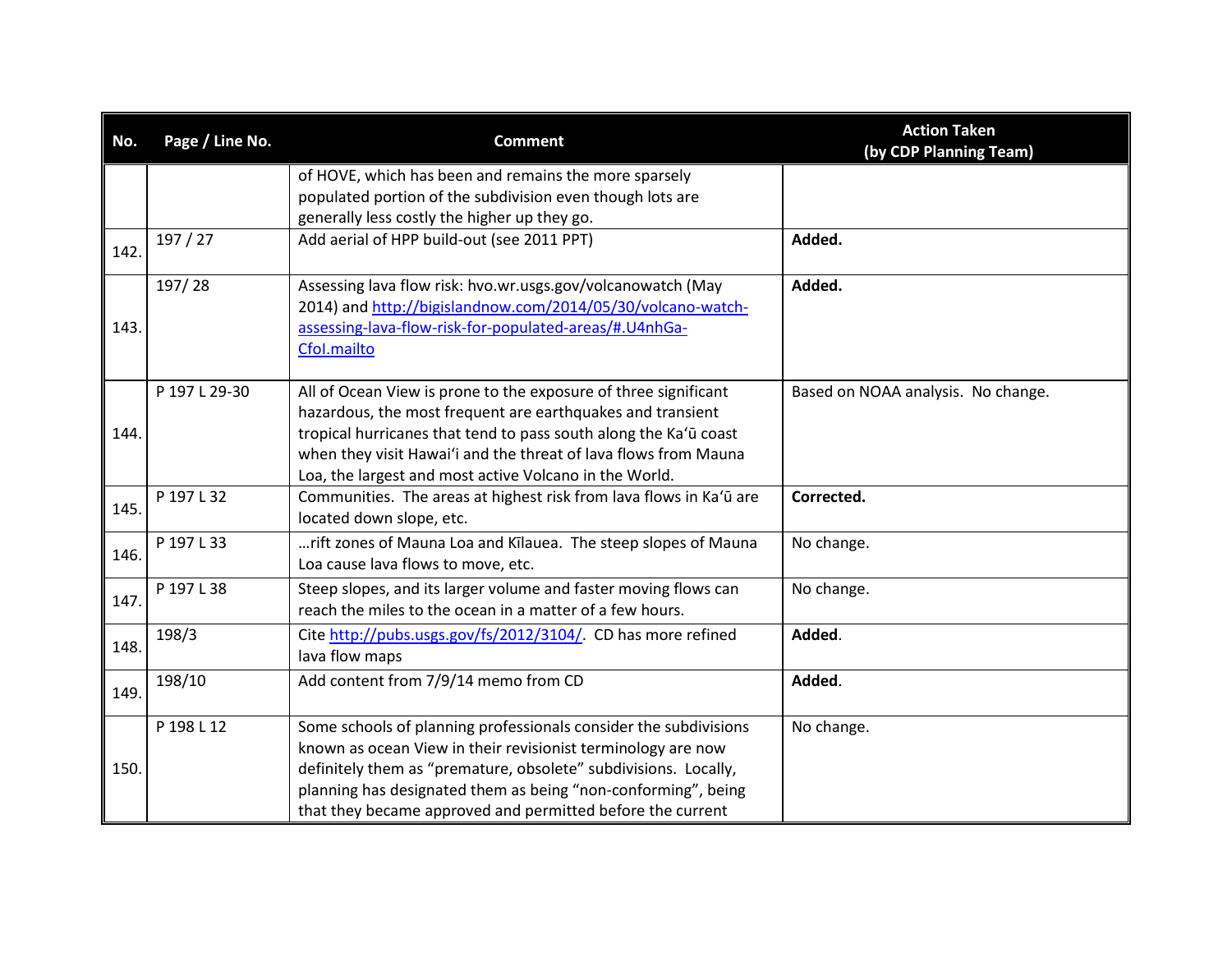| No.  | Page / Line No. | <b>Comment</b>                                                      | <b>Action Taken</b><br>(by CDP Planning Team) |
|------|-----------------|---------------------------------------------------------------------|-----------------------------------------------|
|      |                 | zoning regulations were established and our current subdivision     |                                               |
|      |                 | codes and regulations were put in place, and subsequently don't     |                                               |
|      |                 | conform to the now required standards.                              |                                               |
|      | P 198 L 15-16   | Premature land subdivisions occur when a subdivider land            | No change.                                    |
|      |                 | developer breaks up a parcel into lots for sale far in advance of   |                                               |
|      |                 | the market for those lots. In this case, Hawaiian Ocean View        |                                               |
|      |                 | Estates was created and marketed to Honolulu and the mainland,      |                                               |
|      |                 | mostly in California as cheap-investment-big return on turn-over    |                                               |
|      |                 | as prices sky rocketed and/or for future retirement; and people     |                                               |
|      |                 | nabbed-them-up at 500 and 1,000 dollars apiece - cheap              |                                               |
|      |                 | retirement investments were in Vogue, there was a lot of            |                                               |
| 151. |                 | competing options, you could cab-up site unseen glorious Florida    |                                               |
|      |                 | swamp for your ideal retirement or the mirage oasis in the          |                                               |
|      |                 | shifting sands desert that if you decide to go and see what you     |                                               |
|      |                 | bought for your retirement proved to be impossible to find,         |                                               |
|      |                 | where is the oasis, the roads, the palm trees, what blankity blank  |                                               |
|      |                 | sand dune is our lot? And in our case, lave on the slopes of the    |                                               |
|      |                 | world's most active volcano. The promos all sounded great - buy     |                                               |
|      |                 | the cheap land now - retire on valuable land later - well the Real  |                                               |
|      |                 | Estate agents made some money selling the bargain cheap land        |                                               |
|      |                 | over and over again and they were able to retire well.              |                                               |
| 152. | 202-205         | Move sections that were deleted in Feb 14 to another section        | Moved.                                        |
|      | 202/13          | http://www.hilt.org/?s=kipuka+mosaic has potential application      | Added.                                        |
| 153. |                 | in OV                                                               |                                               |
|      | 206             | Add section about Hawai'i Constitution Article VIII, Section 1: The | Added.                                        |
|      |                 | legislature shall create counties, and may create other political   |                                               |
| 154. |                 | subdivisions within the State, and provide for the government       |                                               |
|      |                 | thereof. Each political subdivision shall have and exercise such    |                                               |
|      |                 | powers as shall be conferred under general laws.                    |                                               |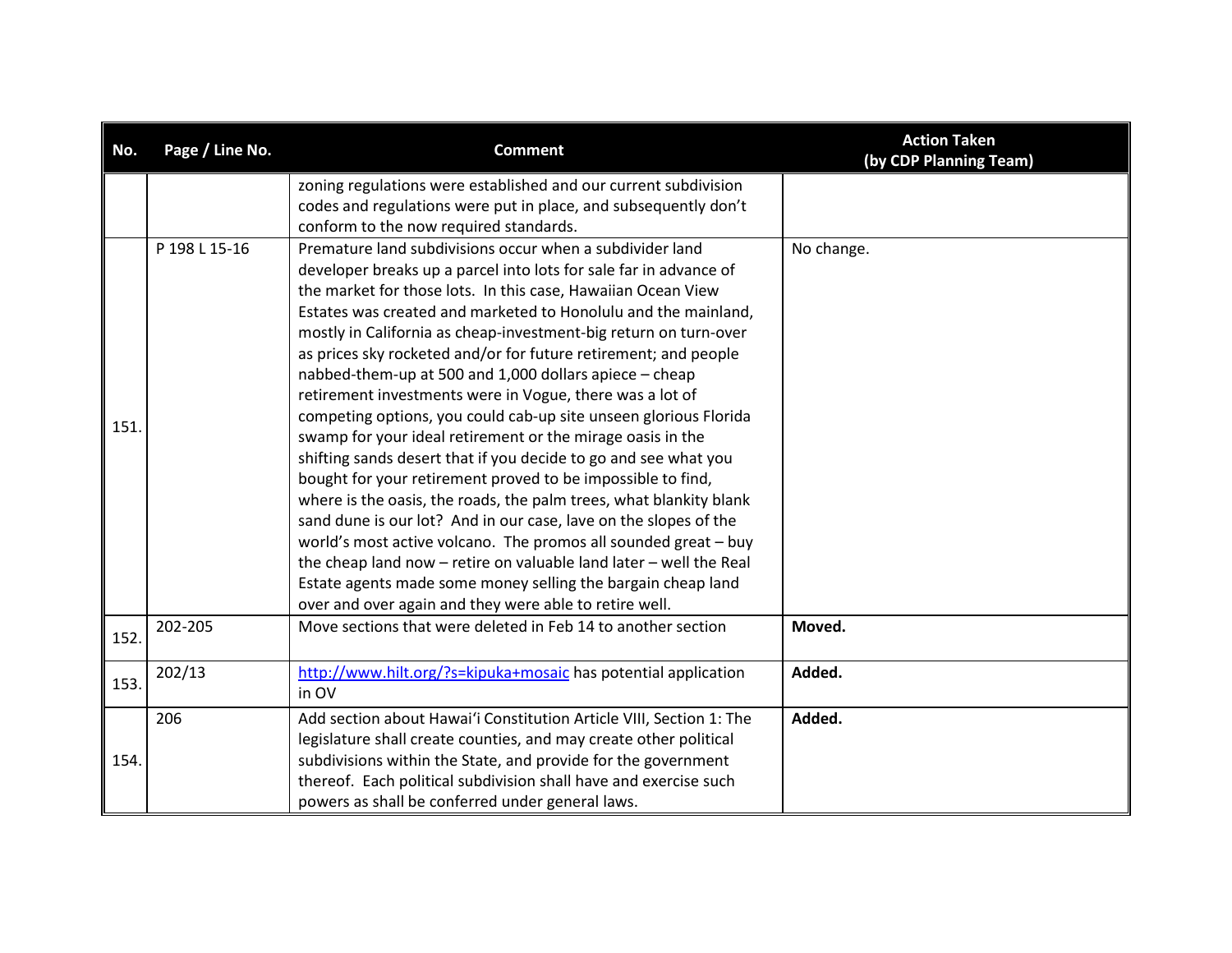| No.  | Page / Line No. | <b>Comment</b>                                                                                                                                                                                                                                                                                                                                                                                                                                                                                                                                                                                                                                                                                                                                                                                                                                                                                                                                                                                                                                                                                                                                                                                                                                                                                                                                                | <b>Action Taken</b><br>(by CDP Planning Team)                                                                                                                                                                                                                                                                                                                                                                                                                         |
|------|-----------------|---------------------------------------------------------------------------------------------------------------------------------------------------------------------------------------------------------------------------------------------------------------------------------------------------------------------------------------------------------------------------------------------------------------------------------------------------------------------------------------------------------------------------------------------------------------------------------------------------------------------------------------------------------------------------------------------------------------------------------------------------------------------------------------------------------------------------------------------------------------------------------------------------------------------------------------------------------------------------------------------------------------------------------------------------------------------------------------------------------------------------------------------------------------------------------------------------------------------------------------------------------------------------------------------------------------------------------------------------------------|-----------------------------------------------------------------------------------------------------------------------------------------------------------------------------------------------------------------------------------------------------------------------------------------------------------------------------------------------------------------------------------------------------------------------------------------------------------------------|
| 155. | 215/1           | Add detail based on ""DH board re South Point Investment"<br>section in "Todo" doc and related emails                                                                                                                                                                                                                                                                                                                                                                                                                                                                                                                                                                                                                                                                                                                                                                                                                                                                                                                                                                                                                                                                                                                                                                                                                                                         | Added.                                                                                                                                                                                                                                                                                                                                                                                                                                                                |
| 156. | 215/26          | Under "Cultural Sites", there is a statement that residents report<br>that there are burial sites and heiau on privately-owned lots in the<br>Discovery Harbour area. I feel that this may lead other people to<br>believe that there is truth to this long-standing rumor. At the<br>time that the golf course was built, there were several fake<br>"heiau" built as amenities. Over the years a group of people have<br>come to believe that these structures are real. They tried to keep<br>us from building on our lot and we hired Bob Reichman to do an<br>archeological assessment. Bob came to Discovery Harbour and<br>determined that the heiau and rock walls were actually recently<br>built. Additionally, I reviewed the original application for the<br>Discovery Harbour subdivision in the County Planning Office. At<br>the time that the subdivision was going through Planning review,<br>a representative from the Bishop Estate visited the site. She<br>determined that there was nothing of historic or cultural<br>significance in the subdivision.<br>Some of the people in the subdivision still believe that we built<br>our house on top of a heiau, even after we presented them with<br>Mr. Reichman's report stating that no heiau exist. Last year we<br>were accused of damaging a "Queen's burial site", but such a site | This statement was included in the Appendix<br>to acknowledge the claims yet not confirm<br>or deny their validity. Such claims need to<br>be addressed on a parcel-by-parcel basis,<br>and it's infeasible to either confirm or deny<br>them for an entire subdivision. Moreover,<br>it's outside the County's jurisdiction to<br>confirm the validity of such claims, and SHPD<br>has protocols in place to address them<br>(those are introduced in Appendix V4A). |
|      |                 | has never been identified in Discovery Harbour.                                                                                                                                                                                                                                                                                                                                                                                                                                                                                                                                                                                                                                                                                                                                                                                                                                                                                                                                                                                                                                                                                                                                                                                                                                                                                                               |                                                                                                                                                                                                                                                                                                                                                                                                                                                                       |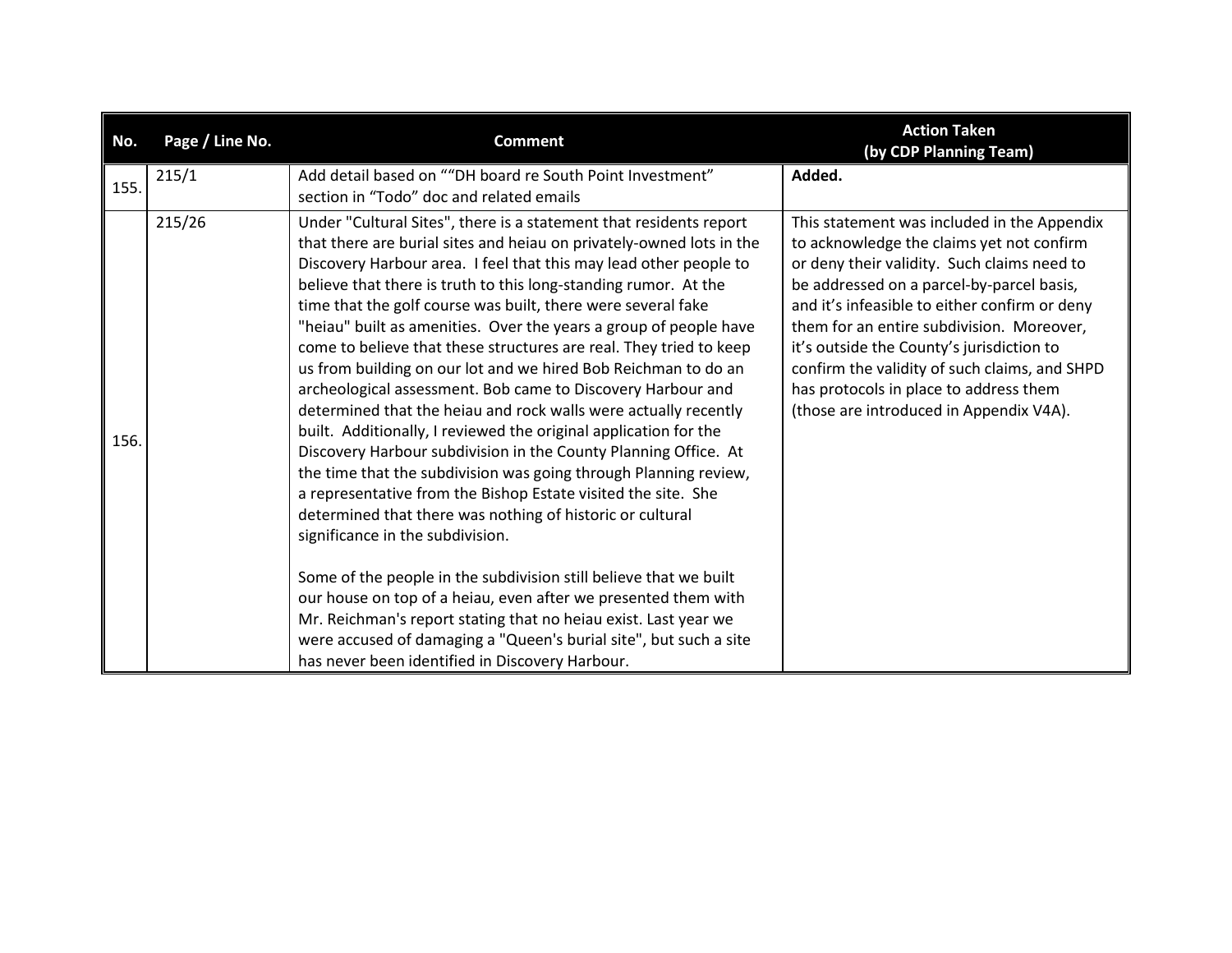### **Formatting Revisions**

| No.  | Page / Line No. | <b>Comment</b>                               | <b>Action Taken</b><br>(by CDP Planning Team) |
|------|-----------------|----------------------------------------------|-----------------------------------------------|
| 157. | 29/28           | Typo                                         | Corrected.                                    |
| 158. | 45/14           | Colon                                        | Removed.                                      |
| 159. | 63/10           | Missing carriage return & bullet             | Corrected.                                    |
| 160. | 75/4            | Need carriage return                         | Corrected.                                    |
| 161. | 90/5            | Extra "that"                                 | Deleted.                                      |
| 162. | 99/23           | Comma missing                                | Corrected.                                    |
| 163. | 100/36          | Unnecessary)                                 | Deleted.                                      |
| 164. | 101/10          | Period needed.                               | Added.                                        |
| 165. | 104-105         | Fix numbering spacing                        | Corrected.                                    |
| 166. | P 186 L 31      | Stepping Stones on pahoehoe, the trail, etc. | Corrected.                                    |
| 167. | 188/13          | "described"                                  | Typo corrected.                               |
| 168. | 193/2           | "are" should be "is"                         | Corrected.                                    |
| 169. | 197/12          | "build-out"                                  | Typo corrected.                               |